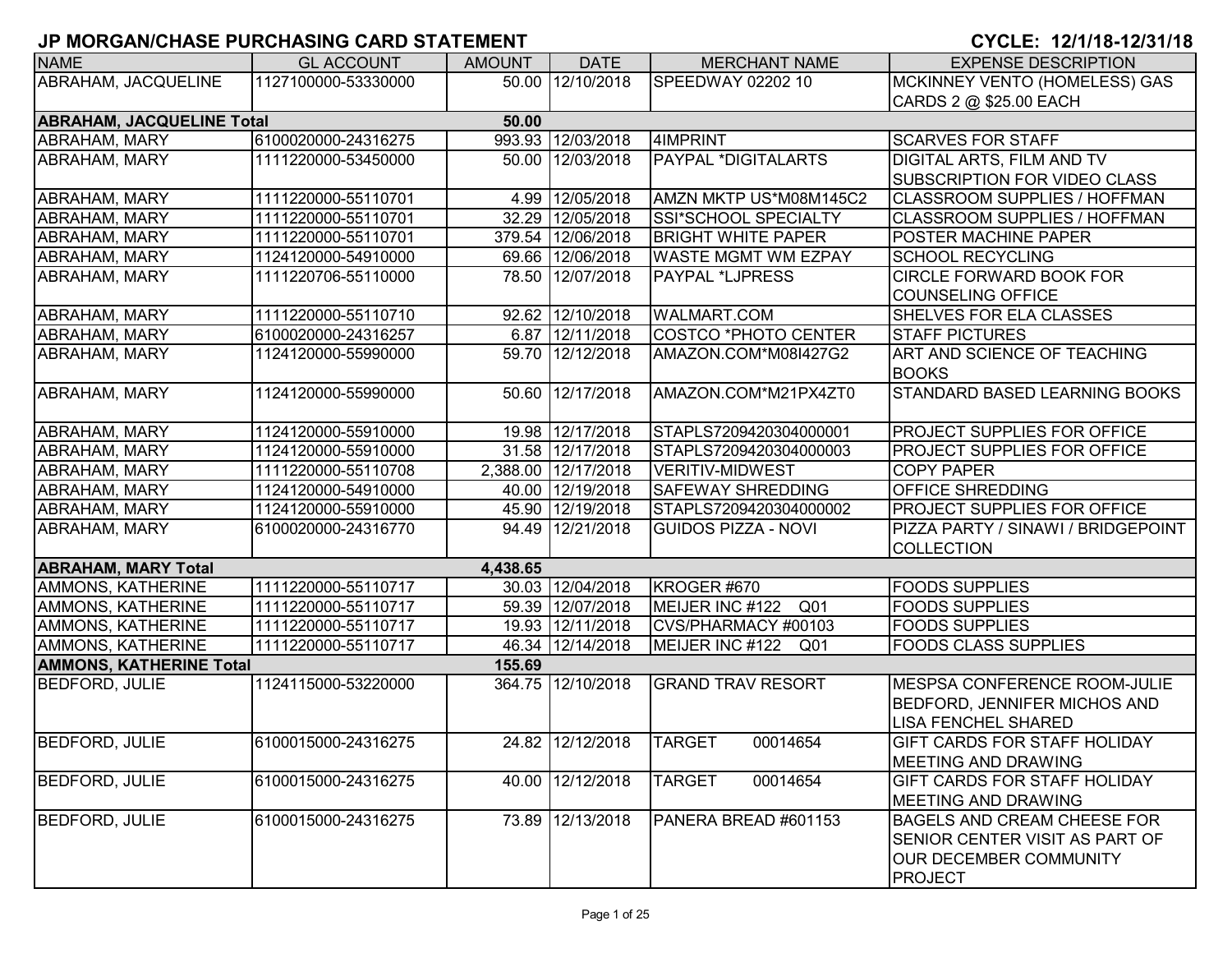| <b>NAME</b>                     | <b>GL ACCOUNT</b>   | <b>AMOUNT</b> | <b>DATE</b>           | <b>MERCHANT NAME</b>                  | <b>EXPENSE DESCRIPTION</b>                                     |
|---------------------------------|---------------------|---------------|-----------------------|---------------------------------------|----------------------------------------------------------------|
| <b>BEDFORD, JULIE</b>           | 6100015000-24316275 | 13.39         | 12/20/2018            | <b>TARGET</b><br>00014654             | <b>TREATS FOR STAFF</b>                                        |
| <b>BEDFORD, JULIE Total</b>     |                     | 516.85        |                       |                                       |                                                                |
| <b>BELANGER, KIMBERLY</b>       | 1311800000-55110551 |               | 18.58 12/17/2018      | AMZN MKTP US*M01035RG2                | <b>TEACHING MATERIALS</b>                                      |
| <b>BELANGER, KIMBERLY Total</b> |                     | 18.58         |                       |                                       |                                                                |
| <b>BENGLE, HOLLY</b>            | 6100041000-24316355 |               | 11.99 12/12/2018      | KROGER #615                           | <b>CARE SITE MEETING</b>                                       |
| <b>BENGLE, HOLLY</b>            | 1335100000-55110553 | 6.99          | 12/14/2018            | GFS STORE #0978                       | POPCORN FOR MOVIE DAY                                          |
|                                 | 6100041000-24316355 | 7.99          | 12/14/2018            |                                       | CARE SITE MORNING MEETING                                      |
| <b>BENGLE, HOLLY</b>            |                     |               |                       | KROGER #632<br>AMZN MKTP US*M213N3NJ1 |                                                                |
| <b>BENGLE, HOLLY</b>            | 1335100000-55110553 | 24.99         | 12/17/2018            |                                       | <b>BINGO</b>                                                   |
| <b>BENGLE, HOLLY</b>            | 6100041000-24316355 | 9.32          | 12/17/2018            | PANERA BREAD #600693                  | CARE SITE MORNING MEETING                                      |
| <b>BENGLE, HOLLY Total</b>      |                     | 61.28         |                       |                                       |                                                                |
| <b>BLESSED, KATE</b>            | 1335100000-55110553 |               | 9.98 12/07/2018       | PAYPAL *MYSHOPPINGA                   | <b>REPLACEMENT PIECES FOR A BOARD</b><br><b>GAME</b>           |
| <b>BLESSED, KATE Total</b>      |                     | 9.98          |                       |                                       |                                                                |
| <b>BOOTZ, ASHLEY</b>            | 6100061000-24316104 | 54.57         | 12/03/2018            | <b>BENITOS PIZZA-NOVI</b>             | <b>FOOD FOR WORKERS AND OFFICIALS</b><br><b>FOR CHEER COMP</b> |
| <b>BOOTZ, ASHLEY</b>            | 6100061000-24316116 |               | 201.27 12/03/2018     | GFS STORE #1985                       | <b>FOOD FOR CHEER COMP</b>                                     |
| <b>BOOTZ, ASHLEY</b>            | 6100061000-24316116 |               | 100.68 12/03/2018     | JIMMY JOHNS - 396 - E-                | <b>FOOD FOR CHEER COMP</b>                                     |
| <b>BOOTZ, ASHLEY</b>            | 1429300000-55990000 |               | 328.59 12/04/2018     | AMAZON.COM*M05Z83HV0                  | <b>TABLETOP SCOREBOARD</b>                                     |
| <b>BOOTZ, ASHLEY</b>            | 1429300000-55990000 |               | $(328.59)$ 12/10/2018 | AMAZON.COM                            | <b>REFUND FOR DAMAGED CLOCK</b>                                |
| <b>BOOTZ, ASHLEY</b>            | 6100061000-24316104 |               | 84.25 12/10/2018      | <b>BENITOS PIZZA-NOVI</b>             | <b>FOOD FOR CAPTAINS MEETING</b>                               |
| <b>BOOTZ, ASHLEY</b>            | 6100061000-24316116 |               | 299.35 12/10/2018     | <b>TARGET</b><br>00008722             | ADOPT A FAMILY DONATIONS CHEER                                 |
| <b>BOOTZ, ASHLEY</b>            | 1429300000-55990000 |               | 328.59 12/11/2018     | AMAZON.COM*M08ZF5WH1                  | <b>REPURCHASED TABLETOP</b>                                    |
|                                 |                     |               |                       |                                       | <b>SCOREBOARD</b>                                              |
| <b>BOOTZ, ASHLEY</b>            | 6100061000-24316116 |               | 82.92 12/17/2018      | GFS STORE #1985                       | <b>FOOD FOR CHEER COMP</b>                                     |
| <b>BOOTZ, ASHLEY</b>            | 6100061000-24316116 | 1,791.09      | 12/17/2018            | <b>MIRRORS AND FITNESS</b>            | <b>MIRRORS FOR CHEER</b>                                       |
| <b>BOOTZ, ASHLEY</b>            | 6100061000-24316104 |               | 87.95 12/19/2018      | <b>BENITOS PIZZA-NOVI</b>             | <b>FOOD FOR MS BASKETBALL</b>                                  |
| <b>BOOTZ, ASHLEY</b>            | 1429300000-55910000 |               | 121.28 12/19/2018     | USI ED GOV                            | <b>LAMINATING SHEETS FOR OFFICE</b>                            |
| <b>BOOTZ, ASHLEY</b>            | 6100061000-24316116 |               | 52.60 12/21/2018      | BWW 3130 NOVI                         | <b>HOLIDAY COACHES DINNER</b>                                  |
| <b>BOOTZ, ASHLEY Total</b>      |                     | 3,204.55      |                       |                                       |                                                                |
| <b>BRASIL, SANDRA</b>           | 1124122000-55990000 | 31.40         | 12/18/2018            | SSI*SCHOOL SPECIALTY                  | <b>SUPPLIES FOR MAIN OFFICE</b>                                |
| <b>BRASIL, SANDRA</b>           | 6100022000-24316770 |               | 115.16 12/21/2018     | PANERA BREAD #608009                  | <b>SUPPLIES FOR STAFF LUNCHEON</b>                             |
| <b>BRASIL, SANDRA</b>           | 6100022000-24316770 | 19.02         | 12/21/2018            | PANERA BREAD #608009                  | <b>SUPPLIES FOR STAFF LUNCHEON</b>                             |
| <b>BRASIL, SANDRA Total</b>     |                     | 165.58        |                       |                                       |                                                                |
| <b>BRATNEY, BETHANY</b>         | 1122222000-55310000 | 14.79         | 12/03/2018            | BOOKSAMILLION.COM                     | <b>PURCHASE OF NEW RELEASE</b>                                 |
|                                 |                     |               |                       |                                       | <b>MATERIALS FOR LMC</b>                                       |
| <b>BRATNEY, BETHANY</b>         | 1122222000-55990000 |               | 53.20 12/07/2018      | AMERICAN LIBRARY ASSN                 | <b>AWARD SEALS FOR AWARD WINNING</b>                           |
|                                 |                     |               |                       |                                       | <b>BOOKS</b>                                                   |
| <b>BRATNEY, BETHANY</b>         | 1122222000-55310000 | 53.96         | 12/07/2018            | BOOKOUTLET.COM                        | PURCHASE OF MATERIALS FOR LMC                                  |
| <b>BRATNEY, BETHANY</b>         | 1122222000-55310000 | 372.13        | 12/14/2018            | <b>FOLLETT SCHOOL SOLUTIO</b>         | <b>MATERIALS FOR THE LMC</b>                                   |
| <b>BRATNEY, BETHANY</b>         | 1122222000-53220000 | 229.00        | 12/17/2018            | <b>MACUL</b>                          | CONFERENCE REGISTRATION                                        |
| <b>BRATNEY, BETHANY Total</b>   |                     | 723.08        |                       |                                       |                                                                |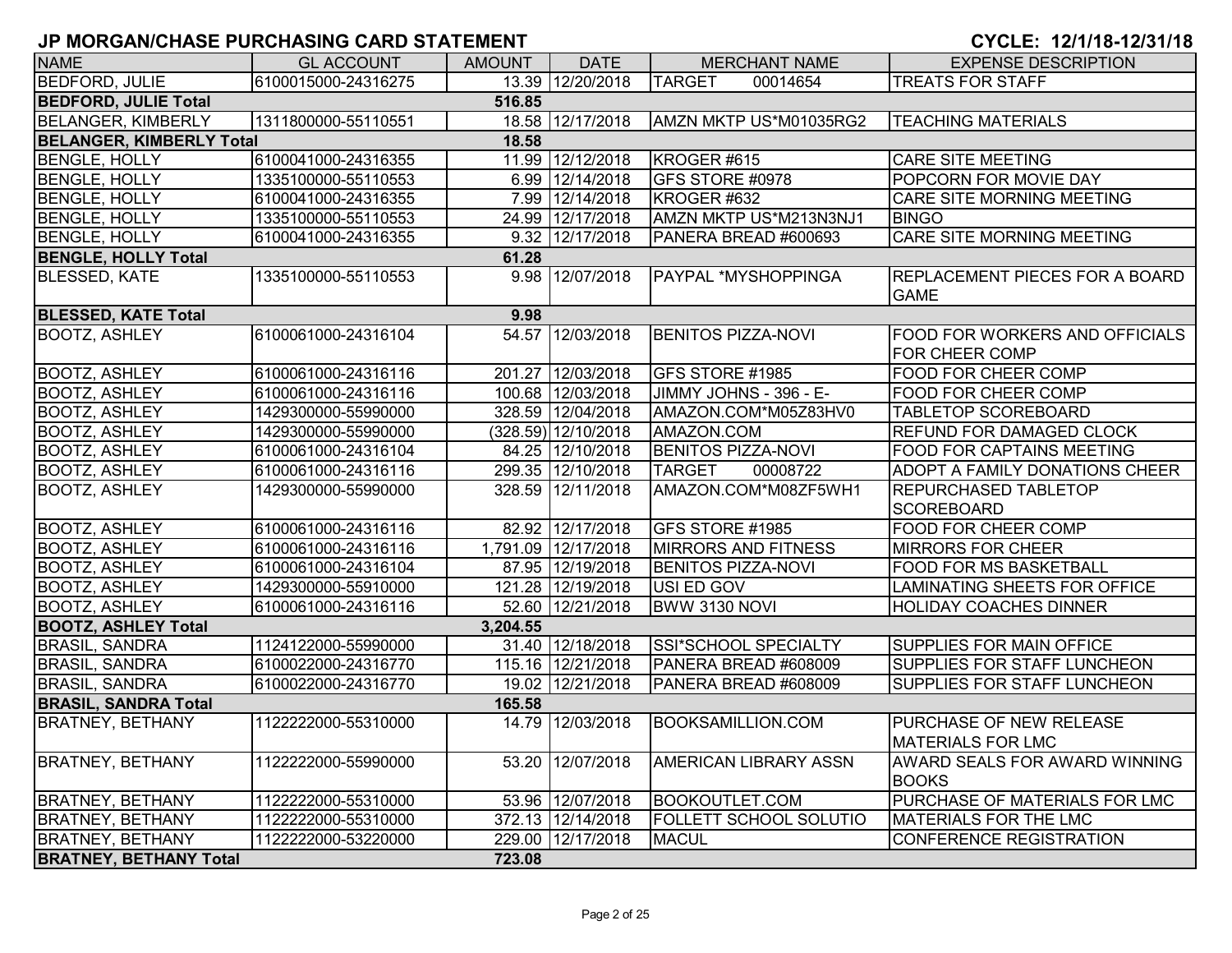| <b>NAME</b>                     | <b>GL ACCOUNT</b>   | <b>AMOUNT</b> | <b>DATE</b>         | <b>MERCHANT NAME</b>               | <b>EXPENSE DESCRIPTION</b>                         |
|---------------------------------|---------------------|---------------|---------------------|------------------------------------|----------------------------------------------------|
| <b>BROWN, ALAINA</b>            | 6100022000-24316105 |               | 50.00 12/03/2018    | PAYPAL *GOOGLEADDON                | SET UP ONLINE REGISTRATION FORM                    |
|                                 |                     |               |                     |                                    |                                                    |
| <b>BROWN, ALAINA Total</b>      |                     | 50.00         |                     |                                    |                                                    |
| <b>BUNKER, JEFFREY</b>          | 1126160000-55730000 |               | 75.44 12/04/2018    | NAPA PARTS M-2                     | <b>MTCE TRUCK REPAIR SUPPLIES</b>                  |
| <b>BUNKER, JEFFREY</b>          | 1126160000-54130000 |               | 203.05 12/05/2018   | <b>HAROLDS FRAME SHOP</b>          | MTCE 2009 FORD F-350 #2 REPAIRS                    |
| <b>BUNKER, JEFFREY</b>          | 1126160000-55993000 |               | 54.36 12/05/2018    | NAPA PARTS M-2                     | <b>GRNDS OLD LOADER LEAK SUPPLIES</b>              |
|                                 |                     |               |                     |                                    |                                                    |
| <b>BUNKER, JEFFREY</b>          | 1126160000-55993000 |               | 79.88 12/05/2018    | THE HOME DEPOT #2737               | <b>GRNDS SUMMER EQUIPMENT</b>                      |
|                                 |                     |               |                     |                                    | <b>BATTERY TENDERS</b>                             |
| <b>BUNKER, JEFFREY</b>          | 1126160000-55993000 |               | 7.72 12/10/2018     |                                    | MARKS OUTDOOR POWER EQ GRNDS 2017 Z-MOWER BAGGER   |
|                                 |                     |               |                     |                                    | <b>SYSTEM REPAIR PART</b>                          |
| <b>BUNKER, JEFFREY Total</b>    |                     | 420.45        |                     |                                    |                                                    |
| <b>BURKHARDT, LORETTA</b>       | 6100020000-24316415 |               | 80.54 12/03/2018    | B&H PHOTO 800-606-696              | <b>TECHNICAL SUPPORT FOR SOUND</b>                 |
| <b>BURKHARDT, LORETTA</b>       | 6100020000-24316415 |               | 114.27 12/07/2018   | <b>STAPLES</b><br>00115659         | <b>FLYERS FOR THEATER PUBLICITY</b>                |
| <b>BURKHARDT, LORETTA</b>       | 6100020000-24316415 |               | 56.95 12/10/2018    | <b>STAPLES</b><br>00115659         | <b>THEATER PROP SUPPORT</b>                        |
| <b>BURKHARDT, LORETTA</b>       | 6100020000-24316415 |               | 260.17 12/14/2018   | <b>STAPLES</b><br>00115659         | <b>PROGRAMS FOR THEATER</b>                        |
|                                 |                     |               |                     |                                    | <b>PRODUCTION</b>                                  |
| <b>BURKHARDT, LORETTA Total</b> |                     | 511.93        |                     |                                    |                                                    |
| CALHOUN, STEPHANIE              | 1335100000-55110553 |               | 38.98 12/04/2018    | <b>TARGET</b><br>00008961          | <b>CLASSROOM SUPPLIES</b>                          |
| <b>CALHOUN, STEPHANIE</b>       | 1335100000-55110553 |               | 8.00 12/11/2018     | MICHAELS STORES 2071               | <b>CLASSROOM SUPPLIES</b>                          |
| <b>CALHOUN, STEPHANIE</b>       | 6100041000-24316355 |               | 30.00 12/19/2018    | <b>ARDIANA'S RESTAURANT</b>        | <b>FOOD FOR MEETING</b>                            |
| CALHOUN, STEPHANIE              | 1335100000-55110553 |               | 12.68 12/19/2018    | KROGER #363                        | <b>CLASSROOM SUPPLIES</b>                          |
| <b>CALHOUN, STEPHANIE Total</b> |                     | 89.66         |                     |                                    |                                                    |
| CANALES, BETH                   | 1111322000-55110718 |               | $(2.89)$ 12/03/2018 | MEIJER INC #054<br>Q <sub>01</sub> | <b>REFUND</b>                                      |
| CANALES, BETH                   | 1111322000-55110718 |               | 29.33 12/03/2018    | MEIJER INC #054<br>Q <sub>01</sub> | <b>BAKING SUPPLIES</b>                             |
| CANALES, BETH                   | 1111322000-55110718 |               | 141.25 12/07/2018   | KROGER #632                        | <b>FATS LABS</b>                                   |
| CANALES, BETH                   | 1111322000-55110718 |               | $(2.50)$ 12/24/2018 | MEIJER INC #054<br>Q <sub>01</sub> | <b>REFUND</b>                                      |
| CANALES, BETH                   | 1111322000-55110718 |               | $(1.78)$ 12/24/2018 | MEIJER INC #054<br>Q <sub>01</sub> | <b>REFUND</b>                                      |
| <b>CANALES, BETH Total</b>      |                     | 163.41        |                     |                                    |                                                    |
| <b>CARTER, NICOLE</b>           | 1722100000-53229000 | 25.00         | 12/04/2018          | <b>DELTA</b>                       | <b>FLIBS CONFERENCE EXPENSE -</b><br><b>CARTER</b> |
| CARTER, NICOLE                  | 1722100000-53220614 |               | 694.95 12/07/2018   | TRADEWINDS ISLAND RESO             | <b>FLIBS CONFERENCE EXP - MILLER</b>               |
| <b>CARTER, NICOLE</b>           | 1722100000-53220614 | 542.40        | 12/07/2018          | TRADEWINDS ISLAND RESO             | <b>IB CONFERENCE HOTEL EXPENSE -</b>               |
|                                 |                     |               |                     |                                    | <b>LETARTE</b>                                     |
| CARTER, NICOLE                  | 1722100000-53229000 |               | 542.40 12/07/2018   | <b>TRADEWINDS ISLAND RESO</b>      | <b>FLIB CONFERENCE EXP - CARTER</b>                |
| <b>CARTER, NICOLE</b>           | 1722100000-53229000 |               | 25.00 12/10/2018    | <b>DELTA</b>                       | <b>FLIBS CONFERENCE EXP - CARTER</b>               |
| CARTER, NICOLE                  | 1722100000-53229000 |               | 20.01 12/10/2018    | <b>FLYING BRIDGE</b>               | <b>FLIBS CONFERENCE EXP - CARTER</b>               |
| <b>CARTER, NICOLE</b>           | 1722100000-53229000 |               | 24.61 12/10/2018    | <b>TOASTED MONKEY BEACH B</b>      | <b>FLIBS CONFERENCE EXP - CARTER</b>               |
| <b>CARTER, NICOLE</b>           | 1722100000-53220614 |               | 98.46 12/10/2018    | <b>TOASTED MONKEY BEACH B</b>      | <b>FLIBS CONFERENCE EXP - 4</b>                    |
|                                 |                     |               |                     |                                    | <b>TEACHERS</b>                                    |
| CARTER, NICOLE                  | 1722100000-53229000 |               | 211.58 12/11/2018   | THRIFTY CAR RENTAL                 | <b>FLIBS CONFERENCE EXP - CARTER</b>               |
| <b>CARTER, NICOLE Total</b>     |                     | 2,184.41      |                     |                                    |                                                    |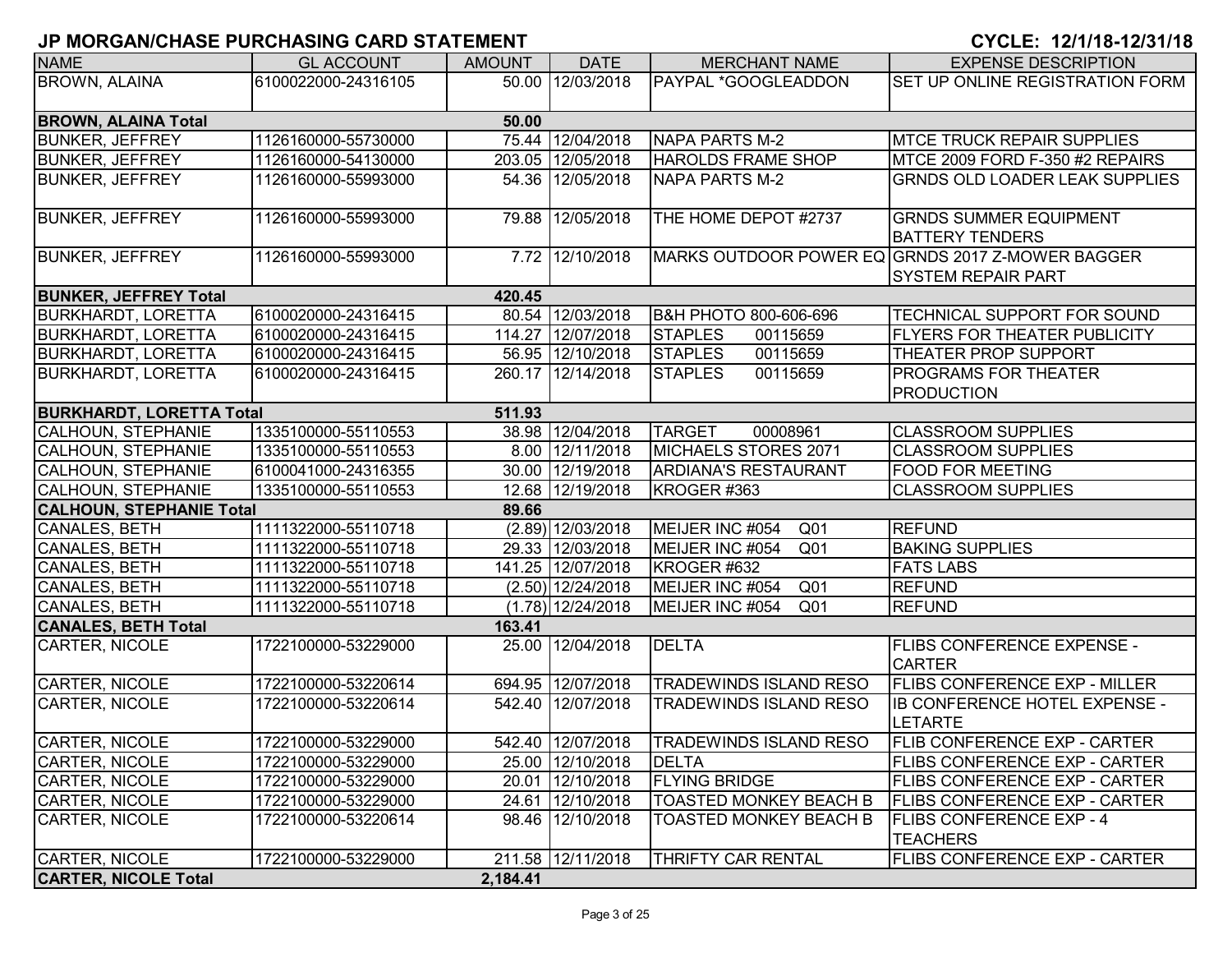| <b>NAME</b>                               | <b>GL ACCOUNT</b>   | <b>AMOUNT</b> | <b>DATE</b>           | <b>MERCHANT NAME</b>                        | <b>EXPENSE DESCRIPTION</b>            |
|-------------------------------------------|---------------------|---------------|-----------------------|---------------------------------------------|---------------------------------------|
| CHRISTOPOULOS, COURTN 1311800000-55110551 |                     |               | 31.92 12/05/2018      | AMZN MKTP US*M09J21BF0                      | <b>HOLIDAY GIFTS FOR CLASSROOM</b>    |
| CHRISTOPOULOS, COURTN 1311800000-55110551 |                     |               | 2.00 12/05/2018       | <b>SCHOLASTIC READING CLU</b>               | <b>CLASSROOM BOOKS</b>                |
| CHRISTOPOULOS, COURTN 1311800000-55110551 |                     |               | 39.04 12/06/2018      | JOANN STORES #539                           | <b>HOLIDAY GIFTS</b>                  |
| CHRISTOPOULOS, COURTN 1311800000-55110551 |                     |               | 5.30 12/12/2018       | <b>TARGET</b><br>00003541                   | <b>CLASSROOM DECORATIONS</b>          |
| CHRISTOPOULOS, COURTN 1311800000-55110551 |                     |               | 1.50 12/12/2018       | TEACHERSPAYTEACHERS.CO CHOICE TIME ACTIVITY |                                       |
| CHRISTOPOULOS, COURTN 1311800000-55110551 |                     |               | 9.47 12/21/2018       | KROGER #361                                 | <b>HOLIDAY PARTY SUPPLIES</b>         |
| <b>CHRISTOPOULOS, COURTNEY Total</b>      |                     | 89.23         |                       |                                             |                                       |
| CIANCIO, WANDA                            | 1122500000-55990000 |               | 763.95 12/03/2018     | AMZN MKTP US*M07R00MA1                      | <b>SURGE PROTECTORS, EXTENSION</b>    |
|                                           |                     |               |                       |                                             | <b>CORDS, ROCKETBOOKS</b>             |
| CIANCIO, WANDA                            | 1122500000-55990000 |               | 105.98 12/03/2018     | AMZN MKTP US*M09PE5102                      | 2 TRIPODS                             |
| CIANCIO, WANDA                            | 1122500000-54120000 |               | 150.00 12/04/2018     | SQU*SQ *POD DROP REPAI                      | <b>IPAD REPAIRS</b>                   |
| CIANCIO, WANDA                            | 1122500000-55990000 |               | 137.94 12/05/2018     | AMAZON.COM*M000955V2                        | <b>EXTENSION CORDS</b>                |
| CIANCIO, WANDA                            | 1122500000-55990000 |               | 473.57 12/06/2018     | AMZN MKTP US*M07CF4QL0                      | SWITCHES, FLASH DRIVES, TRIPOD,       |
| CIANCIO, WANDA                            | 1122500000-55990000 |               | 39.95 12/07/2018      | AMZN MKTP US*M018U28B2                      | <b>REPLACEMENT LAMP FOR EPSON</b>     |
|                                           |                     |               |                       |                                             | <b>PROJECTOR</b>                      |
| CIANCIO, WANDA                            | 1122500000-55910000 |               | 295.19 12/10/2018     | AMZN MKTP US*M08TF27V0                      | <b>ROCKETBOOKS, FRIXION PENS</b>      |
| CIANCIO, WANDA                            | 1122500000-55990000 |               | 143.94 12/12/2018     | AMZN MKTP US*M03AK7YJ1                      | 6 HEADSETS FOR PHONES                 |
| CIANCIO, WANDA                            | 1122500000-55990000 |               | 132.58 12/12/2018     | AMZN MKTP US*M08F91KZ2                      | <b>IPAD AIR CASES</b>                 |
| CIANCIO, WANDA                            | 4445603000-56422958 |               | 317.97 12/19/2018     | <b>MICROSOFT *STORE</b>                     | <b>MICROSOFT SURFACE PENS</b>         |
| CIANCIO, WANDA                            | 4445603000-56422958 |               | 5,316.87 12/19/2018   | MICROSOFT *STORE                            | <b>MICROSOFT SURFACES</b>             |
| CIANCIO, WANDA                            | 1122500000-55990000 |               | 116.00 12/20/2018     | AMAZON.COM*M23C67PE2                        | APPLE THUNDERBOLT TO FIREWIRE         |
|                                           |                     |               |                       |                                             | <b>ADAPTERS</b>                       |
| CIANCIO, WANDA                            | 1122500000-55910000 |               | 91.73 12/24/2018      | AMZN MKTP US*M202A7G82                      | <b>EASEL PAD-FLIP CHART PAPER,</b>    |
|                                           |                     |               |                       |                                             | FLIPCHART EASEL, MAKERS, K-CUP        |
|                                           |                     |               |                       |                                             | HOLDER, MESH DESKTOP STORAGE          |
| CIANCIO, WANDA                            | 1122500000-55910000 |               | 8.59 12/24/2018       | AMZN MKTP US*M22X56SG0                      | <b>SHARPIES</b>                       |
| CIANCIO, WANDA                            | 4445603000-56422958 |               | 839.94 12/24/2018     | AMZN MKTP US*M27T09H61                      | MICROSOFT SURFACE PRO 6 MOVING        |
|                                           |                     |               |                       |                                             | <b>KEYBOARDS</b>                      |
| CIANCIO, WANDA                            | 1122500000-55910000 |               | 98.86 12/24/2018      | AMZN MKTP US*M28Q91G52                      | <b>ROLODEX MESH DESK SORTER,</b>      |
|                                           |                     |               |                       |                                             | COMMAND PICTURE HANGERS,              |
|                                           |                     |               |                       |                                             | SHARPIE FLIP CHART MARKERS,           |
|                                           |                     |               |                       |                                             | <b>SCISSORS</b>                       |
| CIANCIO, WANDA                            | 4445603000-56423958 |               | $(300.96)$ 12/26/2018 | <b>MICROSOFT *STORE</b>                     | <b>REFUND OF TAX CHARGED ON ORDER</b> |
|                                           |                     |               |                       |                                             |                                       |
| CIANCIO, WANDA                            | 4445603000-56423958 |               | $(18.00)$ 12/26/2018  | MICROSOFT *STORE                            | <b>REFUND OF TAX CHARGED ON ORDER</b> |
|                                           |                     |               |                       |                                             |                                       |
| <b>CIANCIO, WANDA Total</b>               |                     | 8,714.10      |                       |                                             |                                       |
| CIANFERRA, LINDA                          | 1513200331-55110000 |               | 1,187.95 12/21/2018   | AMZN MKTP US*M238G85M1                      | <b>TECHNOLOGY PURCHASE MATERIALS</b>  |
|                                           |                     |               |                       |                                             | <b>FOR CRICUT</b>                     |
| CIANFERRA, LINDA                          | 1613100361-55110000 |               | 1,004.80 12/21/2018   | <b>CRICUT</b>                               | <b>TECHNOLOGY PURCHASE FOR</b>        |
|                                           |                     |               |                       |                                             | <b>CAREER PREP VINYL PLOTTER</b>      |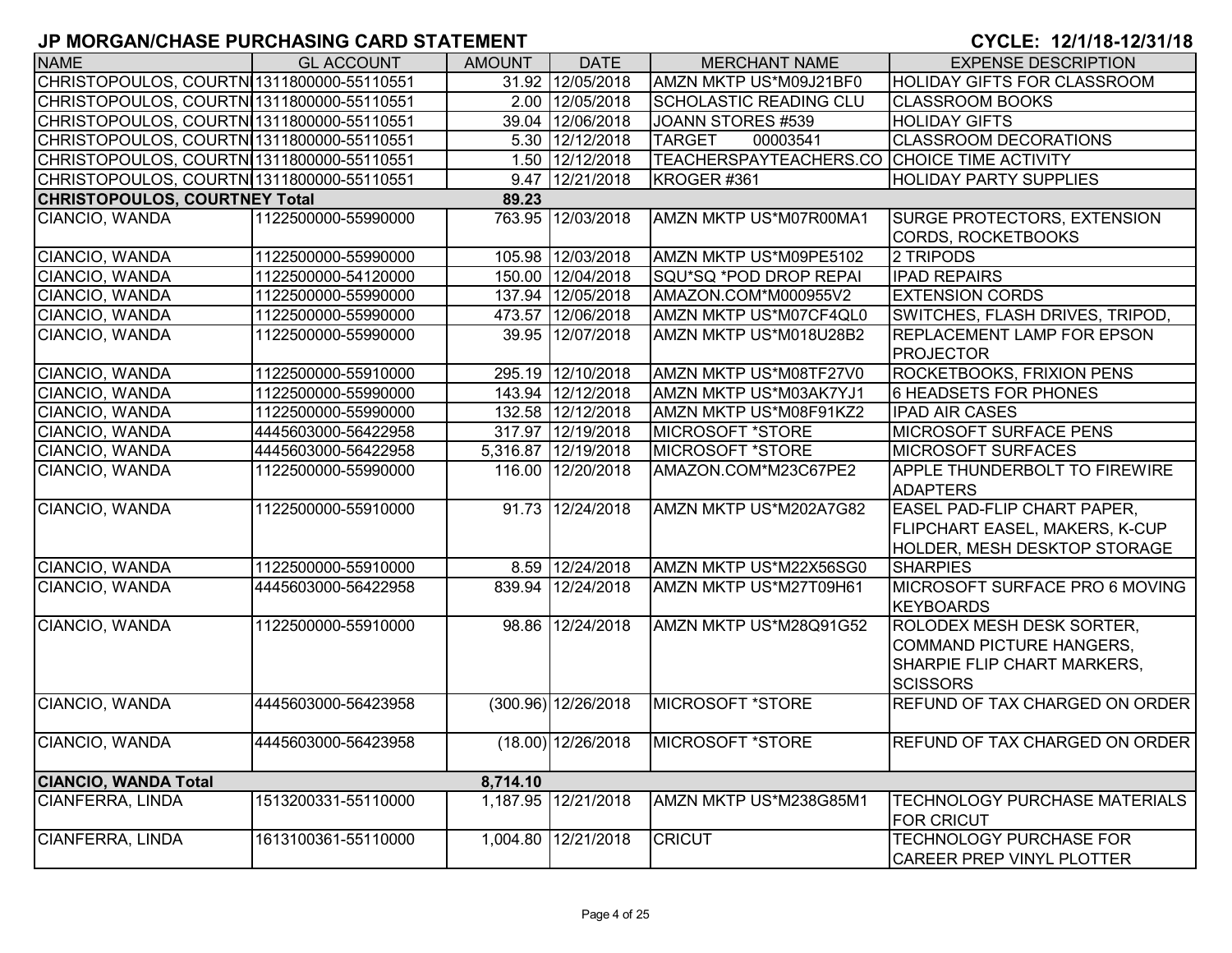| <b>NAME</b>                   | <b>GL ACCOUNT</b>   | <b>AMOUNT</b> | <b>DATE</b>              | <b>MERCHANT NAME</b>               | <b>EXPENSE DESCRIPTION</b>            |
|-------------------------------|---------------------|---------------|--------------------------|------------------------------------|---------------------------------------|
| CIANFERRA, LINDA              | 1622500361-55110000 |               | 699.97 12/24/2018        | AMZN MKTP US*M20VW70M2             | <b>TECHNOLOGY PURCHASE FOR</b>        |
|                               |                     |               |                          |                                    | <b>CAREER PREP</b>                    |
| CIANFERRA, LINDA              | 1513200331-55110000 |               | 19.98 12/24/2018         | AMZN MKTP US*M24RD6H91             | <b>TECHNOLOGY PURCHASE</b>            |
| <b>CIANFERRA, LINDA Total</b> |                     | 2,912.70      |                          |                                    |                                       |
| <b>CLARK, KIMBERLY</b>        | 1128300000-55910000 |               | 34.09 12/19/2018         | STAPLS7210041453000001             | <b>OFFICE SUPPLIES</b>                |
| <b>CLARK, KIMBERLY Total</b>  |                     | 34.09         |                          |                                    |                                       |
| <b>COMB, ANDREW</b>           | 1628300753-53229000 |               | 35.40 12/05/2018         | THE RETRO                          | <b>TRAVEL PD - MEALS</b>              |
| COMB, ANDREW                  | 1628300753-53229000 |               | 62.78 12/06/2018         | <b>TAYLOR SHELLFISH OYSTE</b>      | <b>TRAVEL PD - MEALS</b>              |
| COMB, ANDREW                  | 1628300753-53229000 |               | 96.00 12/07/2018         | <b>METRO AIRPORT PARKING</b>       | <b>TRAVEL PD - PARKING COSTS</b>      |
| COMB, ANDREW                  | 1628300753-53229000 |               | 51.86 12/07/2018         | <b>RELISH BURGER BIST SEA</b>      | <b>TRAVEL PD - MEALS</b>              |
| COMB, ANDREW                  | 6100020000-24316275 |               | 104.00 12/10/2018        | APL*APPLE ONLINE STORE             | FEES FOR ONE YEAR OF PASSING          |
|                               |                     |               |                          |                                    | TIME MUSIC AT MS                      |
| COMB, ANDREW                  | 6100020000-24316275 |               | 4.57 12/10/2018          | APL*ITUNES.COM/BILL                | <b>FEES FOR PASSING TIME MUSIC AT</b> |
|                               |                     |               |                          |                                    | <b>MS</b>                             |
| <b>COMB, ANDREW Total</b>     |                     | 354.61        |                          |                                    |                                       |
| <b>COOLMAN, ROBERT</b>        | 1126160000-55992000 |               | 38.10 12/06/2018         | CONSERVA ELECTRIC SUPP             | <b>MTCE STOCK LAMPS</b>               |
| <b>COOLMAN, ROBERT</b>        | 1126160000-55992000 |               | 29.25 12/10/2018         | CONSERVA ELECTRIC SUPP             | <b>MTCE STOCK LAMPS</b>               |
| <b>COOLMAN, ROBERT</b>        | 1126160000-55992000 |               | 671.25 12/12/2018        | <b>CONSERVA ELECTRIC SUPP</b>      | <b>MTCE STOCK LAMPS</b>               |
| <b>COOLMAN, ROBERT</b>        | 1126160000-55992000 |               | 220.00 12/12/2018        | <b>CONSERVA ELECTRIC SUPP</b>      | <b>MTCE STOCK BALLASTS</b>            |
| <b>COOLMAN, ROBERT</b>        | 1126160000-55992000 |               | 102.95 12/18/2018        | <b>COMPLETE BATTERY SOURC</b>      | <b>MS GENERATOR BATTERY</b>           |
| <b>COOLMAN, ROBERT</b>        | 1126160000-55992000 |               | 3.94 12/21/2018          | THE HOME DEPOT #2737               | <b>IMTCE BLANKS FOR BOSCO BARN</b>    |
| <b>COOLMAN, ROBERT</b>        | 1126160000-55992000 |               | 240.00 12/24/2018        | <b>MADISON ELECTRIC COMPA</b>      | <b>MTCE LENSE STOCK</b>               |
| <b>COOLMAN, ROBERT Total</b>  |                     | 1,305.49      |                          |                                    |                                       |
| <b>DIATIKAR, CHRISTINE</b>    | 1126112061-55520000 |               | 1,260.73 12/03/2018      | <b>DTE ENERGY 800-477-474</b>      | OH 11/18 ELECTRICITY                  |
| <b>DIATIKAR, CHRISTINE</b>    | 2326161000-55520000 |               | 690.02 12/03/2018        | <b>DTE ENERGY 800-477-474</b>      | 11/18 REC MILLAGE ELECTRICITY         |
| <b>DIATIKAR, CHRISTINE</b>    | 1126161000-55520000 |               | (690.02) 12/03/2018      | <b>DTE ENERGY 800-477-474</b>      | 11/18 REC MILLAGE ELECTRICITY         |
|                               |                     |               |                          |                                    | <b>REDUCTION</b>                      |
| <b>DIATIKAR, CHRISTINE</b>    | 1126111061-55520000 |               | 1,499.35 12/03/2018      | <b>DTE ENERGY 800-477-474</b>      | VO 11/18 ELECTRICITY                  |
| <b>DIATIKAR, CHRISTINE</b>    | 1126122061-55520000 |               | 8,410.49 12/06/2018      | <b>DTE ENERGY 800-477-474</b>      | HS 11/18 ELECTRICITY                  |
| <b>DIATIKAR, CHRISTINE</b>    | 2326161000-55520000 |               | 3,143.45 12/06/2018      | <b>DTE ENERGY 800-477-474</b>      | 11/18 REC MILLAGE ELECTRICITY         |
| <b>DIATIKAR, CHRISTINE</b>    | 1126161000-55520000 |               | $(3, 143.45)$ 12/06/2018 | <b>DTE ENERGY 800-477-474</b>      | 11/18 REC MILLAGE ELECTRICITY         |
|                               |                     |               |                          |                                    | <b>REDUCTION</b>                      |
| <b>DIATIKAR, CHRISTINE</b>    | 1126120061-55520000 |               | 4,163.32 12/06/2018      | <b>DTE ENERGY 800-477-474</b>      | MS 11/18 ELECTRICITY                  |
| <b>DIATIKAR, CHRISTINE</b>    | 1429300000-55997000 |               | $(500.00)$ 12/06/2018    | <b>TEAM SPORTS</b>                 | INV 424599/1 OVERPAYMENT              |
| <b>DIATIKAR, CHRISTINE</b>    | 1429300000-54120000 |               | 2,814.00 12/06/2018      | <b>TEAM SPORTS</b>                 | INV 437589/1 FB RECON HELMETS         |
| <b>DIATIKAR, CHRISTINE</b>    | 6100061000-24316177 |               | 244.00 12/06/2018        | <b>TEAM SPORTS</b>                 | INV 444562/1 APPAREL                  |
| <b>DIATIKAR, CHRISTINE</b>    | 6100001000-24316770 |               | 75.00 12/07/2018         | MEIJER INC #109<br>Q <sub>01</sub> | HOLIDAY GIFT CARD FOR CO-OP,          |
|                               |                     |               |                          |                                    | <b>COURIER AND CUSTODIAN</b>          |
| <b>DIATIKAR, CHRISTINE</b>    | 1126162061-55520000 |               | 36.06 12/10/2018         | <b>DTE ENERGY 800-477-474</b>      | <b>BOSCO 11/18 ELECTRICITY</b>        |
| <b>DIATIKAR, CHRISTINE</b>    | 2326161000-55520000 |               | 9.02 12/10/2018          | <b>DTE ENERGY 800-477-474</b>      | 11/18 REC MILLAGE ELECTRICITY         |
| <b>DIATIKAR, CHRISTINE</b>    | 1126161000-55520000 |               | $(9.02)$ 12/10/2018      | <b>DTE ENERGY 800-477-474</b>      | 11/18 REC MILLAGE ELECTRICITY         |
|                               |                     |               |                          |                                    | <b>REDUCTION</b>                      |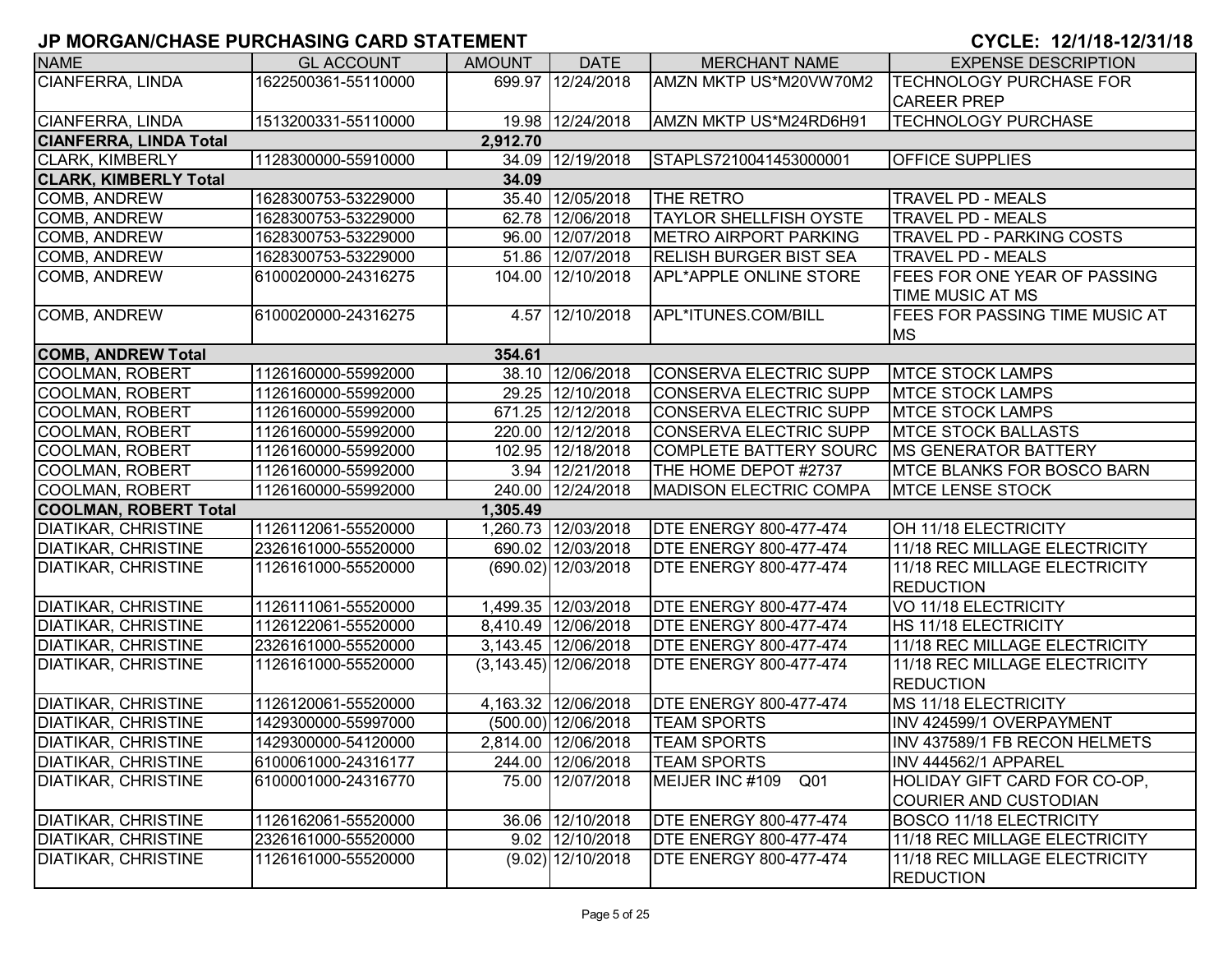| <b>NAME</b>                      | <b>GL ACCOUNT</b>   | <b>AMOUNT</b> | <b>DATE</b>          | <b>MERCHANT NAME</b>          | <b>EXPENSE DESCRIPTION</b>          |
|----------------------------------|---------------------|---------------|----------------------|-------------------------------|-------------------------------------|
| <b>DIATIKAR, CHRISTINE</b>       | 1127170000-55710000 |               | 539.51 12/12/2018    | CORRIGAN OIL #2 - BRI         | <b>BLUE CAP DEF</b>                 |
| <b>DIATIKAR, CHRISTINE</b>       | 1125200000-53220000 |               | 450.00 12/12/2018    | <b>MICHIGAN NEGOTIATORS A</b> | 2019 LABOR RELATIONS ACADEMY -      |
|                                  |                     |               |                      |                               | <b>MINNICK</b>                      |
| <b>DIATIKAR, CHRISTINE</b>       | 1127170000-55710000 |               | 12,491.69 12/14/2018 | CORRIGAN OIL #2 - BRI         | 6502 GAL DIESEL 12/5/18             |
| <b>DIATIKAR, CHRISTINE</b>       | 1126103061-55510000 |               | 197.84 12/19/2018    | <b>CONSUMERS ENERGY CO</b>    | <b>ITC 12/18 GAS</b>                |
| <b>DIATIKAR, CHRISTINE</b>       | 1126101061-55510000 |               | 203.46 12/19/2018    | CONSUMERS ENERGY CO           | <b>ESB 12/18 NATURAL GAS</b>        |
| <b>DIATIKAR, CHRISTINE</b>       | 1126111061-55510000 |               | 946.62 12/19/2018    | <b>CONSUMERS ENERGY CO</b>    | VO 12/18 NATURAL GAS                |
| <b>DIATIKAR, CHRISTINE</b>       | 1126112061-55510000 |               | 1,319.33 12/19/2018  | <b>CONSUMERS ENERGY CO</b>    | OH 12/18 GAS                        |
| <b>DIATIKAR, CHRISTINE</b>       | 2326161000-55510000 |               | 687.93 12/19/2018    | <b>CONSUMERS ENERGY CO</b>    | 12/18 RM GAS                        |
| <b>DIATIKAR, CHRISTINE</b>       | 1126161000-55510000 |               | (687.93) 12/19/2018  | <b>CONSUMERS ENERGY CO</b>    | 12/18 RM GAS REDUCTION              |
| <b>DIATIKAR, CHRISTINE</b>       | 1126162061-55510000 |               | 84.48 12/19/2018     | <b>CONSUMERS ENERGY CO</b>    | BOSCO 12/18 GAS                     |
| <b>DIATIKAR, CHRISTINE</b>       | 1429300000-55997000 |               | 3,096.00 12/19/2018  | <b>TEAM SPORTS</b>            | INV 432488/1-HS SINGLETS            |
| <b>DIATIKAR, CHRISTINE</b>       | 1429300000-55997000 |               | 3,752.00 12/19/2018  | <b>TEAM SPORTS</b>            | INV 433057/1-JV & FR B BKB UNIFORMS |
| <b>DIATIKAR, CHRISTINE</b>       | 6100061000-24316126 |               | 765.00 12/19/2018    | <b>TEAM SPORTS</b>            | INV 434752/1-G BKB PRACTICE         |
|                                  |                     |               |                      |                               | <b>JERSEYS</b>                      |
| <b>DIATIKAR, CHRISTINE</b>       | 6100061000-24316114 |               | 651.00 12/19/2018    | <b>TEAM SPORTS</b>            | INV 436550/1-B BKB COACH ORDER      |
| <b>DIATIKAR, CHRISTINE</b>       | 1429300000-55997000 |               | 1,880.00 12/19/2018  | <b>TEAM SPORTS</b>            | INV 438934/1-MS SINGLETS            |
| <b>DIATIKAR, CHRISTINE</b>       | 1429300000-55998000 |               | 839.85 12/19/2018    | <b>TEAM SPORTS</b>            | INV 439188/1-BKB GAME BALLS         |
| <b>DIATIKAR, CHRISTINE</b>       | 1429300000-55990000 |               | 1,768.00 12/19/2018  | <b>TEAM SPORTS</b>            | INV 440253/1-SOCCER EQUIPMENT       |
| <b>DIATIKAR, CHRISTINE</b>       | 1429300000-55998000 |               | 635.88 12/19/2018    | <b>TEAM SPORTS</b>            | INV 442810/1-BKB GAME BALLS         |
| <b>DIATIKAR, CHRISTINE</b>       | 6100061000-24316195 |               | 265.00 12/19/2018    | <b>TEAM SPORTS</b>            | INV 446508/1-SENIOR GIFTS           |
| <b>DIATIKAR, CHRISTINE</b>       | 1429300000-55990000 |               | 789.00 12/20/2018    | <b>TEAM SPORTS</b>            | INV 443667/1-BASKETBALL EQUIPMENT   |
| <b>DIATIKAR, CHRISTINE</b>       | 6100022000-24316112 |               | 2,331.00 12/20/2018  | <b>TEAM SPORTS</b>            | INV 445264/1-CAT RACK SHIRTS        |
| <b>DIATIKAR, CHRISTINE</b>       | 1126122061-55510000 |               | 62.85 12/24/2018     | <b>CONSUMERS ENERGY CO</b>    | HS 11/18 NATURAL GAS                |
| <b>DIATIKAR, CHRISTINE</b>       | 1126122061-55510000 |               | 86.67 12/24/2018     | <b>CONSUMERS ENERGY CO</b>    | HS 12/18 NATURAL GAS                |
| <b>DIATIKAR, CHRISTINE</b>       | 2326161000-55510000 |               | 37.38 12/24/2018     | CONSUMERS ENERGY CO           | 11/18 & 12/18 RM NATURAL GAS        |
| <b>DIATIKAR, CHRISTINE</b>       | 1126161000-55510000 |               | $(37.38)$ 12/24/2018 | <b>CONSUMERS ENERGY CO</b>    | 11/18 & 12/18 RM NATURAL GAS        |
|                                  |                     |               |                      |                               | <b>REDUCTION</b>                    |
| <b>DIATIKAR, CHRISTINE Total</b> |                     | 51,158.13     |                      |                               |                                     |
| DINKELMANN, KATY                 | 1628300753-53229000 |               | 30.00 12/03/2018     | <b>DELTA</b>                  | AIRLINE BAGGAGE FEES                |
| DINKELMANN, KATY                 | 1628300753-53229000 |               | 55.43 12/03/2018     | SQU*SQ *JAVAR MOHAMMED        | <b>TAXI SERVICE FROM HOTEL TO</b>   |
|                                  |                     |               |                      |                               | <b>AIRPORT FOR CONFERENCE IN</b>    |
|                                  |                     |               |                      |                               | <b>BELLEVUE, WA</b>                 |
| <b>DINKELMANN, KATY</b>          | 1628300753-53229000 |               | 79.28 12/04/2018     | <b>BLUEACRE SEAFOOD</b>       | <b>DINNER FOR TWO ASSISTANT</b>     |
|                                  |                     |               |                      |                               | <b>PRINCIPALS AT CONFERENCE</b>     |
| DINKELMANN, KATY                 | 1628300753-53229000 |               | 1.00 12/04/2018      | UBER TRIP JH4GR               | UBER FEE AT CONFERENCE              |
| DINKELMANN, KATY                 | 1628300753-53229000 |               | 7.21 12/04/2018      | UBER TRIP JH4GR               | UBER RIDE FROM HOTEL TO             |
|                                  |                     |               |                      |                               | CONFERENCE CENTER                   |
| <b>DINKELMANN, KATY</b>          | 1628300753-53229000 |               | 28.50 12/04/2018     | UBER TRIP X3V24               | UBER FEE AT CONFERENCE              |
| <b>DINKELMANN, KATY</b>          | 1628300753-53229000 |               | 1.00 12/04/2018      | UBER TRIP X3V24               | UBER FEE AT CONFERENCE              |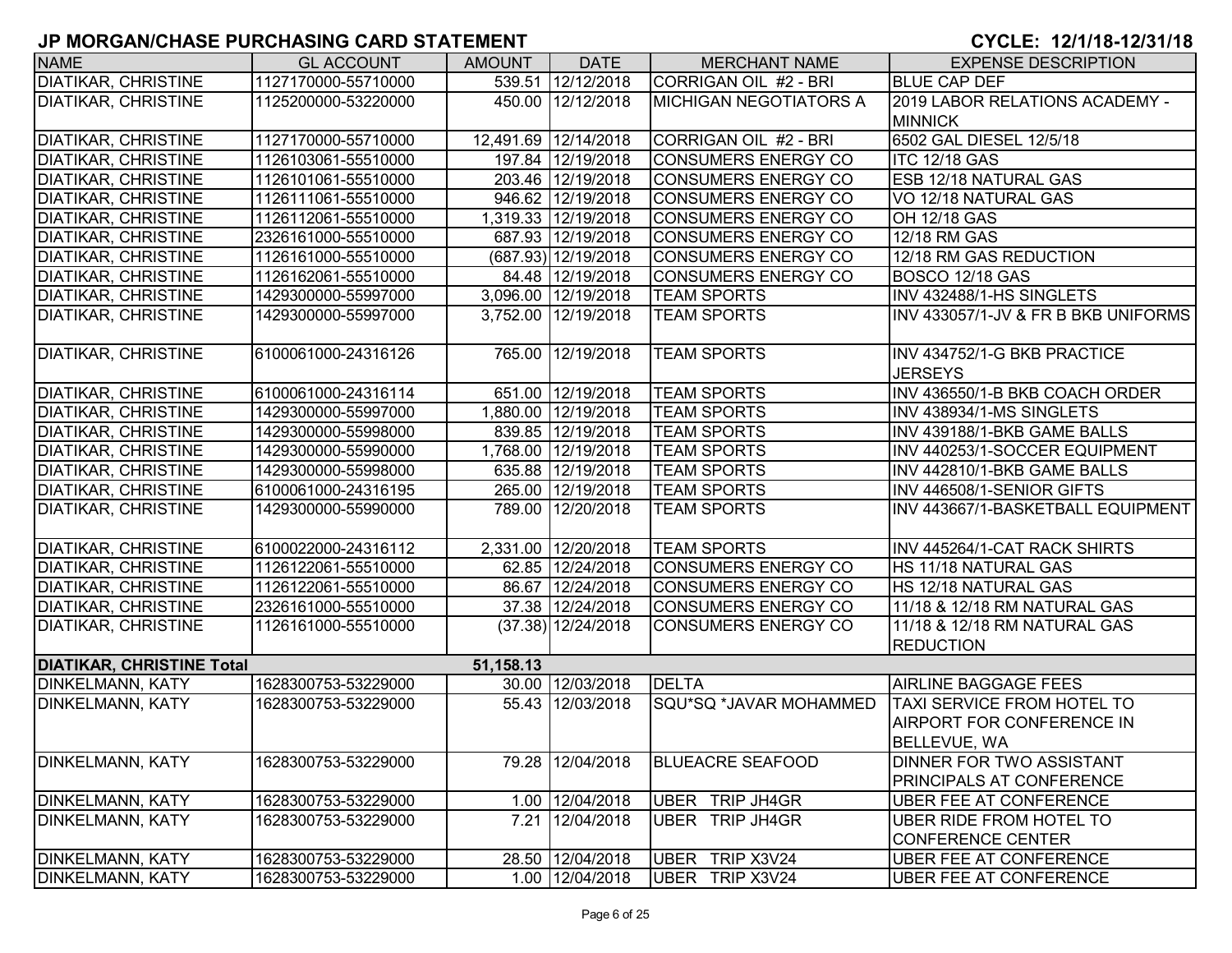| <b>NAME</b>                   | <b>GL ACCOUNT</b>   | <b>AMOUNT</b> | <b>DATE</b>          | <b>MERCHANT NAME</b>          | <b>EXPENSE DESCRIPTION</b>            |
|-------------------------------|---------------------|---------------|----------------------|-------------------------------|---------------------------------------|
| <b>DINKELMANN, KATY</b>       | 1628300753-53229000 |               | 7.69 12/05/2018      | UBER TRIP P53Z2               | <b>UBER FEE AT CONFERENCE</b>         |
| <b>DINKELMANN, KATY</b>       | 1628300753-53229000 |               | 30.00 12/06/2018     | <b>DELTA</b>                  | <b>DELTA AIRLINES BAGGAGE FEE</b>     |
| <b>DINKELMANN, KATY</b>       | 1628300753-53229000 |               | 30.00 12/06/2018     | <b>DELTA</b>                  | <b>DELTA AIRLINES BAGGAGE FEE</b>     |
| <b>DINKELMANN, KATY</b>       | 1628300753-53229000 |               | 44.46 12/06/2018     | <b>UBER TRIP EBKWK</b>        | UBER TRIP FROM HOTEL TO AIRPORT       |
| <b>DINKELMANN, KATY</b>       | 1628300753-53229000 |               | 8.29 12/06/2018      | <b>UBER TRIP RF3C4</b>        | UBER TRAVEL FEES FROM HOTEL TO        |
|                               |                     |               |                      |                               | <b>CONFERENCE</b>                     |
| <b>DINKELMANN, KATY</b>       | 1628300753-53229000 | 189.00        | 12/07/2018           | <b>HAMPTON INN HOTELS</b>     | <b>HOTEL FEE FOR CONFERENCE IN</b>    |
|                               |                     |               |                      |                               | <b>BELLEVUE, WA</b>                   |
| <b>DINKELMANN, KATY</b>       | 1628300753-53229000 | 216.21        | 12/07/2018           | <b>HAMPTON INN HOTELS</b>     | HOTEL FEE FOR CONFERENCE IN           |
|                               |                     |               |                      |                               | <b>BELLEVUE, WA</b>                   |
| <b>DINKELMANN, KATY</b>       | 1628300753-53229000 | 216.21        | 12/07/2018           | <b>HAMPTON INN HOTELS</b>     | <b>HOTEL FEE FOR CONFERENCE IN</b>    |
|                               |                     |               |                      |                               | <b>BELLEVUE, WA</b>                   |
| <b>DINKELMANN, KATY</b>       | 1628300753-53229000 |               | (216.21) 12/07/2018  | <b>HAMPTON INN HOTELS</b>     | <b>CREDIT - HOTEL FEE FOR</b>         |
|                               |                     |               |                      |                               | CONFERENCE IN BELLEVUE, WA            |
| <b>DINKELMANN, KATY</b>       | 1628300753-53229000 |               | $(27.21)$ 12/07/2018 | <b>HAMPTON INN HOTELS</b>     | <b>CREDIT - HOTEL FEE FOR</b>         |
|                               |                     |               |                      |                               | CONFERENCE IN BELLEVUE, WA            |
| <b>DINKELMANN, KATY</b>       | 6100022000-24316137 | 33.40         | 12/11/2018           | AMZN MKTP US*M07830UE0        | AMAZON PURCHASE IN ERROR, TO BE       |
|                               |                     |               |                      |                               | <b>REIMBURSED</b>                     |
| <b>DINKELMANN, KATY</b>       | 6100022000-24316137 | 49.90         | 12/14/2018           | AMZN MKTP US*M00FJ5US2        | AMAZON PURCHASE IN ERROR, TO BE       |
|                               |                     |               |                      |                               | <b>REIMBURSED</b>                     |
| <b>DINKELMANN, KATY Total</b> |                     | 784.16        |                      |                               |                                       |
| DONOVAN, KATHRYN              | 1128300000-57410000 |               | 147.00 12/03/2018    | <b>MSBO</b>                   | <b>MSBO MEMBERSHIP DUES</b>           |
| DONOVAN, KATHRYN Total        |                     | 147.00        |                      |                               |                                       |
| DRAGOO, MICHAEL               | 6100061000-24316115 | 82.12         | 12/03/2018           | AMZN MKTP US*M098E8PX2        | <b>WRESTLING TRIPODS AND MOUNTING</b> |
|                               |                     |               |                      |                               | <b>ADAPTERS</b>                       |
| DRAGOO, MICHAEL               | 6100061000-24316115 | 559.00        | 12/03/2018           | INT*IN *MATBOSS, LLC          | <b>MATBOSS VIDEO STATS SOFTWARE</b>   |
|                               |                     |               |                      |                               | <b>FOR WRESTLING</b>                  |
| DRAGOO, MICHAEL               | 6100061000-24316115 |               | 806.60 12/03/2018    | <b>WORTHINGTON DIRECT INC</b> | HS WRESTLING ROOM CUBBIES             |
| DRAGOO, MICHAEL               | 6100061000-24316115 |               | 30.00 12/05/2018     | SQU*SQ *POD DROP REPAI        | <b>HS WRESTLING PROTECTIVE</b>        |
|                               |                     |               |                      |                               | <b>TEMPERED GLASS FOR IPADS</b>       |
| DRAGOO, MICHAEL               | 6100061000-24316115 |               | 62.48 12/06/2018     | AMAZON.COM*M02ZE16Q0          | <b>HS WRESTLING I-PODS CASE</b>       |
| DRAGOO, MICHAEL               | 1126160000-55992000 |               | 751.00 12/10/2018    | <b>AIR DESIGN INC</b>         | <b>IMS KITCHEN EXHAUST FAN</b>        |
| DRAGOO, MICHAEL               | 1126160000-55992000 |               | 104.96 12/10/2018    | SQU*SQ *POD DROP REPAI        | <b>MTCE I-PHONE CHARGER CORDS</b>     |
| DRAGOO, MICHAEL               | 6100061000-24316115 | 495.71        | 12/10/2018           | <b>UNO'S CHICAGO GRILL</b>    | HS WRESTLING TEAM DINNER AT           |
|                               |                     |               |                      |                               | <b>BIRCH RUN</b>                      |
| DRAGOO, MICHAEL               | 1126160000-57410000 |               | 12.99 12/14/2018     | <b>AMAZON PRIME</b>           | <b>IMTCE AMAZON PRIME ACCOUNT</b>     |
| DRAGOO, MICHAEL               | 1126160000-55910000 |               | 14.99 12/14/2018     | AMZN MKTP US*M28GC64N1        | <b>IMTCE OFFICE SUPPLIES</b>          |
| DRAGOO, MICHAEL               | 1126160000-55992000 |               | 746.53 12/24/2018    | <b>TCS BASYS CONTROLS</b>     | <b>TRANS THERMOSTAT</b>               |
| DRAGOO, MICHAEL               | 1126160000-55992000 |               | 94.33 12/28/2018     | SQU*SQ *POD DROP REPAI        | <b>MTCE GLASS FRONT FOR MIKE'S</b>    |
|                               |                     |               |                      |                               | <b>PHONE</b>                          |
| <b>DRAGOO, MICHAEL Total</b>  |                     | 3,760.71      |                      |                               |                                       |
| <b>DUQUETTE, EDWARD</b>       | 1126160000-55980000 |               | 45.12 12/03/2018     | <b>FASTENAL COMPANY01</b>     | <b>MTCE SHOP TOOLS</b>                |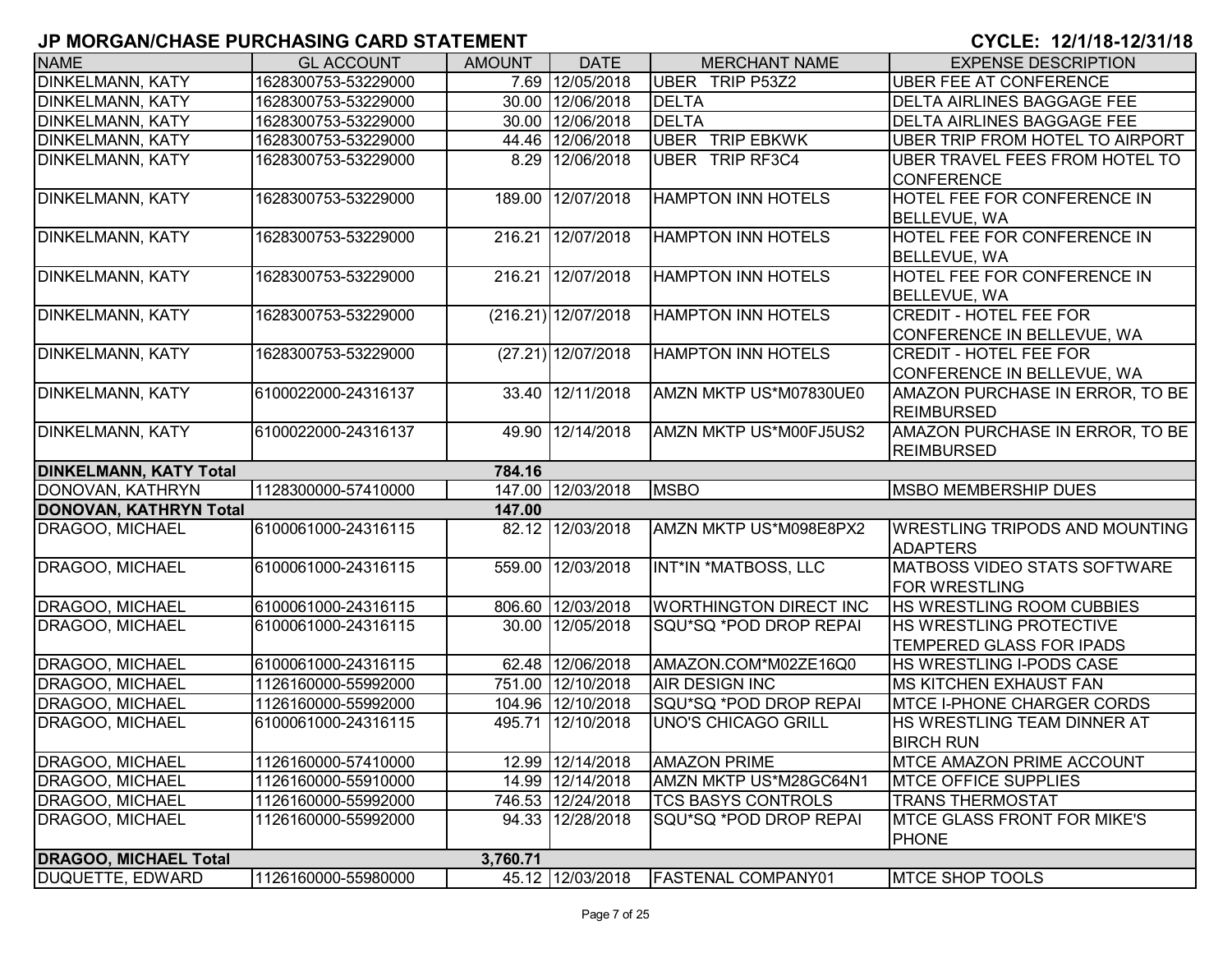| <b>NAME</b>                   | <b>GL ACCOUNT</b>   | <b>AMOUNT</b> | <b>DATE</b>         | <b>MERCHANT NAME</b>         | <b>EXPENSE DESCRIPTION</b>                                                                                                                             |
|-------------------------------|---------------------|---------------|---------------------|------------------------------|--------------------------------------------------------------------------------------------------------------------------------------------------------|
| <b>DUQUETTE, EDWARD</b>       | 1126160000-55992000 |               | 28.16 12/03/2018    | GRAINGER                     | OH LUNCHROOM TABLES                                                                                                                                    |
| DUQUETTE, EDWARD              | 1126160000-55992000 |               | 14.79 12/03/2018    | NAPA PARTS M-2               | <b>NM5 BASKET BALL BELT</b>                                                                                                                            |
| DUQUETTE, EDWARD              | 1126160000-55992000 |               | 35.62 12/03/2018    | THE HOME DEPOT #2737         | HS OFFICE DRY WALL REPAIR                                                                                                                              |
| DUQUETTE, EDWARD              | 1126160000-55992000 |               | 14.41 12/05/2018    | THE HOME DEPOT #2737         | <b>NW EASEL</b>                                                                                                                                        |
| DUQUETTE, EDWARD              | 1126160000-55992000 |               | 22.81 12/07/2018    | THE HOME DEPOT #2737         | <b>HS GYM PADS</b>                                                                                                                                     |
| DUQUETTE, EDWARD              | 1126160000-55992000 |               | 76.31 12/17/2018    | THE HOME DEPOT #2737         | NM5 LEGO WALL                                                                                                                                          |
| DUQUETTE, EDWARD              | 1126160000-55992000 |               | 70.05 12/18/2018    | <b>DECKER EQUIPMENT</b>      | HS GYM DOOR BUMPER, DF<br><b>RESTROOM SIGN</b>                                                                                                         |
| DUQUETTE, EDWARD              | 1126160000-55980000 |               | 31.95 12/19/2018    | THE HOME DEPOT #2737         | <b>MTCE SHOP TOOLS</b>                                                                                                                                 |
| DUQUETTE, EDWARD              | 1126160000-55992000 |               | 136.56 12/24/2018   | GRAINGER                     | OH GYM FIRE STROBE CAGES                                                                                                                               |
| <b>DUQUETTE, EDWARD Total</b> |                     | 475.78        |                     |                              |                                                                                                                                                        |
| <b>ERICKSON, TODD</b>         | 1122218000-55990000 |               | 24.95 12/03/2018    | AMZN MKTP US*M07JC9VJ0       | <b>DUCK TAPE MAKERSPACE</b>                                                                                                                            |
| <b>ERICKSON, TODD</b>         | 1122218000-55990000 |               | 133.65 12/05/2018   | SP * LETSTICKTOGETHER        | MAKERSPACE (MOSAICS)                                                                                                                                   |
| <b>ERICKSON, TODD</b>         | 1122218000-57410000 |               | 12.99 12/07/2018    | <b>AMAZON PRIME</b>          | <b>PRIME MEMBERSHIP</b>                                                                                                                                |
| <b>ERICKSON, TODD</b>         | 1122218000-55310000 |               | (521.58) 12/07/2018 | <b>SCHOLASTIC BOOK FAIRS</b> | REFUND FOR ABOVE TRANSACTION                                                                                                                           |
| <b>ERICKSON, TODD</b>         | 1122218000-55310000 |               | 511.58 12/07/2018   | <b>SCHOLASTIC BOOK FAIRS</b> | <b>BOOKS FOR LIBRARY - TRANSACTION</b><br><b>REFUNDED</b>                                                                                              |
| <b>ERICKSON, TODD</b>         | 1122218000-55310000 |               | 492.06 12/07/2018   | <b>SCHOLASTIC BOOK FAIRS</b> | <b>BOOKS FOR LIBRARY</b>                                                                                                                               |
| <b>ERICKSON, TODD</b>         | 1122218000-55990000 |               | 40.85 12/10/2018    | PANERA BREAD #600667         | <b>BOOKS &amp; BAGELS - 5TH GRADE</b>                                                                                                                  |
| <b>ERICKSON, TODD</b>         | 1122218000-55310000 |               | 90.25 12/11/2018    | AMAZON.COM*M05NJ12T2         | <b>BOOKS FOR BOOKS &amp; BAGELS</b>                                                                                                                    |
| <b>ERICKSON, TODD</b>         | 1122218000-55310000 |               | 324.76 12/12/2018   | <b>SCHOLASTIC BOOK FAIRS</b> | <b>BOOKS FOR LIBRARY</b>                                                                                                                               |
| ERICKSON, TODD                | 1122218000-55990000 |               | 5.84 12/17/2018     | AMZN MKTP US*M22062JY1       | <b>LEGO SEPARATORS</b>                                                                                                                                 |
| <b>ERICKSON, TODD</b>         | 1122218000-55990000 |               | 253.47 12/17/2018   | AMZN MKTP US*M29G743D1       | <b>BRICKS &amp; LEGO WALL</b>                                                                                                                          |
| <b>ERICKSON, TODD</b>         | 1122218000-55990000 |               | 30.05 12/17/2018    | PANERA BREAD #600667         | <b>BAGELS FOR BOOKS &amp; BAGELS</b>                                                                                                                   |
| <b>ERICKSON, TODD Total</b>   |                     | 1,398.87      |                     |                              |                                                                                                                                                        |
| <b>FENCHEL, LISA</b>          | 6100018000-24316275 |               | 212.48 12/24/2018   | <b>BORDER CANTINA</b>        | <b>HOLIDAY LUNCHEON FOR STAFF</b>                                                                                                                      |
| <b>FENCHEL, LISA Total</b>    |                     | 212.48        |                     |                              |                                                                                                                                                        |
| <b>FRANCHI, KRISTIN</b>       | 6100084000-24316697 |               | 342.83 12/24/2018   | WWW.ALIBABA.COM              | <b>FIRST OF TWO PAYMENTS FOR</b><br>PACKAGING FOR ONPURPOSE SOCKS,<br>2.9% FOREIGN CURRENCY EXCHANGE                                                   |
| <b>FRANCHI, KRISTIN</b>       | 6100084000-24316697 |               | 2,035.33 12/24/2018 | WWW.ALIBABA.COM              | <b>FIRST OF TWO ORDERS OF SOCKS</b><br>FOR ONPURPOSE. 600 PAIRS OF<br>SOCKS, HANDLING FEE, SHIPMENT<br>COSTS, 2.9% FOREIGN CURRENCY<br><b>EXCHANGE</b> |
| <b>FRANCHI, KRISTIN</b>       | 6100084000-24316697 |               | 1,695.59 12/24/2018 | WWW.ALIBABA.COM              | SECOND OF TWO ORDERS OF SOCKS<br>FOR ONPURPOSE. 800 PAIRS OF<br>SOCKS, HANDLING FEE, 2.9% FOREIGN<br><b>CURRENCY EXCHANGE</b>                          |
| <b>FRANCHI, KRISTIN Total</b> |                     | 4,073.75      |                     |                              |                                                                                                                                                        |
| <b>FULAR, JAMES</b>           | 1126160000-55992000 |               | 249.84 12/03/2018   | SAFETYSIGN.COM               | <b>HS &amp; PV SIGNAGE</b>                                                                                                                             |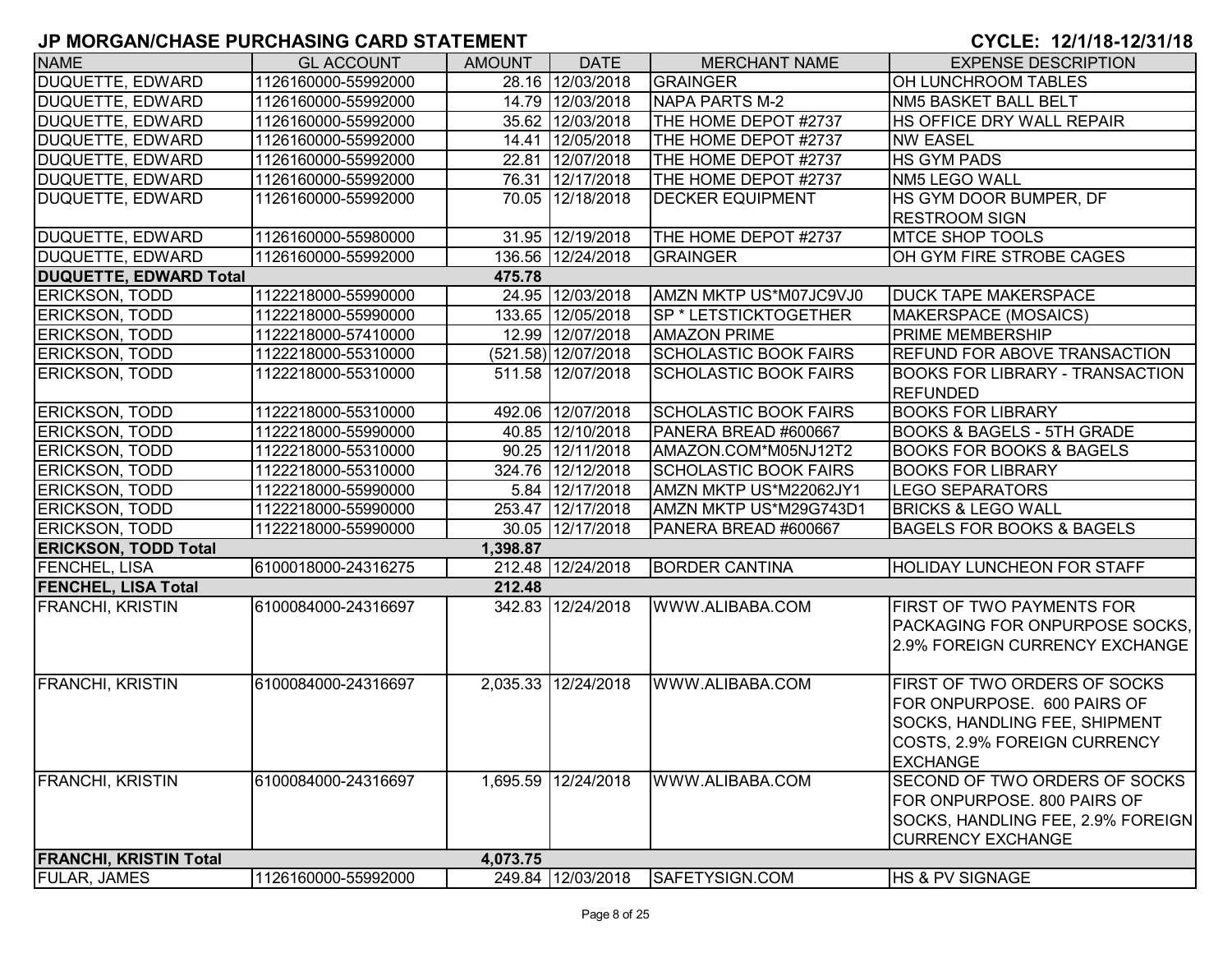| <b>NAME</b>                     | <b>GL ACCOUNT</b>   | <b>AMOUNT</b> | <b>DATE</b>         | <b>MERCHANT NAME</b>                    | <b>EXPENSE DESCRIPTION</b>            |
|---------------------------------|---------------------|---------------|---------------------|-----------------------------------------|---------------------------------------|
| FULAR, JAMES                    | 1126160000-55720000 |               | 60.00 12/07/2018    | <b>BELLE TIRE 017</b>                   | <b>MTCE ENCLOSED TRAILER TIRES</b>    |
| <b>FULAR, JAMES</b>             | 1126160000-55992000 |               | 57.31 12/12/2018    | AMAZON.COM*M07AF8YA1                    | <b>MTCE HAND CART TIRES</b>           |
| <b>FULAR, JAMES</b>             | 1126160000-55993000 |               | 203.97 12/17/2018   | <b>GEMPLER'S</b>                        | <b>IMTCE RUST PREVENTOR FOR SALT</b>  |
|                                 |                     |               |                     |                                         | <b>TRUCKS</b>                         |
| <b>FULAR, JAMES</b>             | 1126160000-55993000 |               | 35.96 12/21/2018    | MARKS OUTDOOR POWER EQ GRNDS MOWER BELT |                                       |
| <b>FULAR, JAMES</b>             | 1126160000-55993000 |               | 92.35 12/24/2018    | BADER AND SONS CO.                      | <b>GRNDS TOW-BEHIND BLOWER PARTS</b>  |
|                                 |                     |               |                     |                                         |                                       |
| <b>FULAR, JAMES</b>             | 1126160000-55992000 |               | 17.16 12/24/2018    | THE HOME DEPOT #2737                    | <b>MTCE PAINT SUPPLIES</b>            |
| <b>FULAR, JAMES Total</b>       |                     | 716.59        |                     |                                         |                                       |
| <b>FURLOW, SETH</b>             | 6100022000-24316190 |               | 39.30 12/03/2018    | <b>FLINN SCIENTIFIC INC</b>             | <b>HOSA PRACTICE SUPPLIES</b>         |
| FURLOW, SETH                    | 1111322730-55110000 |               | 24.85 12/03/2018    | WIX.COM*346695411                       | <b>SYD</b>                            |
| <b>FURLOW, SETH</b>             | 1111322730-55110000 |               | 14.50 12/18/2018    | WIX.COM*356368091                       | <b>SYD</b>                            |
| <b>FURLOW, SETH Total</b>       |                     | 78.65         |                     |                                         |                                       |
| <b>GILCHRIST, BETHANY</b>       | 1335100000-55110553 |               | 64.16 12/21/2018    | <b>GFS STORE #1985</b>                  | <b>SUPPLIES FOR GINGERBREAD HOUSE</b> |
|                                 |                     |               |                     |                                         | <b>HOLIDAY PARTY CRAFT</b>            |
| <b>GILCHRIST, BETHANY Total</b> |                     | 64.16         |                     |                                         |                                       |
| <b>GORDON, BRIAN</b>            | 1429300000-53229000 |               | 406.40 12/03/2018   | <b>DELTA</b>                            | <b>NIAAA CONFERENCE FLIGHT</b>        |
| <b>GORDON, BRIAN</b>            | 1429300000-53229000 |               | 948.52 12/03/2018   | EXPEDIA 7395483001718                   | NIAAA CONFERENCE                      |
| <b>GORDON, BRIAN</b>            | 6100061000-24316104 |               | 40.94 12/03/2018    | OLIVE GARDEN 0021330                    | <b>DINNER FOR STAFF</b>               |
| <b>GORDON, BRIAN</b>            | 6100061000-24316104 |               | 25.93 12/03/2018    | SQU*SQ *KNAPP'S DONUTS                  | DONUTS FOR KLAA MEETING               |
| <b>GORDON, BRIAN</b>            | 6100061000-24316275 |               | 52.98 12/03/2018    | THE HOME DEPOT #2727                    | <b>HOLIDAY DECORATIONS</b>            |
| <b>GORDON, BRIAN</b>            | 1429300000-53450000 |               | 60.00 12/05/2018    | NFHSNETWORK.COM                         | TV BROADCAST SUBSCRIPTION             |
| <b>GORDON, BRIAN</b>            | 1429300000-56410000 |               | 3,658.00 12/07/2018 | DOLLAMUR SPORT SURFACE                  | <b>CHEER MATS</b>                     |
| <b>GORDON, BRIAN</b>            | 6100061000-24316104 |               | 40.22 12/07/2018    | SQU*SQ *KNAPP'S DONUTS                  | DONUTS FOR CAPTAINS                   |
| <b>GORDON, BRIAN</b>            | 1429300000-56410000 |               | 3,658.00 12/10/2018 | <b>DOLLAMUR SPORT SURFACE</b>           | COMPETITION CHEER MATS                |
| <b>GORDON, BRIAN</b>            | 6100061000-24316128 |               | 13.77 12/14/2018    | <b>AMAZON PRIME</b>                     | <b>AMAZON MEMBERSHIP</b>              |
| <b>GORDON, BRIAN</b>            | 1429300000-53229000 |               | 30.00 12/17/2018    | <b>DELTA</b>                            | <b>BAGGAGE CHARGE NIAAA</b>           |
| <b>GORDON, BRIAN</b>            | 1429300000-53229000 |               | 21.00 12/17/2018    | HARD ROCK SAN ANTONIO                   | <b>LUNCH NIAAA</b>                    |
| <b>GORDON, BRIAN</b>            | 1429300000-53229000 |               | 50.22 12/17/2018    | <b>PAESANOS RIVERWALK</b>               | <b>DINNER NIAAA</b>                   |
| <b>GORDON, BRIAN</b>            | 1429300000-53229000 |               | 5.88 12/17/2018     | <b>STARBUCKS B8 DTW</b>                 | <b>BREAKFAST NIAAA</b>                |
| <b>GORDON, BRIAN</b>            | 1429300000-53229000 |               | 13.77 12/18/2018    | MAD DOGS BRITISH PUB                    | <b>LUNCH NIAAA</b>                    |
| <b>GORDON, BRIAN</b>            | 1429300000-53229000 |               | 30.00 12/19/2018    | <b>DELTA</b>                            | <b>BAGGAGE CHARGE NIAAA</b>           |
| <b>GORDON, BRIAN</b>            | 1429300000-53229000 |               | 144.00 12/19/2018   | <b>METRO AIRPORT PARKING</b>            | <b>PARKING NIAAA</b>                  |
| <b>GORDON, BRIAN</b>            | 1429300000-53229000 |               | 20.24 12/19/2018    | <b>RIO RIO CANTINA</b>                  | <b>LUNCH NIAAA</b>                    |
| <b>GORDON, BRIAN</b>            | 1429300000-53229000 |               | 149.93 12/20/2018   | <b>HYATT HOTELS</b>                     | <b>PARKING NIAAA</b>                  |
| <b>GORDON, BRIAN</b>            | 6100061000-24316104 |               | 44.05 12/24/2018    | <b>PRIMANTI BROS NOVI</b>               | <b>LUNCH STAFF</b>                    |
| <b>GORDON, BRIAN Total</b>      |                     | 9,413.85      |                     |                                         |                                       |
| HANSEN, ANN                     | 1335100000-53220553 |               | 20.00 12/04/2018    | <b>APPELBAUM TRAINING INS</b>           | TRAINING FOR CARE LEADER              |
| HANSEN, ANN                     | 1335100000-53220553 |               | 20.00 12/05/2018    | APPELBAUM TRAINING INS                  | <b>TRAINING FOR CARE AIDE</b>         |
| HANSEN, ANN                     | 1311800000-57410551 |               | 150.00 12/18/2018   | <b>STATE OF MICHIGAN OCAL</b>           | <b>LICENSING FEE FOR ECEC</b>         |
| HANSEN, ANN Total               |                     | 190.00        |                     |                                         |                                       |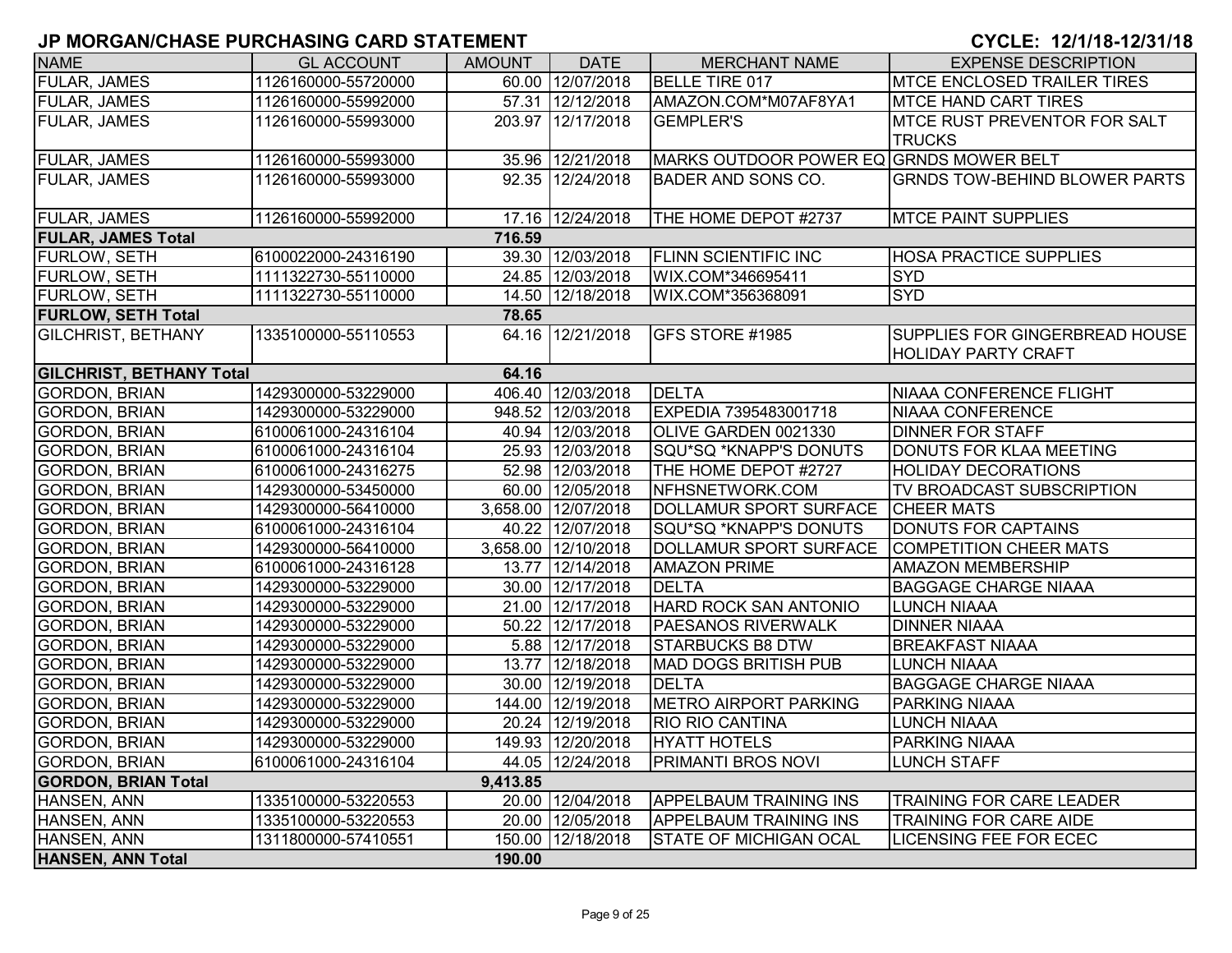| <b>NAME</b>                     | <b>GL ACCOUNT</b>   | <b>AMOUNT</b> | <b>DATE</b>        | <b>MERCHANT NAME</b>          | <b>EXPENSE DESCRIPTION</b>                             |
|---------------------------------|---------------------|---------------|--------------------|-------------------------------|--------------------------------------------------------|
| HARBAR, ERIN                    | 1111322000-55110702 |               | (43.99) 12/03/2018 | <b>AMZN MKTP US</b>           | <b>REFUND FROM AMAZON FOR DVD</b>                      |
|                                 |                     |               |                    |                               | ORDER 114-2330371-4774626                              |
| HARBAR, ERIN                    | 1111322000-55110702 |               | 59.99 12/03/2018   | AMZN MKTP US*M01OW3H21        | <b>PORTABLE DVD</b>                                    |
| HARBAR, ERIN                    | 1111322000-55110702 |               | 6.31 12/03/2018    | AMZN MKTP US*M06PG4VV0        | <b>SQUARE TRADE FOR DVD PLAYER</b>                     |
|                                 |                     |               |                    |                               | ORDER AMZN MKTP US*M01OW3H21                           |
|                                 |                     |               |                    |                               |                                                        |
| HARBAR, ERIN                    | 1111322000-55110702 |               | 1.87 12/06/2018    | <b>DBC*BLICK ART MATERIAL</b> | PAINT BRUSHES (PART OF LARGER<br>ORDER)                |
| HARBAR, ERIN                    | 1711322000-55110614 | 27.16         | 12/10/2018         | AMAZON.COM*M00IJ4K40          | <b>DRAWING BOOK FOR IB CLASSROOM</b>                   |
| HARBAR, ERIN                    | 1711322000-55110614 | 20.25         | 12/10/2018         | AMAZON.COM*M04ZS9DA2          | <b>SPECIAL DRAWING PAPER FOR IB</b><br><b>PROJECT</b>  |
| HARBAR, ERIN                    | 1111322000-55110702 |               | 110.70 12/10/2018  | <b>DBC*BLICK ART MATERIAL</b> | <b>SCULPTING WHEELS FOR CLAY</b>                       |
| HARBAR, ERIN                    | 1111322000-55110702 |               | 36.18 12/13/2018   | SSI*SCHOOL SPECIALTY          | WHITE CHARCOAL AND ERASERS FOR<br><b>DRAWING CLASS</b> |
| HARBAR, ERIN                    | 1126122000-55991000 | 65.96         | 12/19/2018         | AMAZON.COM*M26F49021          | <b>PAPER TOWEL FOR CERAMICS</b><br><b>ROOMS</b>        |
| HARBAR, ERIN                    | 1111322000-55110702 | 44.90         | 12/19/2018         | <b>DBC*BLICK ART MATERIAL</b> | <b>LIQUID WATERCOLOR FOR PAINTING</b><br><b>CLASS</b>  |
| <b>HARBAR, ERIN Total</b>       |                     | 329.33        |                    |                               |                                                        |
| <b>HARRIS, CHRISTINE</b>        | 6100041000-24316355 |               | 9.23 12/21/2018    | <b>BUSCH'S #1205</b>          | <b>HOLIDAY CRAFT/PARTY SUPPLIES</b>                    |
| <b>HARRIS, CHRISTINE</b>        | 1311800000-55110551 |               | 4.23 12/28/2018    | KROGER #526                   | <b>TEACHER SUPPLIES</b>                                |
| <b>HARRIS, CHRISTINE Total</b>  |                     | 13.46         |                    |                               |                                                        |
| HAWKINS, STEPHANIE              | 1311800000-55110551 |               | 11.00 12/06/2018   | <b>DOLLAR TREE</b>            | WRAPPING PAPER, BOWS, BEARS,<br><b>AND CRACKERS</b>    |
| <b>HAWKINS, STEPHANIE</b>       | 1711852000-55110611 | 50.00         | 12/07/2018         | <b>SCHOLASTIC READING CLU</b> | <b>GRANT MONEY- MULTICULTURAL</b><br><b>LIBRARY</b>    |
| HAWKINS, STEPHANIE              | 6100052000-24316744 | 150.00        | 12/10/2018         | AMZN MKTP US*M05UW0KB1        | <b>GRANT MONEY- MULTICULTURAL</b><br><b>LIBRARY</b>    |
| HAWKINS, STEPHANIE              | 1711852000-55110611 | 94.74         | 12/10/2018         | AMZN MKTP US*M05UW0KB1        | <b>GRANT MONEY- MULTICULTURAL</b><br><b>LIBRARY</b>    |
| HAWKINS, STEPHANIE              | 1311800000-55110551 |               | 16.70 12/10/2018   | WAL-MART #5893                | <b>BEADS, ORNAMENTS</b>                                |
| HAWKINS, STEPHANIE              | 1311800000-55110551 |               | 20.78 12/19/2018   | WAL-MART #5893                | <b>CLASSROOM PARTY SUPPLIES</b>                        |
| <b>HAWKINS, STEPHANIE Total</b> |                     | 343.22        |                    |                               |                                                        |
| HAYNES, DEBORAH                 | 1335100000-55110553 |               | 68.60 12/06/2018   | MICHAELS STORES 3744          | <b>TEACHING SUPPLIES</b>                               |
| HAYNES, DEBORAH                 | 1335100000-55110553 |               | 27.46 12/13/2018   | JOANN STORES #1933            | <b>TEACHING SUPPLIES</b>                               |
| HAYNES, DEBORAH                 | 6100041000-24316355 |               | 22.45 12/18/2018   | PANERA BREAD #600667          | <b>REFRESHMENTS</b>                                    |
| HAYNES, DEBORAH                 | 1335100000-55110553 |               | 17.00 12/20/2018   | <b>FIVE BELOW 568</b>         | <b>TEACHING SUPPLIES</b>                               |
| <b>HAYNES, DEBORAH Total</b>    |                     | 135.51        |                    |                               |                                                        |
| <b>HENDERSON, BETH</b>          | 1125200000-55910000 |               | 17.60 12/17/2018   | STAPLS7208771620000002        | <b>BUSINESS OFFICE SUPPLIES</b>                        |
| <b>HENDERSON, BETH Total</b>    |                     | 17.60         |                    |                               |                                                        |
| <b>HICKEY, SAMANTHA</b>         | 6100020000-24316238 |               | 63.59 12/03/2018   | JIMMY JOHNS - 543             | <b>SOLO &amp; ENSEMBLE FOOD</b>                        |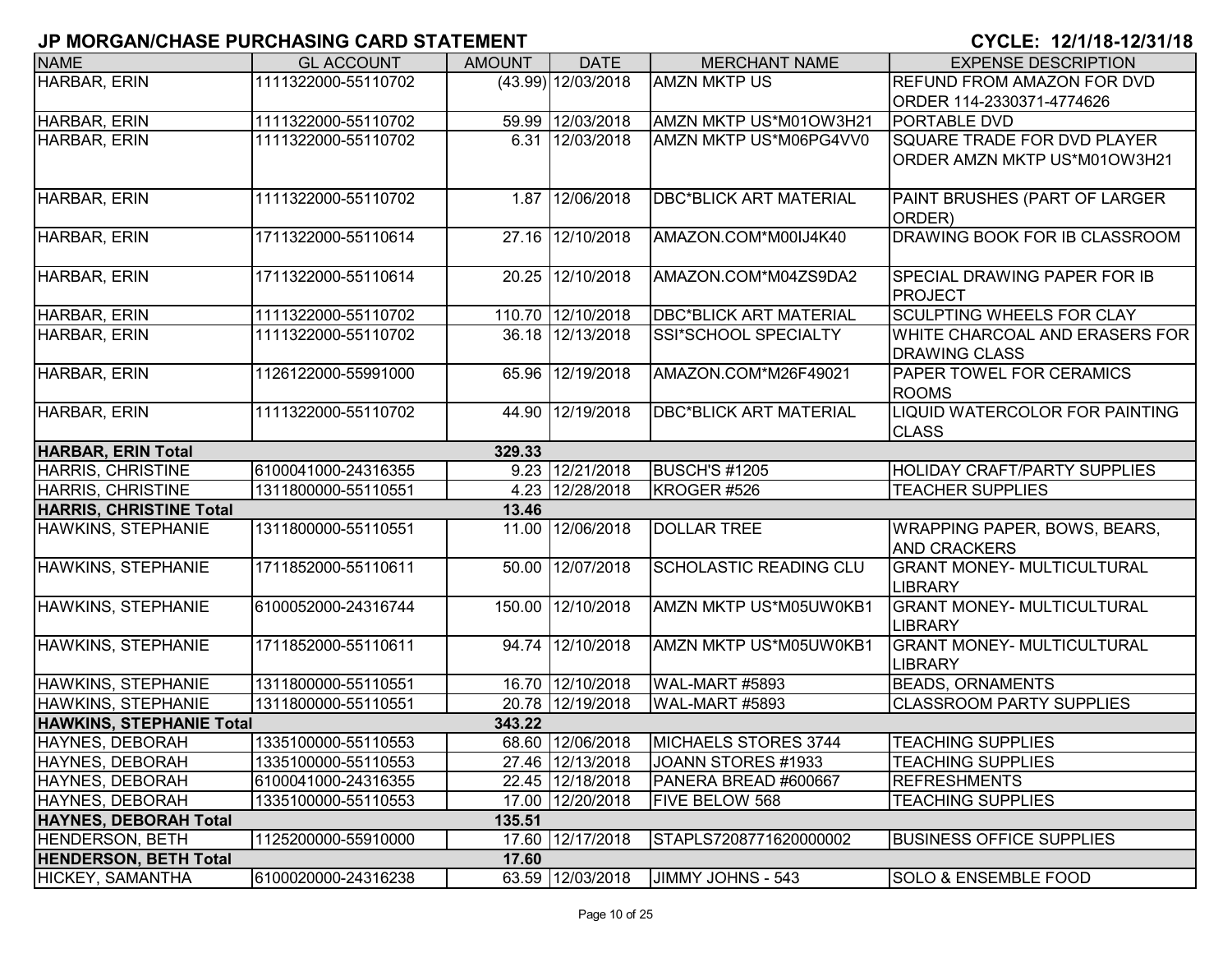| <b>NAME</b>                   | <b>GL ACCOUNT</b>   | <b>AMOUNT</b> | <b>DATE</b>          | <b>MERCHANT NAME</b>          | <b>EXPENSE DESCRIPTION</b>                                  |
|-------------------------------|---------------------|---------------|----------------------|-------------------------------|-------------------------------------------------------------|
| <b>HICKEY, SAMANTHA</b>       | 6100020000-24316238 |               | 25.31 12/03/2018     | MEIJER INC #122<br>Q01        | <b>SOLO &amp; ENSEMBLE FOOD</b>                             |
| HICKEY, SAMANTHA              | 6100020000-24316238 |               | 21.13 12/03/2018     | MEIJER INC #122 Q01           | <b>SOLO &amp; ENSEMBLE FOOD</b>                             |
| <b>HICKEY, SAMANTHA Total</b> |                     | 110.03        |                      |                               |                                                             |
| <b>HOLLY, SHEILA</b>          | 1128200000-53490000 |               | 126.00 12/10/2018    | REV.COM                       | <b>CLOSED CAPTIONING FOR THE</b>                            |
|                               |                     |               |                      |                               | DECEMBER 6, 2018 BOARD MEETING                              |
| HOLLY, SHEILA                 | 1123100000-57910000 |               | 164.00 12/20/2018    | <b>CONTEMPORARY INDUSTRIE</b> | <b>BOARD OF EDUCATION SUPPLIES</b>                          |
| HOLLY, SHEILA                 | 1123200000-55910000 |               | 39.99 12/20/2018     | STAPLS7210088948000001        | SUPERINTENDENT OFFICE SUPPLIES                              |
| HOLLY, SHEILA                 | 1123200000-57410000 |               | 35.22 12/21/2018     | <b>MICHIGANCOM</b>            | <b>NOVI NEWS SUBSCRIPTION RENEWAL</b>                       |
| <b>HOLLY, SHEILA</b>          | 1128200000-53490000 |               | (48.00) 12/31/2018   | REV.COM                       | <b>REVERSED - DUPLICATED REV</b>                            |
|                               |                     |               |                      |                               | <b>CLOSED CAPTION ORDER</b>                                 |
| HOLLY, SHEILA                 | 1128200000-53490000 |               | 48.00 12/31/2018     | REV.COM                       | REIMBURSABLE - DUPLICATED REV                               |
|                               |                     |               |                      |                               | <b>CLOSED CAPTION ORDER</b>                                 |
| <b>HOLLY, SHEILA</b>          | 1128200000-53490000 |               | 48.00 12/31/2018     | REV.COM                       | <b>CLOSED CAPTIONING FOR THE</b>                            |
|                               |                     |               |                      |                               | DECEMBER 20, 2018 BOARD MEETING                             |
| HOLLY, SHEILA                 | 1123200000-55910000 |               | 30.38 12/31/2018     | STAPLS7210088948000002        | SUPERINTENDENT OFFICE SUPPLIES                              |
| <b>HOLLY, SHEILA</b>          | 1123200000-55910000 |               | $(30.38)$ 12/31/2018 | STAPLS7210088948000002        | REVERSED CHARGE- STAPLES ORDER                              |
|                               |                     |               |                      |                               | THAT WAS DUPLICATED                                         |
| <b>HOLLY, SHEILA</b>          | 1123200000-55910000 |               | 30.38 12/31/2018     | STAPLS7210088948000002        | <b>REIMBURSABLE CHARGE- STAPLES</b>                         |
|                               |                     |               |                      |                               | ORDER THAT WAS DUPLICATED                                   |
| <b>HOLLY, SHEILA Total</b>    |                     | 443.59        |                      |                               |                                                             |
| <b>HOSKINS, DIANE</b>         | 6100025000-24316301 |               | 111.76 12/04/2018    | <b>RED OLIVE XV</b>           | <b>STUDENT DINNER</b>                                       |
| <b>HOSKINS, DIANE</b>         | 6100025000-24316301 |               | 96.50 12/06/2018     | <b>BENITOS PIZZA-NOVI</b>     | <b>STUDENT DINNER</b>                                       |
| <b>HOSKINS, DIANE</b>         | 6100025000-24316301 |               | 110.70 12/11/2018    | <b>RED OLIVE XV</b>           | <b>STUDENT DINNER</b>                                       |
| <b>HOSKINS, DIANE</b>         | 1113200000-55110751 |               | 120.11 12/12/2018    | AMZN MKTP US*M22WL3CL1        | <b>TEACHER/CLASSROOM SUPPLY</b>                             |
| <b>HOSKINS, DIANE</b>         | 6100025000-24316301 |               | 122.44 12/12/2018    | PANERA BREAD #608009          | <b>STUDENT DINNER</b>                                       |
| HOSKINS, DIANE                | 6100025000-24316301 |               | 4.97 12/13/2018      | AMZN MKTP US*M046W89L2        | <b>STUDENT BREAK ROOM</b>                                   |
| HOSKINS, DIANE                | 6100025000-24316301 |               | 377.35 12/17/2018    | SAMSCLUB.COM                  | <b>STUDENT VENDING</b>                                      |
| <b>HOSKINS, DIANE</b>         | 6100025000-24316301 |               | 78.90 12/18/2018     | RED OLIVE XV                  | <b>STUDENT DINNER</b>                                       |
| HOSKINS, DIANE                | 6100025000-24316301 |               | 149.42 12/19/2018    | SAMSCLUB #6657                | STUDENT DINNER, PAPER PRODUCTS                              |
| <b>HOSKINS, DIANE</b>         | 6100025000-24316301 |               | 94.43 12/20/2018     | <b>BENITOS PIZZA-NOVI</b>     | <b>STUDENT DINNER</b>                                       |
| <b>HOSKINS, DIANE Total</b>   |                     | 1,266.58      |                      |                               |                                                             |
| <b>HOURIGAN, MARK</b>         | 1111322000-55110723 |               | 387.99 12/07/2018    | J W PEPPER AND SON INC        | PURCHASE OF CONCERT AND<br>SYMPHONY BAND FESTIVAL MUSIC     |
| <b>HOURIGAN, MARK</b>         | 1111322000-55110723 | 138.99        | 12/07/2018           | J W PEPPER AND SON INC        | PURCHASE OF CONCERT BAND                                    |
|                               |                     |               |                      |                               | <b>FESTIVAL MUSIC</b>                                       |
| <b>HOURIGAN, MARK</b>         | 1111322000-55110723 | 229.56        | 12/07/2018           | SHEETMUSICPLUS.COM            | PURCHASE OF SINGAPURA SUITE FOR                             |
|                               |                     |               |                      |                               | <b>CONCERT BAND</b>                                         |
| <b>HOURIGAN, MARK</b>         | 1111322000-55110723 | 117.00        | 12/17/2018           | <b>EJAZZLINES</b>             | PURCHASE OF GROOVIN' HARD AND<br>QUIETUDE FOR JAZZ ENSEMBLE |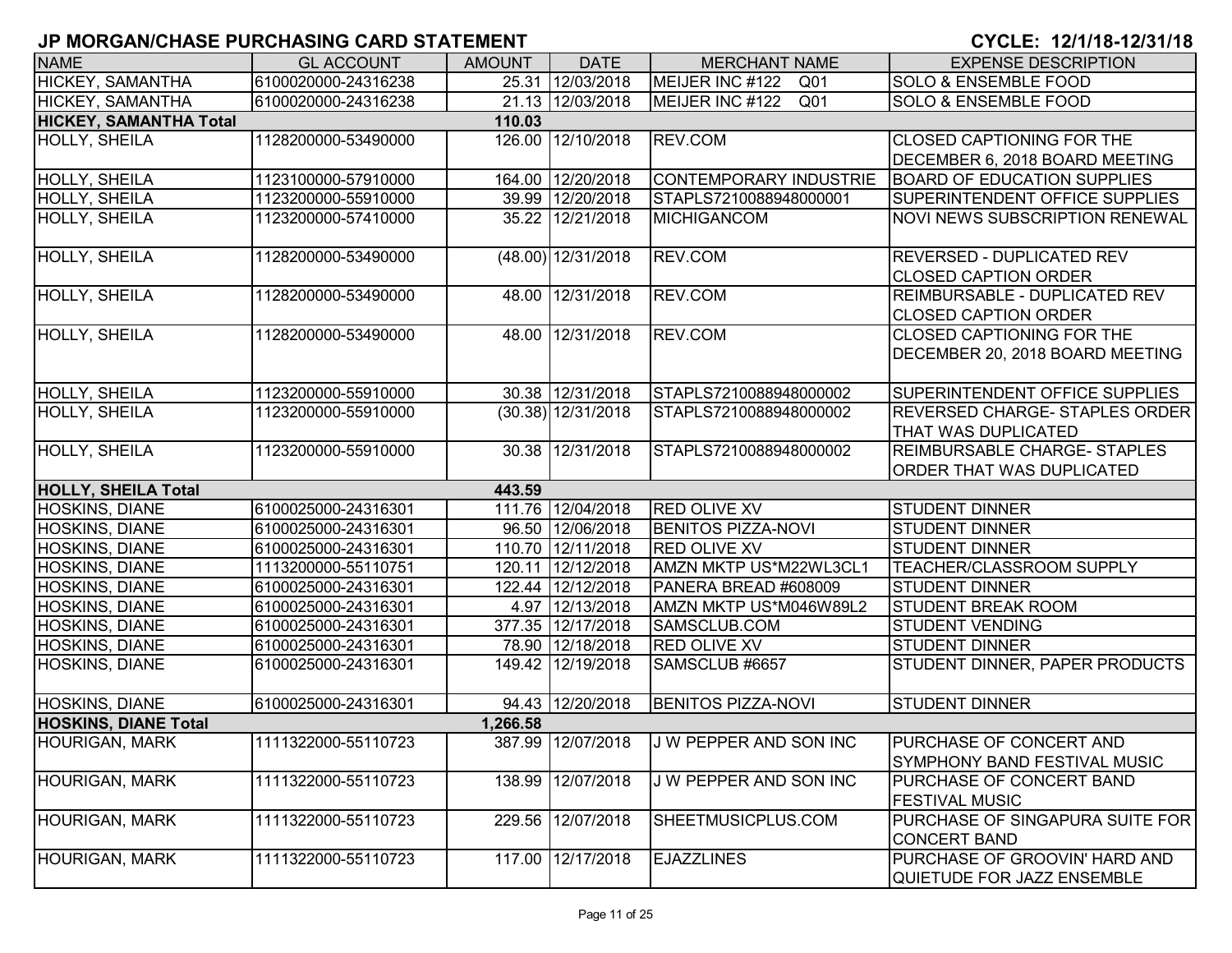| <b>NAME</b>                   | <b>GL ACCOUNT</b>   | <b>AMOUNT</b> | <b>DATE</b>           | <b>MERCHANT NAME</b>          | <b>EXPENSE DESCRIPTION</b>                                                                                                                          |
|-------------------------------|---------------------|---------------|-----------------------|-------------------------------|-----------------------------------------------------------------------------------------------------------------------------------------------------|
| <b>HOURIGAN, MARK</b>         | 1111322000-55110723 |               | 85.50 12/24/2018      | J W PEPPER AND SON INC        | PURCHASE OF REST FOR SYMPHONY                                                                                                                       |
|                               |                     |               |                       |                               | <b>BAND</b>                                                                                                                                         |
| <b>HOURIGAN, MARK Total</b>   |                     | 959.04        |                       |                               |                                                                                                                                                     |
| HOWARD, SARAH                 | 1311800000-55110551 |               | 9.99 12/03/2018       | HOMEGOODS #0467               | <b>TOYS</b>                                                                                                                                         |
| <b>HOWARD, SARAH Total</b>    |                     | 9.99          |                       |                               |                                                                                                                                                     |
| HURLBURT, THOMAS              | 1127170000-55730000 |               | 459.68 12/17/2018     | <b>GRESHAM DRIVING AIDS I</b> | <b>CYLINDER FOR LIFT BUS</b>                                                                                                                        |
| <b>HURLBURT, THOMAS Total</b> |                     | 459.68        |                       |                               |                                                                                                                                                     |
| JANTZ, ANGELA                 | 1111115000-55110708 |               | 327.62 12/04/2018     | AMAZON.COM*M07YR3BY1          | <b>BOOKS FOR GUIDED READING BOOK</b><br><b>STUDY AT DF</b>                                                                                          |
| JANTZ, ANGELA                 | 1111115000-55110799 |               | 253.90 12/12/2018     | STAPLS7209570513000001        | <b>MISCELLANEOUS SUPPLIES FOR</b><br><b>CLASSROOMS</b>                                                                                              |
| JANTZ, ANGELA                 | 1111115000-55110799 |               | 13.24 12/12/2018      | STAPLS7209570513000003        | <b>MISCELLANEOUS SUPPLIES FOR</b><br><b>CLASSROOMS</b>                                                                                              |
| JANTZ, ANGELA                 | 1111115000-55110702 |               | 5.33 12/12/2018       | STAPLS7209570513000004        | <b>GLITTER</b>                                                                                                                                      |
| JANTZ, ANGELA                 | 1111115000-55110799 |               | 19.45 12/13/2018      | STAPLS7209570513000002        | <b>MISCELLANEOUS SUPPLIES FOR</b><br><b>CLASSROOMS</b>                                                                                              |
| JANTZ, ANGELA                 | 1111115000-55110799 |               | 23.94 12/13/2018      | STAPLS7209570513004001        | THIS IS A SECOND CHARGE FOR<br>PENCILS GRIPS-THE FIRST CHARGE<br>WAS INCLUDED IN THE \$253.90<br>CHARGE ABOVE, I AM DISPUTING THIS<br><b>CHARGE</b> |
| JANTZ, ANGELA                 | 1111115000-55110708 |               | 55.60 12/13/2018      | <b>THERAPRO</b>               | <b>SCISSORS FOR RESOURCE ROOM</b><br><b>STUDENTS</b>                                                                                                |
| JANTZ, ANGELA                 | 1111115000-55110702 |               | $(5.33)$ 12/14/2018   | STAPLS7209570513005001        | CREDIT FOR SECOND CHARGE OF<br><b>GLITTER</b>                                                                                                       |
| JANTZ, ANGELA                 | 1111115000-55110702 |               | 5.33 12/14/2018       | STAPLS7209570513006002        | <b>CHARGED TWICE FOR GLITTER</b>                                                                                                                    |
| JANTZ, ANGELA                 | 6100015000-24316275 |               | 56.21 12/21/2018      | JIMMY JOHNS - 1659 - E        | LUNCH FOR SPECIAL EDUCATION<br><b>STAFF WHILE PLANNING WITH NEWLY</b><br><b>HIRED STAFF MEMBER</b>                                                  |
| JANTZ, ANGELA                 | 6100015000-24316275 |               | 699.60 12/31/2018     | PIONEER VALLEY BOOKS          | MAGNETIC LETTERS AND TRAYS FOR<br>KINDERGARTEN CLASSROOMS-<br>PURCHASED WITH DONATED MONEY                                                          |
| JANTZ, ANGELA                 | 6100015000-24316275 |               | $(699.60)$ 12/31/2018 | <b>PIONEER VALLEY BOOKS</b>   | <b>CREDIT FOR DOUBLE CHARGE OF</b><br><b>MAGNETIC LETTERS AND TRAYS FOR</b><br>KINDERGARTEN CLASSROOMS-<br><b>PURCHASED WITH DONATED MONEY</b>      |
| JANTZ, ANGELA                 | 6100015000-24316275 |               | 699.60 12/31/2018     | <b>PIONEER VALLEY BOOKS</b>   | DOUBLE CHARGED FOR MAGNETIC<br><b>LETTERS AND TRAYS FOR</b><br>KINDERGARTEN CLASSROOMS-<br>PURCHASED WITH DONATED MONEY                             |
| JANTZ, ANGELA Total           |                     | 1,454.89      |                       |                               |                                                                                                                                                     |
| JOB, STACEY                   | 1311800000-53220551 |               | 20.00 12/05/2018      | <b>APPELBAUM TRAINING INS</b> | <b>PS TRAINING</b>                                                                                                                                  |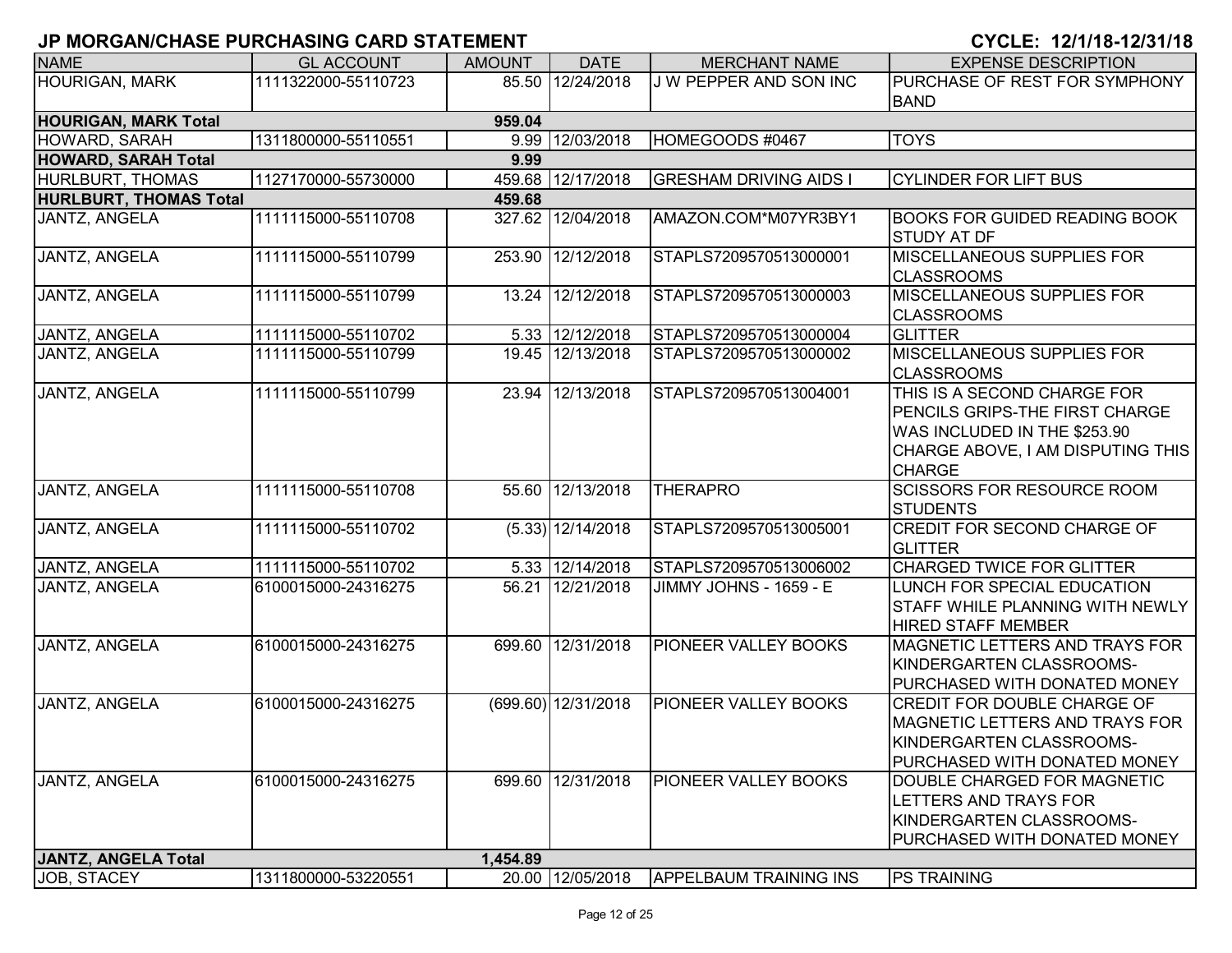| <b>NAME</b>                      | <b>GL ACCOUNT</b>   | <b>AMOUNT</b> | <b>DATE</b>          | <b>MERCHANT NAME</b>          | <b>EXPENSE DESCRIPTION</b>              |
|----------------------------------|---------------------|---------------|----------------------|-------------------------------|-----------------------------------------|
| JOB, STACEY                      | 1311800000-53220551 |               | 20.00 12/07/2018     | <b>APPELBAUM TRAINING INS</b> | <b>PS TRAINING STORM</b>                |
| JOB, STACEY                      | 1311800000-53220551 |               | 5.00 12/07/2018      | <b>APPELBAUM TRAINING INS</b> | <b>PS TRAINING STORM</b>                |
| JOB, STACEY                      | 1311800000-53220551 |               | 20.00 12/10/2018     | <b>APPELBAUM TRAINING INS</b> | <b>PS TRAINING</b>                      |
| JOB, STACEY                      | 1311800000-53220551 |               | 24.00 12/12/2018     | <b>APPELBAUM TRAINING INS</b> | <b>PS TRAINING</b>                      |
| JOB, STACEY                      | 1311800000-53220551 |               | 40.00 12/14/2018     | <b>APPELBAUM TRAINING INS</b> | <b>PS TRAINING</b>                      |
| JOB, STACEY                      | 1311800000-53220551 |               | 20.00 12/14/2018     | <b>APPELBAUM TRAINING INS</b> | <b>PS TRAINING</b>                      |
| JOB, STACEY                      | 1311800000-53220551 |               | 20.00 12/14/2018     | <b>APPELBAUM TRAINING INS</b> | <b>PS TRAINING</b>                      |
| JOB, STACEY                      | 1311800000-53220551 |               | 84.00 12/14/2018     | <b>APPELBAUM TRAINING INS</b> | <b>PS TRAINING</b>                      |
| JOB, STACEY                      | 1311800000-53220551 |               | 20.00 12/17/2018     | <b>APPELBAUM TRAINING INS</b> | <b>PS TRAINING</b>                      |
| JOB, STACEY                      | 1311800000-53220551 |               | 12.00 12/24/2018     | <b>APPELBAUM TRAINING INS</b> | <b>PS TRAINING</b>                      |
| <b>JOB, STACEY Total</b>         |                     | 285.00        |                      |                               |                                         |
| JORDAN, CHRISTOPHER              | 1126160000-55992000 |               | 130.56 12/03/2018    | DOWNRIVER REFRIG SUP C        | <b>NM6 AIR FILTERS</b>                  |
| JORDAN, CHRISTOPHER              | 1126160000-55992000 |               | 14.69 12/07/2018     | THE HOME DEPOT #2737          | DF RM 117 VAV VALVE                     |
| JORDAN, CHRISTOPHER              | 1126160000-55992000 |               | 31.46 12/10/2018     | <b>GRAINGER</b>               | NM5 RTU-3 BELTS                         |
| JORDAN, CHRISTOPHER              | 1126160000-55980000 |               | 53.85 12/10/2018     | THE HOME DEPOT #2737          | <b>MTCE TRUCK TOOLS</b>                 |
| JORDAN, CHRISTOPHER              | 1126160000-55992000 |               | 314.92 12/12/2018    | DOWNRIVER REFRIG SUP C        | <b>DF BOILERS SWITCHES</b>              |
| JORDAN, CHRISTOPHER              | 1126160000-55992000 |               | 4.15 12/12/2018      | DOWNRIVER REFRIG SUP C        | <b>ITC RTU-4</b>                        |
| JORDAN, CHRISTOPHER              | 1126160000-55992000 |               | 460.03 12/14/2018    | DOWNRIVER REFRIG SUP C        | <b>MTCE HVAC TRUCK STOCK</b>            |
| JORDAN, CHRISTOPHER              | 1126160000-55992000 |               | 49.75 12/14/2018     | MATHESON - M96                | DF ROOM 117                             |
| JORDAN, CHRISTOPHER              | 1126160000-55992000 |               | 282.02 12/14/2018    | NATIONAL ENERGY CONTRO        | <b>MTCE HVAC STOCK</b>                  |
| JORDAN, CHRISTOPHER              | 1126160000-55992000 |               | 69.82 12/17/2018     | NATIONAL ENERGY CONTRO        | <b>IMS SHOP AIR COMPRESSOR</b>          |
| JORDAN, CHRISTOPHER              | 1126160000-55992000 |               | 14.97 12/17/2018     | THE HOME DEPOT #2737          | <b>HS HW PUMP 5 REPAIR</b>              |
| <b>JORDAN, CHRISTOPHER</b>       | 1126160000-55992000 |               | 3.47 12/19/2018      | THE HOME DEPOT #2737          | HS HW PUMP 5                            |
| JORDAN, CHRISTOPHER              | 1126160000-55992000 |               | 12.22 12/21/2018     | THE HOME DEPOT #2737          | DF BOILERS #1 & 2                       |
| JORDAN, CHRISTOPHER              | 1126160000-55992000 | 112.92        | 12/24/2018           | NATIONAL ENERGY CONTRO        | HS ROOM 226 HW VALVE                    |
| <b>JORDAN, CHRISTOPHER Total</b> |                     | 1,554.83      |                      |                               |                                         |
| <b>KOBROSSY, THERESE</b>         | 6100041000-24316355 |               | 13.86 12/12/2018     | DD/BR #336551                 | SITE STAFF MEETING ALICE REVIEW         |
| <b>KOBROSSY, THERESE</b>         | 6100041000-24316355 |               | 16.58 12/12/2018     | LITTLE CAESARS #0057          | SITE STAFF MEETING ALICE REVIEW         |
| <b>KOBROSSY, THERESE Total</b>   |                     | 30.44         |                      |                               |                                         |
| LALONDE, LUCAS                   | 1129900000-55990000 |               | 87.84 12/03/2018     | AMZN MKTP US*M028Y7XZ0        | CABLES FOR AUD FLOOR MICS               |
| LALONDE, LUCAS                   | 1129900000-55990000 |               | 557.33 12/04/2018    | <b>STAGELIGHTINGSTORE</b>     | CYC FRAMES AND GEL TO                   |
|                                  |                     |               |                      |                               | <b>REPAIR/REGEL HS STAGE CYC LIGHTS</b> |
|                                  |                     |               |                      |                               |                                         |
| LALONDE, LUCAS                   | 1129900000-55990000 |               | $(10.98)$ 12/10/2018 | <b>AMZN MKTP US</b>           | AMAZON RETURN FOR NON                   |
|                                  |                     |               |                      |                               | <b>DELIVERED ITEM</b>                   |
| LALONDE, LUCAS                   | 1129900000-54910000 |               | 118.79 12/20/2018    | <b>ENTERPRISE RENT-A-CAR</b>  | <b>TRUCK RENTAL TO MOVE CHOIR</b>       |
|                                  |                     |               |                      |                               | <b>RISERS FROM HS TO MS</b>             |
| LALONDE, LUCAS                   | 1129900000-55990000 |               | 269.99 12/24/2018    | <b>GUITAR CENTER #324</b>     | AUDIO INTERFACE FOR AUDIO               |
|                                  |                     |               |                      |                               | <b>RECORDING IN AUDS</b>                |
| <b>LALONDE, LUCAS Total</b>      |                     | 1,022.97      |                      |                               |                                         |
| LAMBERT, ELIZABETH               | 1126160000-55992000 |               | 407.58 12/03/2018    | <b>AERO FILTER INC</b>        | <b>NM5 AIR FILTERS</b>                  |
| LAMBERT, ELIZABETH               | 4126122951-54110000 | 9,900.00      | 12/03/2018           | URBANS PARTITION & REM        | HS GYM CURTAINS REPAIR                  |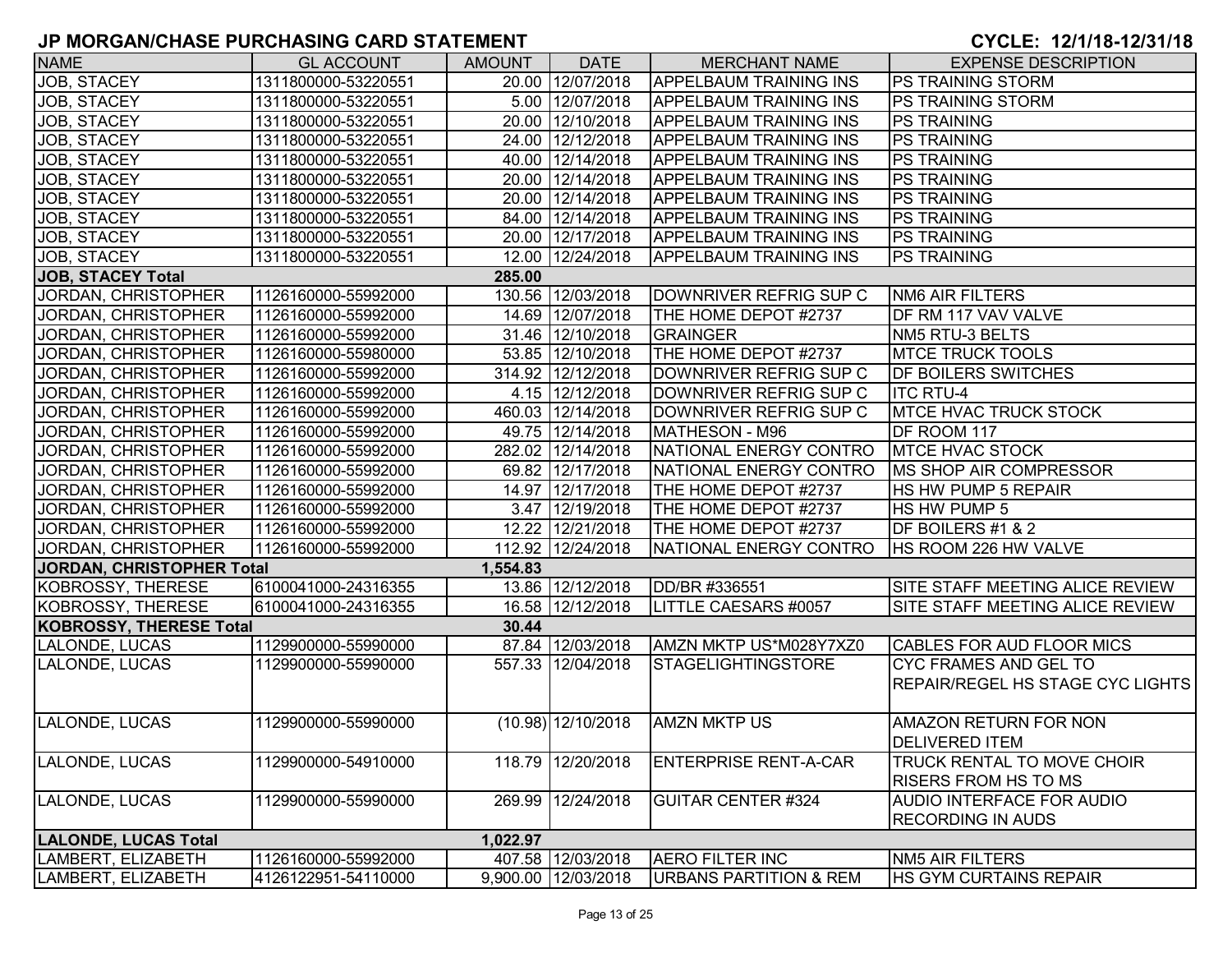| <b>NAME</b>                     | <b>GL ACCOUNT</b>   | <b>AMOUNT</b> | <b>DATE</b>         | <b>MERCHANT NAME</b>              | <b>EXPENSE DESCRIPTION</b>              |
|---------------------------------|---------------------|---------------|---------------------|-----------------------------------|-----------------------------------------|
| LAMBERT, ELIZABETH              | 1126122000-54110000 |               | 2,861.00 12/04/2018 | INT*IN *SERVICEPRO PLU            | HS VAC TRUCK, SNAKE DRAINS              |
| LAMBERT, ELIZABETH              | 1126101000-54110000 |               | 878.00 12/04/2018   | INT*IN *SERVICEPRO PLU            | <b>ESB CATCH BASIN CLEANING</b>         |
| LAMBERT, ELIZABETH              | 1126160000-55710000 |               | 633.71 12/04/2018   | <b>SUBURBAN PROPANE</b>           | <b>BOSCO PROPERTY PROPANE</b>           |
| LAMBERT, ELIZABETH              | 1126101000-54110000 |               | 166.00 12/05/2018   | <b>DETROIT ELEVATOR COMPA</b>     | <b>ESB ELEVATOR MAINTENANCE</b>         |
| LAMBERT, ELIZABETH              | 1126160000-55990000 |               | 215.70 12/05/2018   | <b>LEONARDS SYSRUPS</b>           | HS POOL CO2                             |
| LAMBERT, ELIZABETH              | 1126160000-55710000 |               | 551.41 12/06/2018   | CORRIGAN OIL #2 - BRI             | <b>MTCE FUEL</b>                        |
| LAMBERT, ELIZABETH              | 1126161000-53840000 |               | 200.00 12/06/2018   | <b>WASTE MGMT WM EZPAY</b>        | HS ROLL OFF DUMPSTER                    |
| LAMBERT, ELIZABETH              | 4126105951-54110000 |               | 387.00 12/10/2018   | COMMERICAL GLASS, LLC             | NATC GLASS REPAIR                       |
| LAMBERT, ELIZABETH              | 1126160000-55992000 |               | 121.30 12/11/2018   | <b>AIRGASS NORTH</b>              | <b>MTCE WELDING SUPPLIES</b>            |
| LAMBERT, ELIZABETH              | 1126120000-54110000 |               | 2,041.40 12/11/2018 | <b>URBANS PARTITION &amp; REM</b> | <b>IMS GYM CURTAIN REPAIRS</b>          |
| LAMBERT, ELIZABETH              | 4126113951-54110000 |               | 437.79 12/13/2018   | <b>BLOOM ROOFING SYSTEMS</b>      | <b>NW ROOF LEAK REPAIRS</b>             |
| LAMBERT, ELIZABETH              | 1126160000-55992000 |               | 354.40 12/13/2018   | <b>MIRACLE RECREATION</b>         | OH PLAYGROUND TABLE                     |
| LAMBERT, ELIZABETH              | 4126122951-54110000 |               | 6,941.30 12/14/2018 | <b>BASS</b>                       | HS AHU'S, VAV'S & CHILLERS OFFLINE      |
| LAMBERT, ELIZABETH              | 1126118000-54120000 |               | 618.00 12/14/2018   | <b>BASS</b>                       | <b>NM5 COMM ISSUES</b>                  |
| LAMBERT, ELIZABETH              | 1126112000-54120000 |               | 936.00 12/14/2018   | <b>BASS</b>                       | OH PRINCIPAL'S OFFICE ACTUATOR          |
| LAMBERT, ELIZABETH              | 1126122000-54120000 |               | 194.00 12/14/2018   | <b>BASS</b>                       | HS NO COMMUNICATION TO CHILLER          |
|                                 |                     |               |                     |                                   | D                                       |
| LAMBERT, ELIZABETH              | 4126120951-54110000 |               | 6,250.00 12/14/2018 | INT*IN *ASPEN DOOR SUP            | <b>MS RECEIVING DOOR REPAIR</b>         |
| LAMBERT, ELIZABETH              | 1126160000-57410000 |               | 1,875.00 12/17/2018 | <b>ARCH ENVIRONMENTAL GRO</b>     | AHERA COMPLIANCE THRU 12/21/2018        |
|                                 |                     |               |                     |                                   |                                         |
| LAMBERT, ELIZABETH              | 1126100000-54910829 |               | 1,479.87 12/17/2018 | <b>ARCH ENVIRONMENTAL GRO</b>     | <b>DISTRICT STORM WATER</b>             |
|                                 |                     |               |                     |                                   | MANAGEMENT                              |
| LAMBERT, ELIZABETH              | 1126160000-55990000 |               | 86.68 12/17/2018    | QUALITY FIRST AID & SA            | <b>MTCE FIRST AID KIT SUPPLIES</b>      |
| LAMBERT, ELIZABETH              | 1127170000-55990000 |               | 55.70 12/17/2018    | QUALITY FIRST AID & SA            | TRANS FIRST AID KIT SUPPLIES            |
| LAMBERT, ELIZABETH              | 1126160000-55910000 |               | 22.95 12/17/2018    | STAPLS7209812717000001            | <b>MTCE OFFICE SUPPLIES</b>             |
| LAMBERT, ELIZABETH              | 1126160000-55992000 |               | 64.96 12/17/2018    | STAPLS7209812717000001            | <b>DISTRICT BATTERY SUPPLIES</b>        |
| LAMBERT, ELIZABETH              | 1126122000-54110000 |               | 189.50 12/18/2018   | <b>INT*IN *SECURE DOORS L</b>     | HS ATRIUM FIRE SHUTTER REPAIR           |
| LAMBERT, ELIZABETH              | 1126120000-54110000 |               | 143.00 12/18/2018   | INT*IN *SECURE DOORS L            | <b>MS LIFT GATE REPAIR</b>              |
| LAMBERT, ELIZABETH              | 1126111000-54120000 |               | 150.00 12/19/2018   | <b>ACCO BT USA</b>                | <b>VO LAMINATOR REPAIR</b>              |
| LAMBERT, ELIZABETH              | 1126122000-54110000 |               | 3,822.00 12/19/2018 | INT*IN *SERVICEPRO PLU            | HS JET & VAC NORTH & SOUTH              |
|                                 |                     |               |                     |                                   | <b>SEWAGE EJECTION PITS</b>             |
| LAMBERT, ELIZABETH              | 4126122951-54110000 |               | 472.50 12/20/2018   | <b>BLOOM ROOFING SYSTEMS</b>      | <b>HS BAND ROOM ROOF LEAK</b>           |
| LAMBERT, ELIZABETH              | 1126160000-55710000 |               | 442.78 12/20/2018   | CORRIGAN OIL #2 - BRI             | <b>MTCE FUEL</b>                        |
| LAMBERT, ELIZABETH              | 1126161000-53840000 |               | 200.00 12/20/2018   | <b>WASTE MGMT WM EZPAY</b>        | <b>IHS ROLL OFF DUMPSTER</b>            |
| LAMBERT, ELIZABETH              | 1126160000-53840000 |               | 659.09 12/21/2018   | <b>ARCH ENVIRONMENTAL GRO</b>     | <b>IDISTRICT WASTE DISPOSAL/RECYCLE</b> |
| LAMBERT, ELIZABETH              | 1126122000-54120000 |               | 140.00 12/21/2018   | INT*IN *AQUATIC SOURCE            | <b>HS POOL APP VISIT</b>                |
| LAMBERT, ELIZABETH              | 1126122000-55990000 |               | 340.00 12/21/2018   | INT*IN *AQUATIC SOURCE            | <b>HS POOL CHLORINE</b>                 |
| LAMBERT, ELIZABETH              | 1126118000-54120000 |               | 221.27 12/24/2018   | <b>ACCO BT USA</b>                | NM5 LAMINATOR REPAIRS                   |
| <b>LAMBERT, ELIZABETH Total</b> |                     | 44,459.89     |                     |                                   |                                         |
| LANEY, CHRISTOPHER              | 6100020000-24316247 |               | 49.79 12/10/2018    | MICHAELS STORES 5732              | <b>STEM SUPPLIES</b>                    |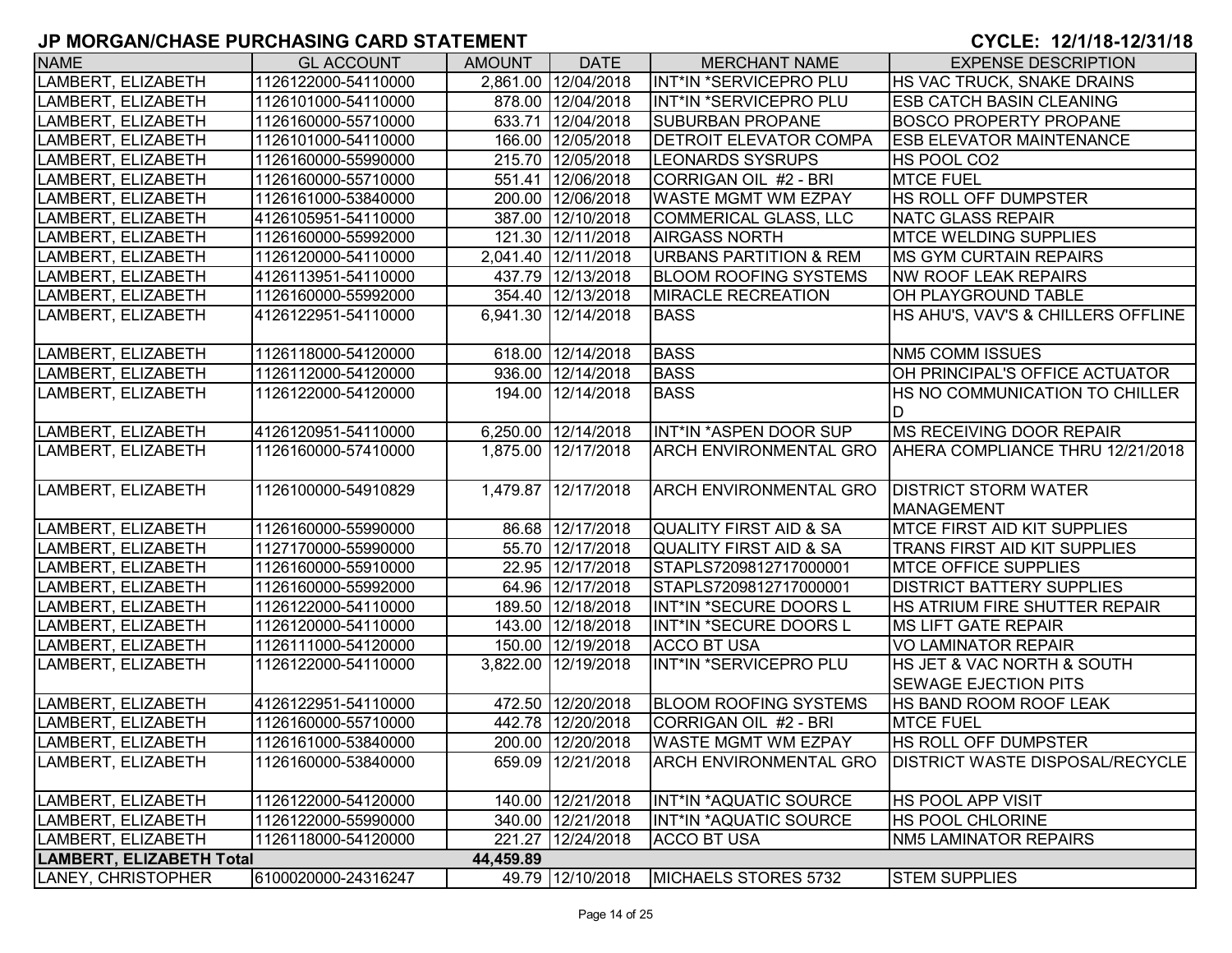| <b>NAME</b>                     | <b>GL ACCOUNT</b>   | <b>AMOUNT</b> | <b>DATE</b>          | <b>MERCHANT NAME</b>         | <b>EXPENSE DESCRIPTION</b>                                                              |
|---------------------------------|---------------------|---------------|----------------------|------------------------------|-----------------------------------------------------------------------------------------|
| <b>LANEY, CHRISTOPHER</b>       | 6100020000-24316247 |               | 128.68 12/10/2018    | THE HOME DEPOT #2737         | <b>STEM SUPPLIES</b>                                                                    |
| LANEY, CHRISTOPHER              | 6100020000-24316247 |               | 221.04 12/13/2018    | THE HOME DEPOT 2737          | <b>STEM SUPPLIES</b>                                                                    |
| LANEY, CHRISTOPHER              | 6100020000-24316247 |               | 102.64 12/14/2018    | THE HOME DEPOT #2737         | <b>STEM SUPPLIES</b>                                                                    |
| <b>LANEY, CHRISTOPHER</b>       | 6100020000-24316247 |               | 135.39 12/18/2018    | THE HOME DEPOT #2710         | <b>STEM SUPPLIES</b>                                                                    |
| LANEY, CHRISTOPHER              | 6100020000-24316247 |               | 64.36 12/21/2018     | THE HOME DEPOT #2737         | <b>STEM SUPPLIES</b>                                                                    |
| <b>LANEY, CHRISTOPHER Total</b> |                     | 701.90        |                      |                              |                                                                                         |
| <b>LASH, NANCY</b>              | 6100014000-24316275 |               | 293.00 12/03/2018    | <b>CRANBROOK EDUCATIONAL</b> | <b>SECOND GRADE FIELD TRIP</b>                                                          |
| <b>LASH, NANCY</b>              | 6100014000-24316275 |               | 293.00 12/03/2018    | <b>CRANBROOK EDUCATIONAL</b> | <b>SECOND GRADE FIELD TRIP</b>                                                          |
| LASH, NANCY                     | 1124114000-55910000 |               | 43.20 12/03/2018     | STAPLS7208951921000001       | <b>OFFICE SUPPLIES</b>                                                                  |
| LASH, NANCY                     | 1111114000-55110702 |               | 54.06 12/05/2018     | SSI*SCHOOL SPECIALTY         | <b>ART SUPPLIES</b>                                                                     |
| LASH, NANCY                     | 1111114000-55110708 |               | $(20.45)$ 12/05/2018 | STAPLS7208415075002001       | ROLLING CART FOR CLASSROOM                                                              |
|                                 |                     |               |                      |                              | <b>ARRIVED BROKEN SO REFUNDED</b>                                                       |
| <b>LASH, NANCY</b>              | 1111114000-55110708 |               | 20.45 12/05/2018     | STAPLS7208415075003001       | ROLLING CART FOR CLASSROOM                                                              |
| LASH, NANCY                     | 6100014000-24316275 |               | 24.82 12/07/2018     | CHR*CHRISTIANBOOK.COM        | <b>FRAUDULENT CHARGE, CREDIT</b><br>PENDING                                             |
| LASH, NANCY                     | 1111114000-55110708 |               | 65.76 12/13/2018     | STAPLS7209644214000001       | <b>CLASSROOM SUPPLIES</b>                                                               |
| <b>LASH, NANCY</b>              | 1124114000-55990000 |               | 44.00 12/18/2018     | <b>EDUCATION WEEK</b>        | <b>PRINCIPAL MAGAZINE</b>                                                               |
| <b>LASH, NANCY</b>              | 1111114000-55110708 |               | 181.47 12/21/2018    | STAPLS7210199048000001       | <b>CLASSROOM SUPPLIES MULTIPLE</b><br><b>GRADES</b>                                     |
| <b>LASH, NANCY Total</b>        |                     | 999.31        |                      |                              |                                                                                         |
| <b>MATSON, MELISSA</b>          | 1711220000-55110611 |               | 58.43 12/03/2018     | AMAZON.COM*M04WT85Z1         | NUMBER TALKS BOOK - MS MATH<br><b>SPECIALIST</b>                                        |
| <b>MATSON, MELISSA</b>          | 1711115000-55210000 |               | $(19.69)$ 12/12/2018 | <b>STEPS TO LITERACY</b>     | <b>DUPLICATE CREDIT FOR OUT OF</b><br>PRINT BOOK (INITIAL CREDIT GIVEN IN<br>NOV. 2018) |
| <b>MATSON, MELISSA</b>          | 4445620000-56420000 |               | 2,555.30 12/13/2018  | <b>LAB AIDS INC</b>          | <b>ADDITIONAL SHELVES FOR MS</b><br><b>SCIENCE CARTS AND SCIENCE CARTS</b>              |
| <b>MATSON, MELISSA</b>          | 1121300000-53220000 |               | 480.53 12/17/2018    | AMERICAN SAFETY AND HE       | <b>DISTRICT BASIC FIRST AID/CPR/AED</b><br><b>TRAINING</b>                              |
| <b>MATSON, MELISSA</b>          | 1722100000-53220611 |               | 175.00 12/20/2018    | <b>DEPRESSION CENTER</b>     | MARCH 2019 U OF M DEPRESSION<br><b>CENTER CONFERENCE - KATRINA</b><br><b>LORENZ</b>     |
| <b>MATSON, MELISSA</b>          | 1722100000-53220611 |               | 175.00 12/20/2018    | <b>DEPRESSION CENTER</b>     | MARCH 2019 U OF M DEPRESSION<br><b>CENTER CONFERENCE - SARAH</b><br><b>LEPHART</b>      |
| <b>MATSON, MELISSA</b>          | 1722100000-53220611 |               | 175.00 12/24/2018    | <b>DEPRESSION CENTER</b>     | MARCH 2019 U OF M DEPRESSION<br>CENTER CONFERENCE - DANIELLE<br><b>TAGAI</b>            |
| <b>MATSON, MELISSA Total</b>    |                     | 3,599.57      |                      |                              |                                                                                         |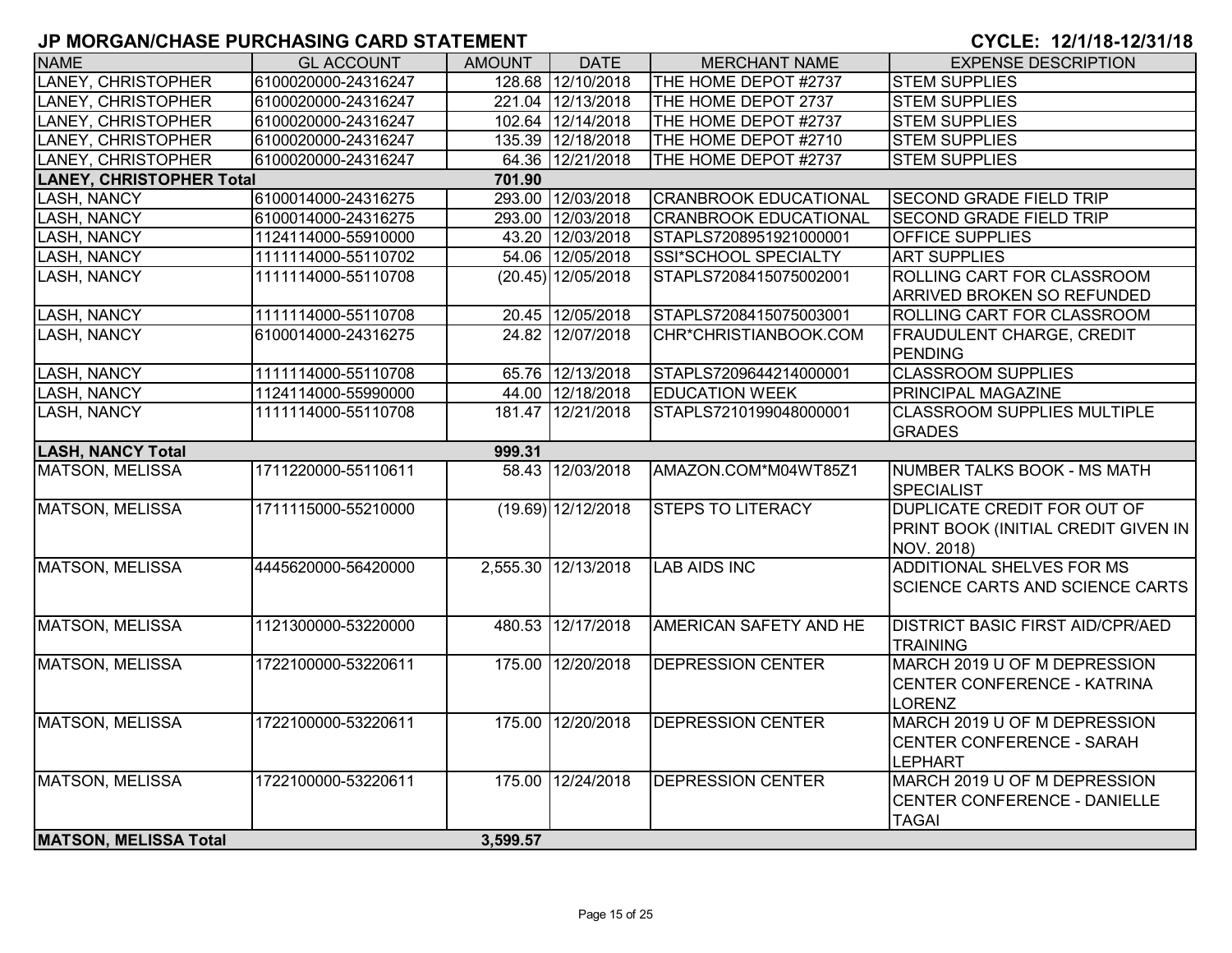| <b>NAME</b>                     | <b>GL ACCOUNT</b>   | <b>AMOUNT</b> | <b>DATE</b>          | <b>MERCHANT NAME</b>              | <b>EXPENSE DESCRIPTION</b>             |
|---------------------------------|---------------------|---------------|----------------------|-----------------------------------|----------------------------------------|
| MATTHEWS, STEVEN                | 1123200000-53220000 |               | 375.00 12/03/2018    | MI ASSOC SCH ADM                  | MASA 2019 MIDWEST CONFERENCE,          |
|                                 |                     |               |                      |                                   | FEBRUARY 6-8, 2019, DETROIT, STEVE     |
|                                 |                     |               |                      |                                   | <b>MATTHEWS</b>                        |
| <b>MATTHEWS, STEVEN Total</b>   |                     | 375.00        |                      |                                   |                                        |
| MCDERMOTT, JACOB                | 4445620000-56420000 |               | 178.76 12/19/2018    | <b>WENGER CORPORATION</b>         | MS RISERS, SIDE RAILS                  |
| MCDERMOTT, JACOB                | 4445620000-56420000 |               | 17,697.24 12/19/2018 | <b>WENGER CORPORATION</b>         | MS RISERS, SIDE RAILS                  |
| MCDERMOTT, JACOB                | 4126122951-54110000 |               | 7,992.00 12/21/2018  | <b>CONTRACTORS PIPE &amp; SUP</b> | <b>HS DRINKING FOUNTAINS</b>           |
| <b>MCDERMOTT, JACOB Total</b>   |                     | 25,868.00     |                      |                                   |                                        |
| MCDOUGALL, BARBARA              | 6100061000-24316104 | 118.36        | 12/03/2018           | HOBBY-LOBBY #645                  | ORNAMENTS/DECORATIONS FOR              |
|                                 |                     |               |                      |                                   | ATHLETICS FOR THE HOLIDAY              |
| MCDOUGALL, BARBARA              | 6100061000-24316104 |               | 70.85 12/06/2018     | <b>BENITOS PIZZA-NOVI</b>         | <b>WINTER CAPTAINS MEETING</b>         |
| MCDOUGALL, BARBARA              | 6100061000-24316104 |               | 37.27 12/06/2018     | <b>CHINA CAFE</b>                 | <b>DINNER AT WORK</b>                  |
| MCDOUGALL, BARBARA              | 6100061000-24316104 |               | 159.16 12/06/2018    | SAMS CLUB #6657                   | <b>WATER/GATORADE FOR OFFICE</b>       |
| MCDOUGALL, BARBARA              | 1429300000-55910000 |               | 38.65 12/06/2018     | <b>STAPLES</b><br>00115659        | STAMP PADS FOR OFFICE                  |
| MCDOUGALL, BARBARA              | 6100061000-24316104 |               | 45.49 12/14/2018     | <b>RAINBOW RESTAURANT</b>         | OFFICE HOLIDAY PARTY                   |
| MCDOUGALL, BARBARA              | 6100061000-24316104 |               | 282.88 12/20/2018    | HOTELS.COM154268971127            | <b>HOCKEY FINALS</b>                   |
| MCDOUGALL, BARBARA              | 6100061000-24316104 |               | 36.90 12/20/2018     | <b>KOHL'S #0009</b>               | <b>KLAA LUNCH/GIFT</b>                 |
| MCDOUGALL, BARBARA              | 6100061000-24316104 |               | $(22.22)$ 12/21/2018 | HOBBY-LOBBY #645                  | <b>RETURN</b>                          |
| MCDOUGALL, BARBARA              | 1429300000-55999000 |               | 869.00 12/24/2018    | <b>IPY*THE MONTEREY COMP</b>      | <b>STUDENT COINS</b>                   |
| <b>MCDOUGALL, BARBARA Total</b> |                     | 1,636.34      |                      |                                   |                                        |
| <b>NESMITH, RUSSELL</b>         | 1126160000-55992000 |               | 131.34 12/03/2018    | <b>BEST PLUMBING SPECIALT</b>     | <b>MTCE PLUMBING SUPPLIES</b>          |
| NESMITH, RUSSELL                | 1126160000-55720000 |               | 80.00 12/06/2018     | <b>BELLE TIRE 017</b>             | <b>MTCE PLUMBING VAN TIRE MOUNTING</b> |
|                                 |                     |               |                      |                                   |                                        |
| NESMITH, RUSSELL                | 1126160000-55992000 |               | 208.71 12/06/2018    | <b>CONTRACTORS PIPE &amp; SUP</b> | HS ROOM 179 TOILET & MTCE STOCK        |
|                                 |                     |               |                      |                                   | <b>SEATS</b>                           |
| NESMITH, RUSSELL                | 1126160000-55992000 |               | 57.40 12/10/2018     | <b>GRAINGER</b>                   | <b>ECEC FLATBED CART WHEELS</b>        |
| NESMITH, RUSSELL                | 1126160000-55992000 |               | 12.48 12/10/2018     | THE HOME DEPOT #2737              | <b>MTCE PLUMBING STOCK</b>             |
| NESMITH, RUSSELL                | 1126160000-55992000 |               | 110.26 12/11/2018    | <b>GRAINGER</b>                   | <b>ECEC FLATBED CART WHEELS</b>        |
| NESMITH, RUSSELL                | 1126160000-55992000 |               | 119.40 12/12/2018    | <b>BEST PLUMBING SPECIALT</b>     | <b>MTCE PLUMBING SUPPLIES</b>          |
| <b>NESMITH, RUSSELL</b>         | 1126160000-55992000 |               | 834.52 12/12/2018    | <b>REDFORD LOCK COMPANY I</b>     | <b>DISTRICT DOOR REPAIR SUPPLIES</b>   |
| NESMITH, RUSSELL                | 1126160000-55992000 |               | 73.24 12/13/2018     | <b>BEST PLUMBING SPECIALT</b>     | MTCE STOCK FAUCET REPAIR PARTS         |
|                                 |                     |               |                      |                                   |                                        |
| <b>NESMITH, RUSSELL</b>         | 1126160000-55992000 |               | 29.00 12/14/2018     | SQU*SQ *POD DROP REPAI            | <b>MTCE I-PHONE BATTERY</b>            |
| NESMITH, RUSSELL                | 1126160000-55992000 |               | 6.32 12/14/2018      | THE HOME DEPOT #2737              | <b>MTCE PLUMBING SUPPLIES</b>          |
| NESMITH, RUSSELL                | 1126160000-55992000 |               | 431.88 12/17/2018    | <b>BEST PLUMBING SPECIALT</b>     | <b>MTCE FAUCET CARTRIDGES</b>          |
| NESMITH, RUSSELL                | 1126160000-55980000 |               | 491.18 12/17/2018    | <b>BEST PLUMBING SPECIALT</b>     | <b>MTCE PLUMBING TOOLS</b>             |
| NESMITH, RUSSELL                | 1126160000-55992000 |               | $(57.40)$ 12/18/2018 | <b>GRAINGER</b>                   | <b>RETURN OF ECEC FLATBED CART</b>     |
|                                 |                     |               |                      |                                   | <b>WHEELS</b>                          |
| NESMITH, RUSSELL                | 1126122000-54120000 |               | 80.00 12/20/2018     | <b>BILL &amp; ROD S APPLIANCE</b> | HS DRYER SERVICE CALL                  |
| NESMITH, RUSSELL                | 1126160000-55992000 |               | 319.20 12/20/2018    | <b>CONTRACTORS PIPE &amp; SUP</b> | <b>MTCE FLOOR DRAIN SEALS</b>          |
| NESMITH, RUSSELL                | 4445622000-56420960 |               | 349.00 12/24/2018    | <b>BILL &amp; ROD S APPLIANCE</b> | <b>HS KITCHEN DRYER</b>                |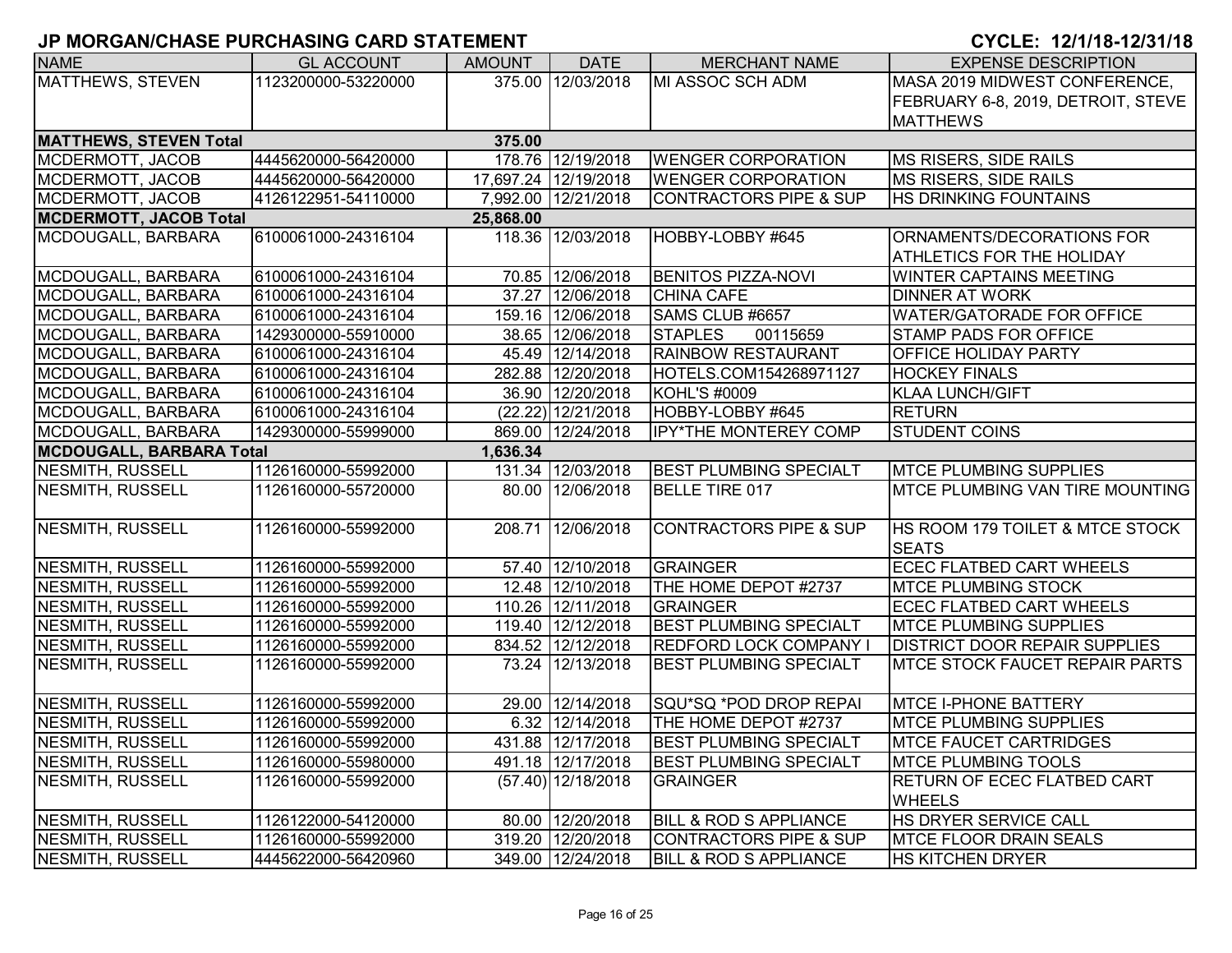| <b>NAME</b>                   | <b>GL ACCOUNT</b>   | <b>AMOUNT</b> | <b>DATE</b>            | <b>MERCHANT NAME</b>              | <b>EXPENSE DESCRIPTION</b>             |
|-------------------------------|---------------------|---------------|------------------------|-----------------------------------|----------------------------------------|
| <b>NESMITH, RUSSELL</b>       | 1126160000-55992000 |               | 206.62 12/31/2018      | <b>CONTRACTORS PIPE &amp; SUP</b> | <b>NM5 CUSTODIAN CLOSET FLOOR SINK</b> |
|                               |                     |               |                        |                                   |                                        |
| NESMITH, RUSSELL              | 1126160000-55992000 |               | $(206.62)$ 12/31/2018  | <b>CONTRACTORS PIPE &amp; SUP</b> | <b>JP MORGAN ERROR</b>                 |
| NESMITH, RUSSELL              | 1126160000-55992000 |               | 206.62 12/31/2018      | <b>CONTRACTORS PIPE &amp; SUP</b> | <b>JP MORGAN ERROR</b>                 |
| <b>NESMITH, RUSSELL</b>       | 1126160000-55992000 |               | 7.97 12/31/2018        | THE HOME DEPOT #2737              | NM5 JANITOR CLOSET                     |
| NESMITH, RUSSELL              | 1126160000-55992000 |               | $(7.97)$ 12/31/2018    | THE HOME DEPOT #2737              | <b>JP MORGAN ERROR</b>                 |
| NESMITH, RUSSELL              | 1126160000-55992000 |               | 7.97 12/31/2018        | THE HOME DEPOT #2737              | <b>JP MORGAN ERROR</b>                 |
| <b>NESMITH, RUSSELL Total</b> |                     | 3,491.12      |                        |                                   |                                        |
| NOWICKI, MATTHEW              | 1127170000-55980000 |               | 32.91 12/06/2018       | THE HOME DEPOT #2737              | <b>TOOLS</b>                           |
| NOWICKI, MATTHEW              | 1127170000-53430000 |               | 8.95 12/24/2018        | FEDEX 784600118757                | <b>WARRANTY PART RETURN</b>            |
| NOWICKI, MATTHEW              | 1127170000-55790000 |               | 184.81 12/24/2018      | THE HOME DEPOT #2737              | PARTS FOR LIFT BASKET                  |
| <b>NOWICKI, MATTHEW Total</b> |                     | 226.67        |                        |                                   |                                        |
| <b>OCONNOR, GAIL</b>          | 1311800000-55110551 |               | 132.45 12/03/2018      | AMZN MKTP US*M02292162            | <b>TEACHING SUPPLIES</b>               |
| OCONNOR, GAIL                 | 1311800000-55110551 |               | 24.97 12/03/2018       | AMZN MKTP US*M09P10GF0            | <b>TEACHING SUPPLIES</b>               |
| OCONNOR, GAIL                 | 1311800000-55110551 |               | 22.48 12/03/2018       | STAPLS7208861815000001            | <b>TEACHING SUPPLIES</b>               |
| OCONNOR, GAIL                 | 1311800000-55110551 |               | $(52.96)$ 12/03/2018   | THE HOME DEPOT #2737              | <b>TEACHING SUPPLIES</b>               |
| OCONNOR, GAIL                 | 1311800000-55110551 |               | 44.09 12/05/2018       | AMZN MKTP US*M06NR55L2            | <b>TEACHING SUPPLIES</b>               |
| OCONNOR, GAIL                 | 1311800000-55110551 |               | 37.18 12/05/2018       | STAPLS7209147535000001            | <b>TEACHING SUPPLIES</b>               |
| OCONNOR, GAIL                 | 1311800000-55110551 |               | 3.40 12/06/2018        | STAPLS7209147535000002            | <b>TEACHING SUPPLIES</b>               |
| <b>OCONNOR, GAIL</b>          | 1311800000-55110551 |               | $(62.50)$ 12/10/2018   | <b>AMZN MKTP US</b>               | <b>TEACHING SUPPLIES</b>               |
| <b>OCONNOR, GAIL</b>          | 1311800000-55110551 |               | $(24.97)$ 12/10/2018   | <b>AMZN MKTP US</b>               | <b>TEACHING SUPPLIES</b>               |
| OCONNOR, GAIL                 | 1311800000-55110551 |               | $(69.95)$   12/10/2018 | <b>AMZN MKTP US</b>               | <b>TEACHING SUPPLIES</b>               |
| OCONNOR, GAIL                 | 1311800000-55110551 |               | 103.51 12/10/2018      | STAPLS7209420767000001            | <b>TEACHING SUPPLIES</b>               |
| OCONNOR, GAIL                 | 1311800000-55110551 |               | 6.83 12/10/2018        | STAPLS7209420767000002            | <b>TEACHING SUPPLIES</b>               |
| OCONNOR, GAIL                 | 1311800000-55110551 |               | 7.06 12/10/2018        | STAPLS7209420767000003            | <b>TEACHING SUPPLIES</b>               |
| OCONNOR, GAIL                 | 1311800000-55110551 |               | 28.94 12/17/2018       | AMZN MKTP US*M05ED8IB2            | <b>TEACHING SUPPLIES</b>               |
| OCONNOR, GAIL                 | 1311800000-55110551 |               | 74.10 12/17/2018       | STAPLS7209815890000001            | <b>TEACHING SUPPLIES</b>               |
| OCONNOR, GAIL                 | 1311800000-55110551 |               | 150.75 12/19/2018      | STAPLS7209986004000001            | <b>TEACHING SUPPLIES</b>               |
| OCONNOR, GAIL                 | 1311800000-55110551 |               | 12.58 12/19/2018       | STAPLS7209986004000002            | <b>TEACHING SUPPLIES</b>               |
| OCONNOR, GAIL                 | 1311800000-55110551 |               | 18.96 12/20/2018       | AMAZON.COM*M28PT4MY0              | <b>TEACHING SUPPLIES</b>               |
| OCONNOR, GAIL                 | 1311800000-55110551 |               | 130.89 12/24/2018      | STAPLS7210367616000001            | <b>TEACHING SUPPLIES</b>               |
| OCONNOR, GAIL                 | 1311800000-55110551 |               | 4.38 12/24/2018        | STAPLS7210367616000002            | <b>TEACHING SUPPLIES</b>               |
| OCONNOR, GAIL                 | 1311800000-55110551 |               | 1.80 12/24/2018        | STAPLS7210367616000003            | <b>TEACHING SUPPLIES</b>               |
| <b>OCONNOR, GAIL Total</b>    |                     | 593.99        |                        |                                   |                                        |
| QUITIQUIT, PAMELA             | 6100012000-24316275 |               | 31.32 12/21/2018       | KROGER #632                       | <b>STAFF HOLIDAY LUNCHEON</b>          |
| QUITIQUIT, PAMELA Total       |                     | 31.32         |                        |                                   |                                        |
| <b>REICHLEY, CARRIE</b>       | 6100018000-24316275 |               | $(4.50)$ 12/04/2018    | 1-800-FLOWERS.COM, INC.           | CREDIT FOR TAX CHARGED LAST            |
|                               |                     |               |                        |                                   | <b>BILLING STATEMENT (FLOWERS FOR</b>  |
|                               |                     |               |                        |                                   | CARLA MINNESALE)                       |
| <b>REICHLEY, CARRIE</b>       | 6100018000-24316501 |               | 1,136.35 12/06/2018    | DOLLAR DAYS INTERNATIO            | PTO-BRIDGEPOINTE                       |
| <b>REICHLEY, CARRIE</b>       | 6100018000-24316501 |               | 472.50 12/10/2018      | <b>DOLLAR DAYS INTERNATIO</b>     | <b>PTO-BRIDGEPOINTE</b>                |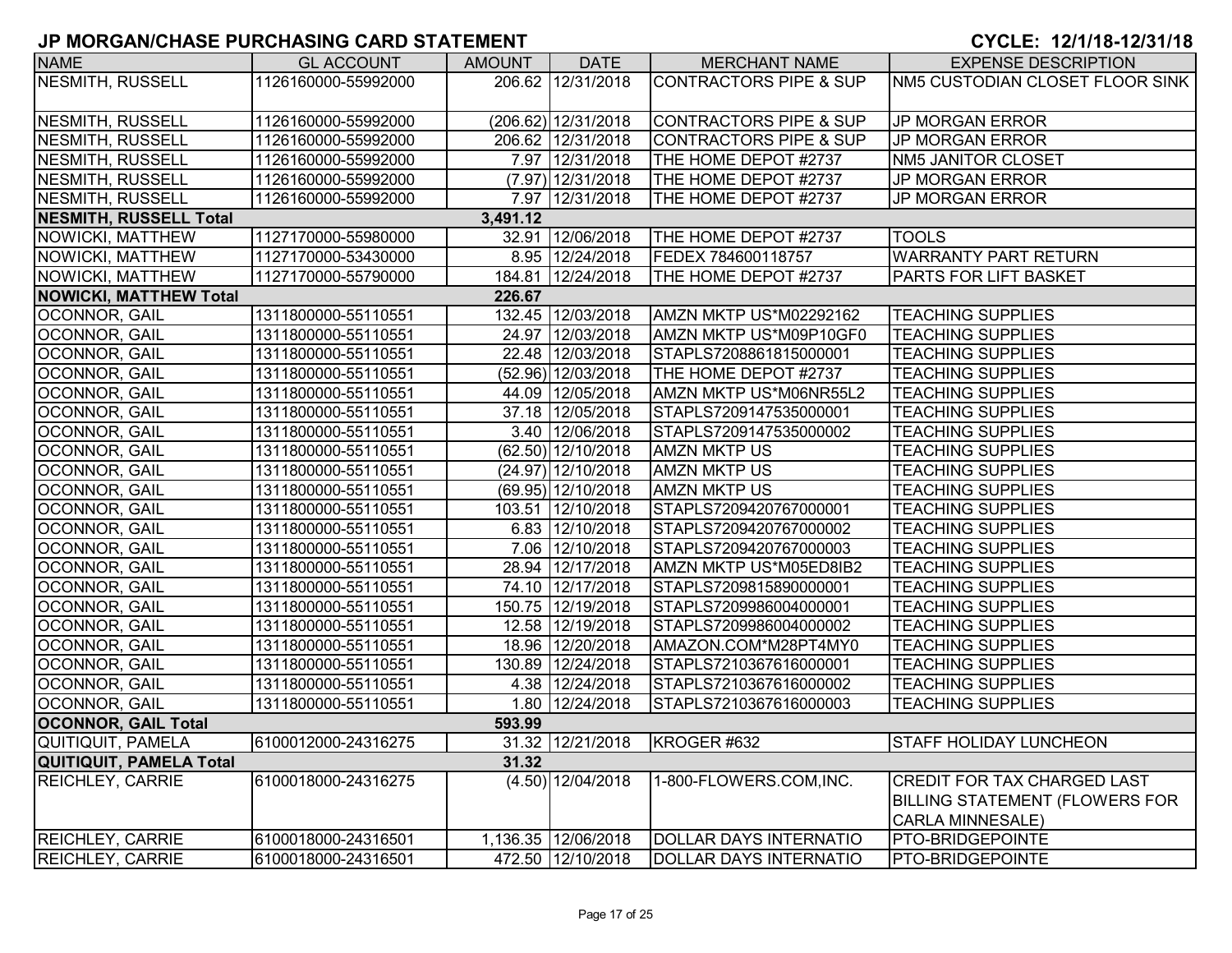| <b>NAME</b>                    | <b>GL ACCOUNT</b>   | <b>AMOUNT</b> | <b>DATE</b>         | <b>MERCHANT NAME</b>          | <b>EXPENSE DESCRIPTION</b>                                                                                                                                                      |
|--------------------------------|---------------------|---------------|---------------------|-------------------------------|---------------------------------------------------------------------------------------------------------------------------------------------------------------------------------|
| <b>REICHLEY, CARRIE</b>        | 1124118000-55910000 |               | 235.79 12/12/2018   | SSI*SCHOOL SPECIALTY          | PAPER TRIMMER-ROOM #531 & OFFICE                                                                                                                                                |
|                                |                     |               |                     |                               | <b>SUPPLIES</b>                                                                                                                                                                 |
| <b>REICHLEY, CARRIE</b>        | 1121218000-55910000 |               | 29.00 12/13/2018    | STAPLS7209639345000001        | COUNSELING SUPPLIES-LABELS                                                                                                                                                      |
| <b>REICHLEY, CARRIE</b>        | 1111118724-55110000 |               | 66.03 12/19/2018    | J W PEPPER AND SON INC        | <b>VOCAL MUSIC SUPPLIES-LENGERICH</b>                                                                                                                                           |
| <b>REICHLEY, CARRIE Total</b>  |                     | 1,935.17      |                     |                               |                                                                                                                                                                                 |
| RODRIGUEZ, SANDRA              | 1111113000-55110708 |               | 108.90 12/10/2018   | <b>GBC E-COMMERCE</b>         | <b>LAMINATING FILM FOR NW</b>                                                                                                                                                   |
| RODRIGUEZ, SANDRA              | 1111113000-54910000 | 60.00         | 12/13/2018          | <b>GFL ENVIROMENTAL USA I</b> | PD JANUARY BILL OF \$10 AND \$50 FEB<br><b>THROUGH JUNE TOTAL</b>                                                                                                               |
| RODRIGUEZ, SANDRA              | 6100013000-24316275 | 110.00        | 12/14/2018          | 855-321-8844 TUGG.COM         | <b>MOVIE PURCHASED FOR NW -</b><br><b>RESILIENCE</b>                                                                                                                            |
| RODRIGUEZ, SANDRA              | 1111113000-55110708 |               | 36.96 12/21/2018    | <b>ARK THERAPEUTIC</b>        | CHEWABLE PENCIL TOPPER BITES -                                                                                                                                                  |
| <b>RODRIGUEZ, SANDRA Total</b> |                     | 315.86        |                     |                               |                                                                                                                                                                                 |
| RONNING, ADAM                  | 6100020000-24316239 |               | 105.00 12/03/2018   | HUNGRY HOWIE S 1014           | <b>PIZZA PURCHASED FOR THE</b><br><b>FUNDRAISER / HOSTING THE DISTRICT</b><br>IV MSBOA MIDDLE SCHOOL SOLO AND<br><b>ENSEMBLE</b>                                                |
| RONNING, ADAM                  | 6100020000-24316239 | 63.00         | 12/24/2018          | HUNGRY HOWIE S 1014           | PIZZA PURCHASED AS A FUNDRAISING<br><b>GOAL AND AWARDED AS A</b><br><b>CELEBRATION FOR ONE CLASS WHO</b><br>MET THEIR CLASS GOAL FOR THE<br><b>FUNDRAISER EARLIER THIS YEAR</b> |
| <b>RONNING, ADAM Total</b>     |                     | 168.00        |                     |                               |                                                                                                                                                                                 |
| ROQUE, EMILY                   | 1311800000-55110551 |               | 30.52 12/11/2018    | MICHAELS STORES 3744          | <b>CLASSROOM SUPPLIES</b>                                                                                                                                                       |
| <b>ROQUE, EMILY Total</b>      |                     | 30.52         |                     |                               |                                                                                                                                                                                 |
| <b>ROSS, NICOLE</b>            | 6100022000-24316129 |               | 27.82 12/04/2018    | WEISSMAN DESIGNS FOR D        | <b>EARRINGS FOR NDC</b>                                                                                                                                                         |
| <b>ROSS, NICOLE</b>            | 6100022000-24316129 |               | 29.99 12/05/2018    | AMZN MKTP US*M09FM18L0        | <b>SPIKE TAPE</b>                                                                                                                                                               |
| <b>ROSS, NICOLE</b>            | 6100022000-24316131 | 175.00        | 12/06/2018          | UNIV MUSICAL SOCIETY          | <b>DEPOSIT FOR MARTHA GRAHAM FIELD</b><br><b>TRIP IN APRIL</b>                                                                                                                  |
| <b>ROSS, NICOLE</b>            | 6100022000-24316129 |               | 90.88 12/10/2018    | WALMART.COM                   | NECKLACES FOR NDC COSTUME                                                                                                                                                       |
| <b>ROSS, NICOLE</b>            | 1111322000-55110720 |               | 500.00 12/10/2018   | <b>WAYNE STATE UNIV THEAT</b> | <b>WAYNE STATE COMPANY ONE</b><br><b>PERFORMANCE AND TWO MASTER</b><br><b>CLASSES</b>                                                                                           |
| <b>ROSS, NICOLE</b>            | 6100022000-24316129 |               | 31.38 12/11/2018    | AMZN MKTP US*M01ZH9U70        | <b>BANDANAS FOR NDC COSTUME</b>                                                                                                                                                 |
| <b>ROSS, NICOLE</b>            | 6100022000-24316129 |               | (29.99) 12/20/2018  | <b>AMZN MKTP US</b>           | <b>SPIKE TAPE REFUND</b>                                                                                                                                                        |
| <b>ROSS, NICOLE</b>            | 6100022000-24316129 |               | 6,842.00 12/21/2018 | <b>LEAGUE OF CHAMPIONS</b>    | <b>NDC COMPETITION #1</b>                                                                                                                                                       |
| <b>ROSS, NICOLE</b>            | 6100022000-24316129 |               | 97.10 12/21/2018    | WALGREENS #4454               | <b>COLLAGE POSTERS AS HOLIDAY</b><br><b>GIFTS FOR NDC</b>                                                                                                                       |
| <b>ROSS, NICOLE</b>            | 1111322000-53450000 | 12.95         | 12/24/2018          | <b>CANVA FOR WORK MONTHLY</b> | <b>DESIGN WEBSITE SUBSCRIPTION TO</b><br>MAKE POSTERS FOR PROMOTION OF<br><b>EVENTS AND CONCERTS</b>                                                                            |
| <b>ROSS, NICOLE Total</b>      |                     | 7,777.13      |                     |                               |                                                                                                                                                                                 |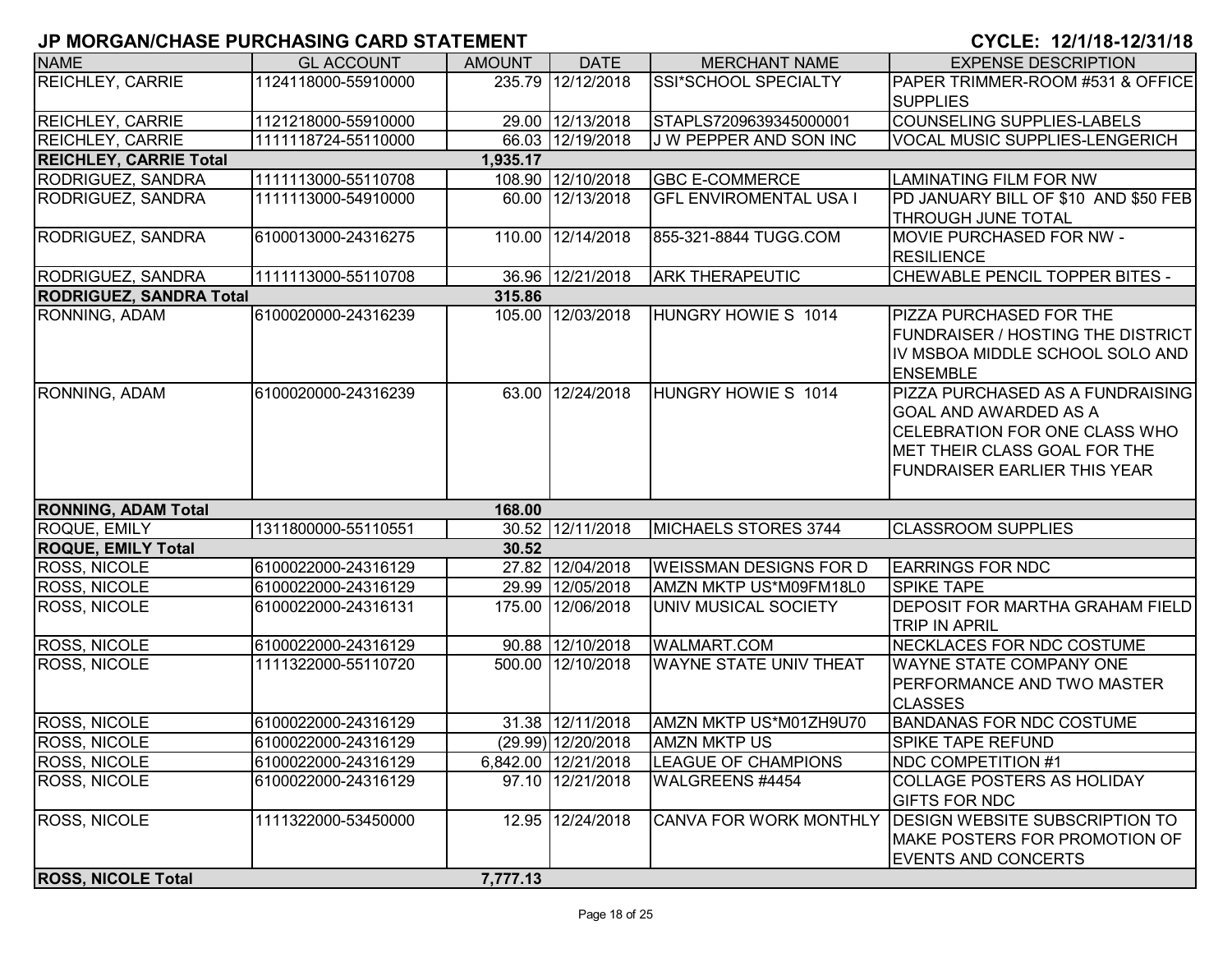| <b>NAME</b>                     | <b>GL ACCOUNT</b>   | <b>AMOUNT</b> | <b>DATE</b>        | <b>MERCHANT NAME</b>          | <b>EXPENSE DESCRIPTION</b>           |
|---------------------------------|---------------------|---------------|--------------------|-------------------------------|--------------------------------------|
| RUTKOWSKI, MELANIE              | 1722100000-55110630 |               | 407.22 12/05/2018  | STAPLS7209140313000001        | OFFICE SUPPLIES FOR COACHING         |
|                                 |                     |               |                    |                               | <b>OFFICE</b>                        |
| <b>RUTKOWSKI, MELANIE</b>       | 1722100000-55110630 |               | 38.78 12/07/2018   | SSI*SCHOOL SPECIALTY          | <b>OFFICE SUPPLIES FOR COACHING</b>  |
|                                 |                     |               |                    |                               | <b>OFFICE</b>                        |
| <b>RUTKOWSKI, MELANIE</b>       | 1622200686-53450000 | 148.68        | 12/10/2018         | <b>LEARNING A-Z, LLC</b>      | YEARLY SOFTWARE SUBSCRIPTION         |
|                                 |                     |               |                    |                               | FOR OH ELL CLASSROOM                 |
| <b>RUTKOWSKI, MELANIE</b>       | 1111118000-55110719 |               | 250.00 12/10/2018  | <b>MARCY COOK MATH</b>        | MATH SUPPLIES FOR MEADOWS 5          |
| <b>RUTKOWSKI, MELANIE</b>       | 1711118000-55110611 | 669.00        | 12/10/2018         | <b>MARCY COOK MATH</b>        | MATH SUPPLIES FOR MEADOWS 5-         |
|                                 |                     |               |                    |                               | OOA PORTION TO PAY                   |
| <b>RUTKOWSKI, MELANIE</b>       | 1111118000-55110719 |               | 250.00 12/10/2018  | <b>MARCY COOK MATH</b>        | <b>MATH SUPPLIES FOR MEADOWS 6</b>   |
| <b>RUTKOWSKI, MELANIE</b>       | 1711118000-55110611 | 638.10        | 12/10/2018         | <b>MARCY COOK MATH</b>        | MATH SUPPLIES FOR MEADOWS 6-         |
|                                 |                     |               |                    |                               | OOA PORTION TO PAY                   |
| <b>RUTKOWSKI, MELANIE</b>       | 1622200686-53450000 | 148.68        | 12/12/2018         | LEARNING A-Z, LLC             | LEARNING A-Z SOFTWARE                |
|                                 |                     |               |                    |                               | <b>SUBSCRIPTION FOR DF ELL</b>       |
| RUTKOWSKI, MELANIE              | 1628300776-53220000 | 400.00        | 12/13/2018         | <b>MAS FPS</b>                | <b>EDGAR BOOTCAMP GRANT TRAINING</b> |
|                                 |                     |               |                    |                               | FOR M. RUTKOWSKI AND J.              |
|                                 |                     |               |                    |                               | <b>DINKELMANN</b>                    |
| <b>RUTKOWSKI, MELANIE</b>       | 1628300776-53220000 |               | 558.00 12/13/2018  | <b>MAS FPS</b>                | <b>DIRECTORS BOOTCAMP</b>            |
|                                 |                     |               |                    |                               | <b>IFEDERAL/STATE GRANT TRAINING</b> |
|                                 |                     |               |                    |                               | FOR M.RUTKOWSKI AND J.               |
|                                 |                     |               |                    |                               | DINKELMANN @ \$279.00 EACH           |
| <b>RUTKOWSKI, MELANIE</b>       | 1628300776-53220000 | 685.00        | 12/17/2018         | <b>MAS FPS</b>                | <b>MAS/FPS WINTER INSTITUTE FOR</b>  |
|                                 |                     |               |                    |                               | <b>STATE/FEDERAL GRANT UPDATES</b>   |
|                                 |                     |               |                    |                               | <b>FOR M.RUTKOWSKI AND</b>           |
|                                 |                     |               |                    |                               | <b>J.DINKELMANN</b>                  |
| RUTKOWSKI, MELANIE              | 1100000000-11920000 | 12,415.80     | 12/20/2018         | <b>LEARNING A-Z, LLC</b>      | 3 YEAR SUBSCRIPTION FOR              |
|                                 |                     |               |                    |                               | ELEMENTARY ELL'S FOR 19-20, 20-21,   |
|                                 |                     |               |                    |                               | 21-22. WILL PAY \$4138.60 EACH YEAR  |
|                                 |                     |               |                    |                               | WITH TITLE III GRANT 1612500686-     |
|                                 |                     |               |                    |                               | 5345000                              |
| <b>RUTKOWSKI, MELANIE Total</b> |                     | 16,609.26     |                    |                               |                                      |
| <b>SAMMUT, CHRISTINA</b>        | 6100041000-24316355 |               | 21.70 12/03/2018   | WAL-MART #5048                | <b>CLASSROOM SUPPLIES</b>            |
| <b>SAMMUT, CHRISTINA</b>        | 6100041000-24316355 |               | 30.38 12/14/2018   | WAL-MART #5048                | <b>CLASSROOM SUPPLIES</b>            |
| <b>SAMMUT, CHRISTINA</b>        | 1311800000-55110551 |               | 392.76 12/17/2018  | <b>LAKESHORE LEARNING MAT</b> | <b>CLASSROOM SUPPLIES</b>            |
| <b>SAMMUT, CHRISTINA Total</b>  |                     | 444.84        |                    |                               |                                      |
| SATTERFIELD, EMILY              | 1311800000-55110551 |               | 13.78 12/03/2018   | <b>DOLLAR TREE</b>            | <b>CRAFTS/PARTY SUPPLIES</b>         |
| SATTERFIELD, EMILY              | 1311800000-55110551 |               | 42.01 12/03/2018   | MICHAELS STORES 3744          | <b>HOLIDAY ART SUPPLIES</b>          |
| SATTERFIELD, EMILY              | 1311800000-55110551 |               | 5.25 12/03/2018    | <b>TARGET</b><br>00008722     | <b>SCHOOL SUPPLIES</b>               |
| SATTERFIELD, EMILY              | 1311800000-55110551 |               | 2.72 12/04/2018    | THE HOME DEPOT #2704          | <b>PARENT GIFT - CRAFT</b>           |
| SATTERFIELD, EMILY              | 1311800000-55110551 |               | 32.10 12/10/2018   | MICHAELS STORES 3744          | <b>TEACHER SUPPLIES</b>              |
| SATTERFIELD, EMILY              | 1311800000-55110551 |               | (34.03) 12/10/2018 | MICHAELS STORES 3744          | <b>REFUND</b>                        |
| SATTERFIELD, EMILY              | 1311800000-55110551 |               | 26.16 12/10/2018   | MICHAELS STORES 3744          | <b>CRAFTS, ART SUPPLIES</b>          |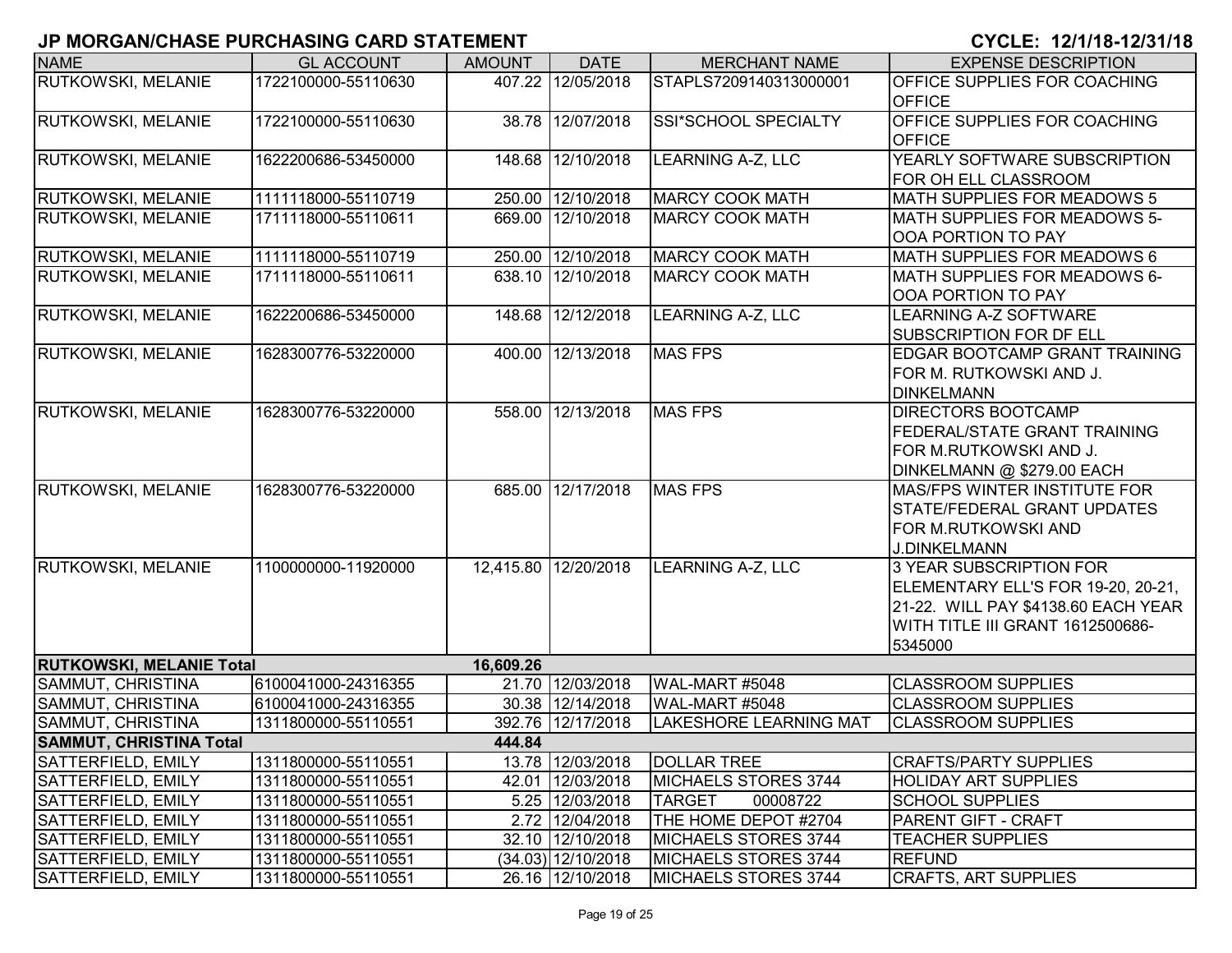| <b>NAME</b>                              | <b>GL ACCOUNT</b>   | <b>AMOUNT</b> | <b>DATE</b>           | <b>MERCHANT NAME</b>          | <b>EXPENSE DESCRIPTION</b>           |  |  |  |
|------------------------------------------|---------------------|---------------|-----------------------|-------------------------------|--------------------------------------|--|--|--|
| <b>SATTERFIELD, EMILY Total</b><br>87.99 |                     |               |                       |                               |                                      |  |  |  |
| <b>SCHULZ, STEPHANIE</b>                 | 1311800000-55110551 |               | 106.79 12/12/2018     | <b>SCHOLASTIC BOOK FAIRS</b>  | <b>HOLIDAY BOOKS FOR KIDS</b>        |  |  |  |
| <b>SCHULZ, STEPHANIE Total</b>           |                     | 106.79        |                       |                               |                                      |  |  |  |
| <b>SCHURIG, CLAIRE</b>                   | 1111322724-55110000 |               | 183.04 12/06/2018     | J W PEPPER AND SON INC        | <b>MUSIC FOR SPRING</b>              |  |  |  |
| <b>SCHURIG, CLAIRE</b>                   | 1111322724-55110000 |               | 57.99 12/06/2018      | J W PEPPER AND SON INC        | <b>MUSIC FOR SPRING</b>              |  |  |  |
| <b>SCHURIG, CLAIRE</b>                   | 1111322724-55110000 |               | $0.70$   12/14/2018   | <b>MUSIC EXCHANGE</b>         | MUSIC HAD TO BE SPECIAL ORDERED      |  |  |  |
|                                          |                     |               |                       |                               | <b>FROM OVERSEAS</b>                 |  |  |  |
| <b>SCHURIG, CLAIRE</b>                   | 1111322724-55110000 |               | 70.34 12/14/2018      | MUSIC EXCHANGE                | MUSIC FOR SPRING, HAD TO BE          |  |  |  |
|                                          |                     |               |                       |                               | <b>SPECIAL ORDERED</b>               |  |  |  |
| <b>SCHURIG, CLAIRE</b>                   | 1111322724-55110000 |               | 3.95 12/20/2018       | J W PEPPER AND SON INC        | <b>MUSIC FOR SPRING</b>              |  |  |  |
| <b>SCHURIG, CLAIRE</b>                   | 6100022000-24316122 |               | 116.40 12/24/2018     | <b>CUSTOMINK GROUPS</b>       | ALL-CHOIR QUARTER ZIPS, KIDS PAID    |  |  |  |
|                                          |                     |               |                       |                               | FOR THEIR OWN, BUT I HAD TO FRONT    |  |  |  |
|                                          |                     |               |                       |                               | A FEW KIDS WHO COULDN'T AFFORD       |  |  |  |
|                                          |                     |               |                       |                               | <b>THEM</b>                          |  |  |  |
| <b>SCHURIG, CLAIRE Total</b>             |                     | 432.42        |                       |                               |                                      |  |  |  |
| <b>SCHYPINSKI, RACHEL</b>                | 6100022000-24316186 |               | 250.00 12/21/2018     | <b>LINKS OF NOVI SINGH</b>    | KLAA BANQUET RESERVATION FEE         |  |  |  |
| <b>SCHYPINSKI, RACHEL Total</b>          |                     | 250.00        |                       |                               |                                      |  |  |  |
| <b>SHAFER, RACHELLE</b>                  | 6100012000-24316271 |               | 69.99 12/04/2018      | SQ *SQ *THE FLOWER ALL        | <b>FLOWERS FOR DEATH IN FAMILY</b>   |  |  |  |
| <b>SHAFER, RACHELLE</b>                  | 1111112000-55110708 |               | 123.92 12/05/2018     | STAPLS7209083880000001        | <b>CLASSROOM SUPPLIES</b>            |  |  |  |
| <b>SHAFER, RACHELLE</b>                  | 1111112000-55110702 |               | 5.98 12/06/2018       | <b>DBC*BLICK ART MATERIAL</b> | <b>ART TEACHER CLASSROOM BUDGET</b>  |  |  |  |
| <b>SHAFER, RACHELLE</b>                  | 1111112000-55110723 |               | 15.63 12/10/2018      | AMAZON.COM*M03VE0UR1          | <b>MUSIC TEACHER CLASSROOM</b>       |  |  |  |
|                                          |                     |               |                       |                               | <b>BUDGET</b>                        |  |  |  |
| SHAFER, RACHELLE                         | 1111112000-55110702 |               | 56.40 12/10/2018      | <b>DBC*BLICK ART MATERIAL</b> | ART TEACHER CLASSROOM BUDGET         |  |  |  |
| SHAFER, RACHELLE                         | 1111112000-55110702 |               | 248.00 12/12/2018     | <b>ROVIN CERAMICS</b>         | ART TEACHER CLASSROOM BUDGET         |  |  |  |
| SHAFER, RACHELLE                         | 1111112000-55110702 |               | 258.54 12/14/2018     | <b>DBC*BLICK ART MATERIAL</b> | <b>ART TEACHER CLASSROOM BUDGET</b>  |  |  |  |
| SHAFER, RACHELLE                         | 1111112000-55110702 |               | 196.17 12/17/2018     | <b>DBC*BLICK ART MATERIAL</b> | ART TEACHER CLASSROOM BUDGET         |  |  |  |
| SHAFER, RACHELLE                         | 6100012000-24316271 |               | 290.48 12/17/2018     | THE LIBRARY PUB               | SOCIAL COMMITTEE- HOLIDAY PARTY      |  |  |  |
| <b>SHAFER, RACHELLE</b>                  | 1111112000-55110702 |               | $(130.52)$ 12/20/2018 | <b>DBC*BLICK ART MATERIAL</b> | <b>RETURN, ART TEACHER CLASSROOM</b> |  |  |  |
|                                          |                     |               |                       |                               | <b>BUDGET</b>                        |  |  |  |
| SHAFER, RACHELLE                         | 1111112000-55110702 |               | 33.04 12/21/2018      | <b>DBC*BLICK ART MATERIAL</b> | <b>ART TEACHER CLASSROOM BUDGET</b>  |  |  |  |
| SHAFER, RACHELLE                         | 6100012000-24316275 |               | 370.20 12/24/2018     | OLIVE GARDEN 0021330          | <b>HOLIDAY STAFF LUNCHEON</b>        |  |  |  |
| <b>SHAFER, RACHELLE Total</b>            |                     | 1,537.83      |                       |                               |                                      |  |  |  |
| <b>SHEERAN, MARGARET</b>                 | 6100020000-24316263 |               | 102.55 12/11/2018     | <b>SUPERIOR DISTRIBUTING</b>  | <b>SCIENCE FAIR BOARDS</b>           |  |  |  |
| <b>SHEERAN, MARGARET Total</b>           |                     | 102.55        |                       |                               |                                      |  |  |  |
| SHPAKOFF, KATHLEEN                       | 6100041000-24316350 |               | 24.36 12/19/2018      | JETS PIZZA - MI - 046         | <b>STAFF MEETING</b>                 |  |  |  |
| <b>SHPAKOFF, KATHLEEN Total</b>          |                     | 24.36         |                       |                               |                                      |  |  |  |
| <b>SOUTHWORTH, ANGELA</b>                | 1111220712-55110000 |               | 68.44 12/12/2018      | AMZN MKTP US*M06LD9YD1        | JAPANESE TEXT RESOURCES              |  |  |  |
| <b>SOUTHWORTH, ANGELA</b>                | 1111220712-55110000 |               | 73.63 12/12/2018      | AMZN MKTP US*M09K68YH1        | JAPANESE TEXT RESOURCES              |  |  |  |
| SOUTHWORTH, ANGELA                       | 1111220712-55110000 |               | 12.06 12/13/2018      | AMZN MKTP US*M08I68W20        | JAPANESE TEXT RESOURCES              |  |  |  |
| <b>SOUTHWORTH, ANGELA Total</b>          |                     | 154.13        |                       |                               |                                      |  |  |  |
| <b>SOVEL, SHEILA</b>                     | 6100041000-24316355 |               | 31.38 12/03/2018      | KROGER #619                   | <b>CLASSROOM TEACHING SUPPLIES</b>   |  |  |  |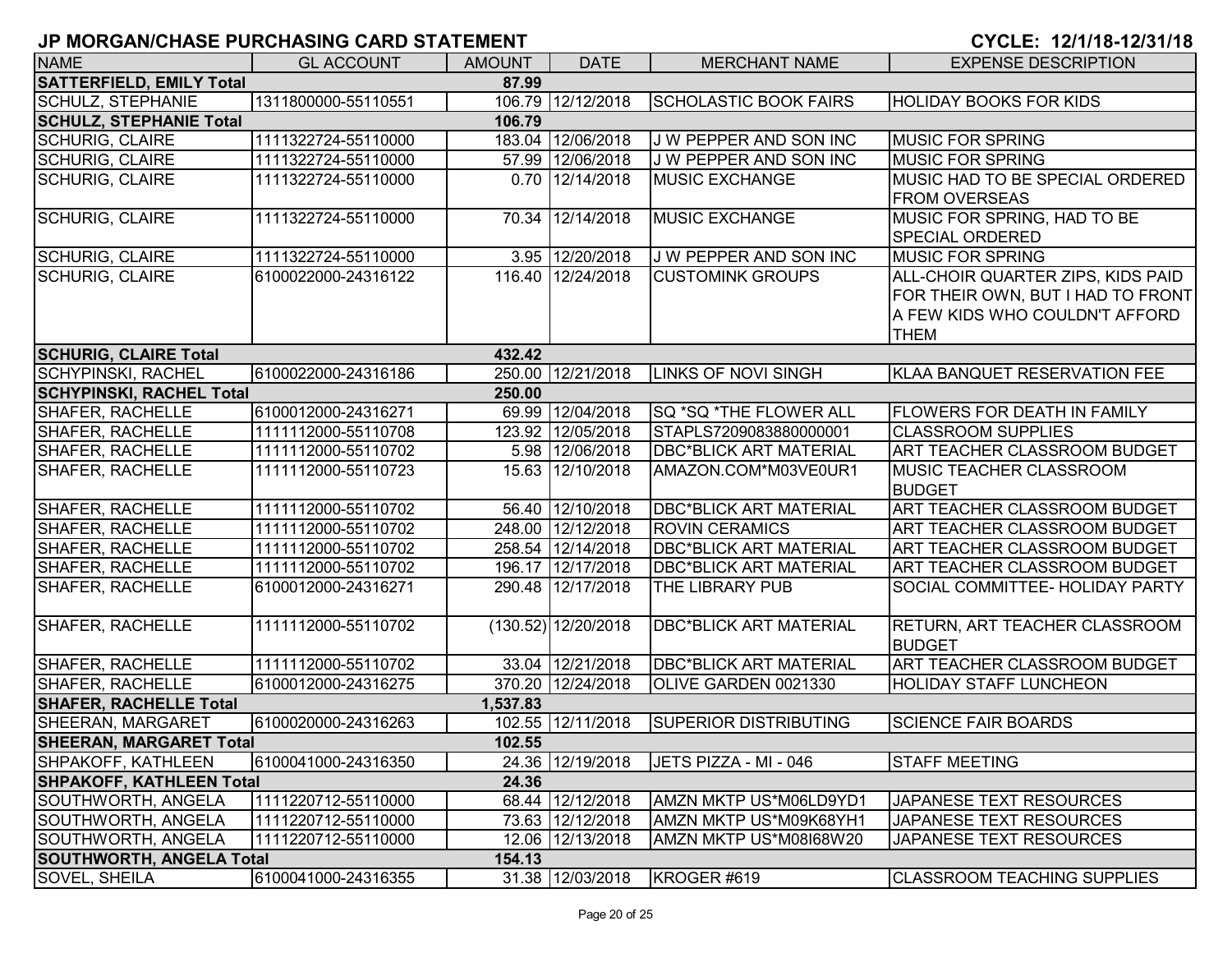| <b>NAME</b>                         | <b>GL ACCOUNT</b>   | <b>AMOUNT</b> | <b>DATE</b>           | <b>MERCHANT NAME</b>        | <b>EXPENSE DESCRIPTION</b>             |  |  |  |  |
|-------------------------------------|---------------------|---------------|-----------------------|-----------------------------|----------------------------------------|--|--|--|--|
| <b>SOVEL, SHEILA</b>                | 6100041000-24316355 |               | 30.47 12/06/2018      | AMZN MKTP US*M06780DL1      | <b>CLASSROOM TEACHING SUPPLIES</b>     |  |  |  |  |
| SOVEL, SHEILA                       | 6100041000-24316355 |               | 23.25 12/24/2018      | OTC BRANDS, INC.            | <b>CLASSROOM TEACHING SUPPLIES</b>     |  |  |  |  |
| <b>SOVEL, SHEILA Total</b><br>85.10 |                     |               |                       |                             |                                        |  |  |  |  |
| STEEH, ROBERT                       | 6100025000-24316301 | 26.44         | 12/06/2018            | DD/BR #336551               | <b>COFFEE - REFRESHMENTS FOR</b>       |  |  |  |  |
|                                     |                     |               |                       |                             | <b>SCHOOL/BUSINESS COUNCIL MEETING</b> |  |  |  |  |
|                                     |                     |               |                       |                             |                                        |  |  |  |  |
| <b>STEEH, ROBERT Total</b><br>26.44 |                     |               |                       |                             |                                        |  |  |  |  |
| <b>STRICKER, CHRISTINE</b>          | 1335100000-55110553 |               | 76.34 12/17/2018      | WM SUPERCENTER #5048        | <b>TOYS FOR CARE ROOM</b>              |  |  |  |  |
| <b>STRICKER, CHRISTINE</b>          | 1335100000-55110553 |               | 142.90 12/18/2018     | <b>TARGET</b><br>00014654   | <b>TOYS FOR CARE ROOM</b>              |  |  |  |  |
| <b>STRICKER, CHRISTINE</b>          | 1335100000-55110553 |               | 110.17 12/18/2018     | WAL-MART #5048              | <b>REPLACEMENT TOYS FROM SUMMER</b>    |  |  |  |  |
|                                     |                     |               |                       |                             |                                        |  |  |  |  |
| <b>STRICKER, CHRISTINE</b>          | 1335100000-55110553 |               | 262.34 12/19/2018     | WM SUPERCENTER #5893        | <b>TOYS FOR CARE ROOM</b>              |  |  |  |  |
| <b>STRICKER, CHRISTINE</b>          | 6100041000-24316355 |               | 42.39 12/21/2018      | <b>SUBWAY</b><br>00025288   | <b>CARE STAFF MEETING</b>              |  |  |  |  |
| <b>STRICKER, CHRISTINE Total</b>    |                     | 634.14        |                       |                             |                                        |  |  |  |  |
| THEOPHELIS, ANASTASIA               | 1222600000-57410000 |               | 225.00 12/19/2018     | ASHA <sub>3</sub>           | NATIONAL ASSOCIATION DUES -            |  |  |  |  |
|                                     |                     |               |                       |                             | AMERICAN SPEECH-LANGUAGE               |  |  |  |  |
|                                     |                     |               |                       |                             | <b>HEARING ASSN (ASHA)</b>             |  |  |  |  |
| <b>THEOPHELIS, ANASTASIA Total</b>  |                     | 225.00        |                       |                             |                                        |  |  |  |  |
| <b>TURNER, NANCY</b>                | 1222600000-55990000 |               | 24.44 12/06/2018      | AMAZON.COM*M00JP8DO1        | <b>MEETINGS MATTER BOOK</b>            |  |  |  |  |
| <b>TURNER, NANCY</b>                | 1212200194-53110206 |               | 1,980.00 12/10/2018   | THE FRIENDSHIP CIRCLE/      | <b>SOUL CENTER - F ISARAEL</b>         |  |  |  |  |
| <b>TURNER, NANCY</b>                | 1212200194-53110206 |               | 1,980.00 12/10/2018   | THE FRIENDSHIP CIRCLE/      | <b>SOUL CENTER B HULVERSON</b>         |  |  |  |  |
| <b>TURNER, NANCY</b>                | 1212252191-55110021 |               | 279.30 12/13/2018     | <b>BROOKES PUBLISHING</b>   | <b>AEPSI PROTOCOL FROM BROOKES</b>     |  |  |  |  |
|                                     |                     |               |                       |                             | PUBLISHING                             |  |  |  |  |
| <b>TURNER, NANCY</b>                | 1212252191-55110021 |               | 1,197.00 12/13/2018   | <b>BROOKES PUBLISHING</b>   | AEPSI PROTOCOL FROM BROOKES            |  |  |  |  |
|                                     |                     |               |                       |                             | PUBLISHING                             |  |  |  |  |
| <b>TURNER, NANCY</b>                | 4445614000-56420000 |               | $(73.62)$ 12/21/2018  | <b>SSI*SCHOOL SPECIALTY</b> | <b>PARKVIEW CHAIR RETURNED TO</b>      |  |  |  |  |
|                                     |                     |               |                       |                             | <b>SCHOOL SPECIALTY</b>                |  |  |  |  |
| TURNER, NANCY                       | 4445614000-56420000 |               | $(128.81)$ 12/21/2018 | SSI*SCHOOL SPECIALTY        | <b>PARKVIEW CHAIR RETURNED TO</b>      |  |  |  |  |
|                                     |                     |               |                       |                             | <b>SCHOOL SPECIALTY</b>                |  |  |  |  |
| <b>TURNER, NANCY</b>                | 4445614000-56420000 |               | $(73.62)$ 12/21/2018  | SSI*SCHOOL SPECIALTY        | <b>PARKVIEW CHAIR RETURNED TO</b>      |  |  |  |  |
|                                     |                     |               |                       |                             | <b>SCHOOL SPECIALTY</b>                |  |  |  |  |
| <b>TURNER, NANCY</b>                | 4445614000-56420000 |               | (11.93) 12/21/2018    | SSI*SCHOOL SPECIALTY        | <b>PARKVIEW CHAIR RETURNED TO</b>      |  |  |  |  |
|                                     |                     |               |                       |                             | <b>SCHOOL SPECIALTY</b>                |  |  |  |  |
| <b>TURNER, NANCY</b>                | 4445614000-56420000 |               | $(306.35)$ 12/21/2018 | SSI*SCHOOL SPECIALTY        | PARKVIEW CHAIR RETURNED TO             |  |  |  |  |
|                                     |                     |               |                       |                             | <b>SCHOOL SPECIALTY</b>                |  |  |  |  |
| <b>TURNER, NANCY Total</b>          |                     | 4,866.41      |                       |                             |                                        |  |  |  |  |
| <b>VALENTINE, CYNTHIA</b>           | 6100070000-24316770 |               | 46.59 12/03/2018      | <b>BAGELS AND BITES</b>     | <b>BREAKFAST STAFF MTG</b>             |  |  |  |  |
| <b>VALENTINE, CYNTHIA</b>           | 1127170000-53229000 |               | 375.40 12/05/2018     | <b>DELTA</b>                | MARCH CONF - FLIGHT - VALENTINE        |  |  |  |  |
| <b>VALENTINE, CYNTHIA</b>           | 1222600000-53229000 |               | 375.40 12/05/2018     | <b>DELTA</b>                | MARCH CONF - FLIGHT - PATEL            |  |  |  |  |
| <b>VALENTINE, CYNTHIA</b>           | 1127170000-53229000 |               | 353.50 12/05/2018     | <b>STN MEDIA</b>            | <b>MARCH CONFERENCE-TRANS</b>          |  |  |  |  |
|                                     |                     |               |                       |                             | STUDENTS W/DISABILITIES -              |  |  |  |  |
|                                     |                     |               |                       |                             | VALENTINE                              |  |  |  |  |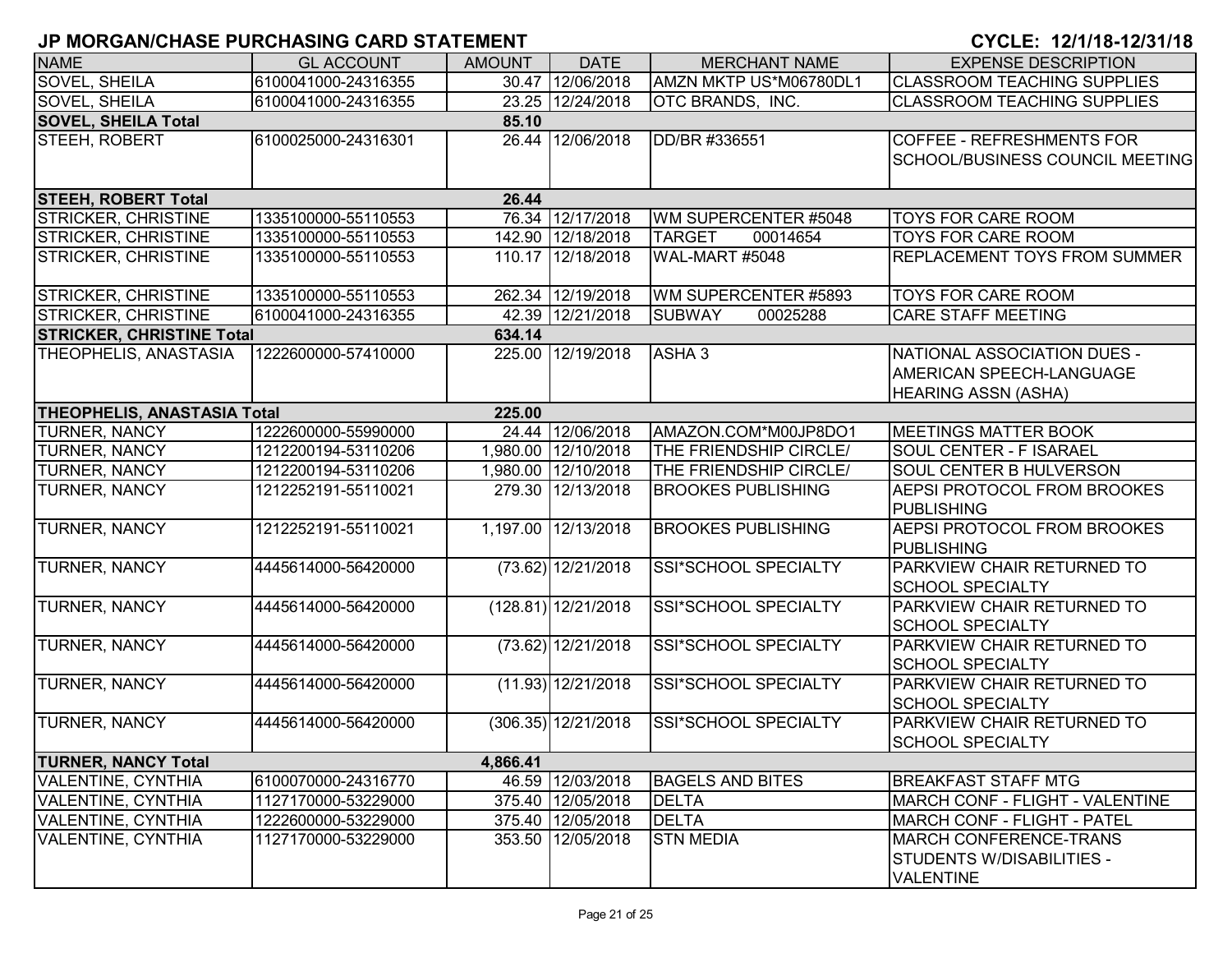| <b>NAME</b>                              | <b>GL ACCOUNT</b>   | <b>AMOUNT</b> | <b>DATE</b>         | <b>MERCHANT NAME</b>          | <b>EXPENSE DESCRIPTION</b>                                        |  |  |  |
|------------------------------------------|---------------------|---------------|---------------------|-------------------------------|-------------------------------------------------------------------|--|--|--|
| <b>VALENTINE, CYNTHIA</b>                | 1222600000-53229000 |               | 353.50 12/05/2018   | <b>STN MEDIA</b>              | <b>MARCH CONFERENCE - PATEL</b>                                   |  |  |  |
| <b>VALENTINE, CYNTHIA</b>                | 1212200193-55994000 |               | 15.00 12/07/2018    | <b>DOLLARTREE</b>             | <b>SUPPLIES FOR SP ED BUS</b>                                     |  |  |  |
| <b>VALENTINE, CYNTHIA</b>                | 1127170000-55910000 |               | 9.52 12/13/2018     | WM SUPERCENTER #5893          | <b>OFFICE SUPPLY</b>                                              |  |  |  |
| <b>VALENTINE, CYNTHIA</b>                | 1127170000-55990000 |               | 79.04 12/14/2018    | SAMSCLUB #6657                | SPACE HEATER FOR OFFICE(S)                                        |  |  |  |
| <b>VALENTINE, CYNTHIA Total</b>          |                     | 1,607.95      |                     |                               |                                                                   |  |  |  |
| VANEIZENGA, JAMES                        | 6100022000-24316533 |               | 148.50 12/10/2018   | <b>INT*IN *NOVI HIGH SCHO</b> | SMARTMUSIC RENEWAL FEE TO BAND<br><b>BOOSTERS</b>                 |  |  |  |
| <b>VANEIZENGA, JAMES Total</b><br>148.50 |                     |               |                     |                               |                                                                   |  |  |  |
| <b>VUICHARD, TATIANA</b>                 | 6100000000-24316770 |               | 89.96 12/03/2018    | <b>NOVI CONEY ISLAND</b>      | <b>LIGHT UP THE NIGHT COMMUNITY</b>                               |  |  |  |
|                                          |                     |               |                     |                               | <b>EDUCATION EVENT, DINNER FOR</b><br><b>WORKING STAFF</b>        |  |  |  |
| <b>VUICHARD, TATIANA</b>                 | 2331100000-53840000 |               | 40.00 12/03/2018    | <b>SAFEWAY SHREDDING</b>      | <b>ECEC SHREDDING OFFICE SERVICE</b>                              |  |  |  |
| <b>VUICHARD, TATIANA</b>                 | 1331100000-55910000 |               | 102.16 12/03/2018   | STAPLS7209045687000001        | COMMUNITY ED OFFICE SUPPLIES                                      |  |  |  |
| <b>VUICHARD, TATIANA</b>                 | 1311800000-55110551 |               | 554.00 12/06/2018   | <b>AVE OFFICE SUPPLIES</b>    | COPY PAPER FOR ECEC                                               |  |  |  |
| <b>VUICHARD, TATIANA</b>                 | 1331100000-55910000 |               | 554.00 12/06/2018   | <b>AVE OFFICE SUPPLIES</b>    | <b>COPY PAPER FOR ECEC</b>                                        |  |  |  |
| <b>VUICHARD, TATIANA</b>                 | 1311800000-55110551 |               | 1,641.05 12/10/2018 | <b>AVE OFFICE SUPPLIES</b>    | <b>CARD STOCK PAPER FOR PRESCHOOL</b>                             |  |  |  |
| <b>VUICHARD, TATIANA</b>                 | 1111133000-55110000 |               | 494.90 12/13/2018   | SSI*SCHOOL SPECIALTY          | <b>ART SUPPLIES FOR ST. WILLIAMS</b><br><b>SHARED TIME SCHOOL</b> |  |  |  |
| <b>VUICHARD, TATIANA</b>                 | 6100000000-24316770 |               | 26.36 12/14/2018    | <b>TARGET</b><br>00014654     | <b>HOLIDAY THANK YOU STATIONARY</b>                               |  |  |  |
| <b>VUICHARD, TATIANA</b>                 | 6100000000-24316770 |               | 373.12 12/17/2018   | NOTHING BUNDT CAKES 23        | <b>HOLIDAY DISTRICT APPRECIATION</b><br><b>GIFTS</b>              |  |  |  |
| <b>VUICHARD, TATIANA</b>                 | 6100000000-24316770 |               | 45.00 12/17/2018    | SAMS CLUB #6657               | <b>COMMUNITY ED MEMBERSHIP</b>                                    |  |  |  |
| <b>VUICHARD, TATIANA</b>                 | 1331100000-55990000 |               | 12.70 12/18/2018    | CVS/PHARMACY #08161           | CE CLASS CRAFT, BROOKS BUNCH<br><b>GINGERBREAD HOUSE CRAFT</b>    |  |  |  |
| <b>VUICHARD, TATIANA</b>                 | 1311800000-53610000 |               | 40.00 12/20/2018    | <b>PRINTNOLOGY INC</b>        | <b>BUSINESS CARDS - DEBBIE HAYNES</b>                             |  |  |  |
| <b>VUICHARD, TATIANA</b>                 | 2331100000-53840000 |               | 40.00 12/21/2018    | <b>SAFEWAY SHREDDING</b>      | <b>ECEC SHREDDING SERVICES</b>                                    |  |  |  |
| <b>VUICHARD, TATIANA Total</b>           |                     | 4,013.25      |                     |                               |                                                                   |  |  |  |
| <b>WARECK, MICHELE</b>                   | 6100022000-24316108 |               | 960.00 12/03/2018   | ARC*SERVICES/TRAINING         | <b>HEALTH CPR RED CROSS CARDS</b>                                 |  |  |  |
| <b>WARECK, MICHELE</b>                   | 1111322000-55110708 |               | 94.05 12/03/2018    | STAPLS7209003812000001        | <b>GENERAL CLASSROOM SUPPLIES</b>                                 |  |  |  |
| <b>WARECK, MICHELE</b>                   | 6100022000-24316770 |               | 175.50 12/03/2018   | <b>TARGET</b><br>00012518     | PAY IT FORWARD AND HOLIDAY GIFT<br><b>CARDS</b>                   |  |  |  |
| <b>WARECK, MICHELE</b>                   | 1111322706-55110000 |               | 76.79 12/05/2018    | STAPLS7209134493000001        | <b>COUNSELING SUPPLIES</b>                                        |  |  |  |
| <b>WARECK, MICHELE</b>                   | 1111322000-55110707 |               | 70.25 12/05/2018    | <b>WAL-MART #2700</b>         | COMPUTER INSTRUCTION SUPPLIES                                     |  |  |  |
| <b>WARECK, MICHELE</b>                   | 6100022000-24316176 |               | 457.16 12/05/2018   | <b>WASTE MGMT WM EZPAY</b>    | <b>RECYCLING FEES</b>                                             |  |  |  |
| <b>WARECK, MICHELE</b>                   | 6100022000-24316189 |               | 125.65 12/06/2018   | AMZN MKTP US*M084H5Q80        | <b>FURNITURE FOR COUNSELING OFFICE</b><br><b>LOBBY</b>            |  |  |  |
| <b>WARECK, MICHELE</b>                   | 6100022000-24316189 |               | 319.52 12/06/2018   | DISPLAYS2GO                   | COUNSELING OFFICE SIGNS                                           |  |  |  |
| <b>WARECK, MICHELE</b>                   | 6100022000-24316770 |               | 69.98 12/06/2018    | EDIBLE ARRANGEMENTS           | <b>GET WELL FRUIT ARRANGEMENT FOR</b><br><b>STAFF MEMBER</b>      |  |  |  |
| <b>WARECK, MICHELE</b>                   | 6100022000-24316189 |               | 139.79 12/07/2018   | AMAZON.COM*M08GV68O2          | COUNSELING OFFICE FILE CABINET                                    |  |  |  |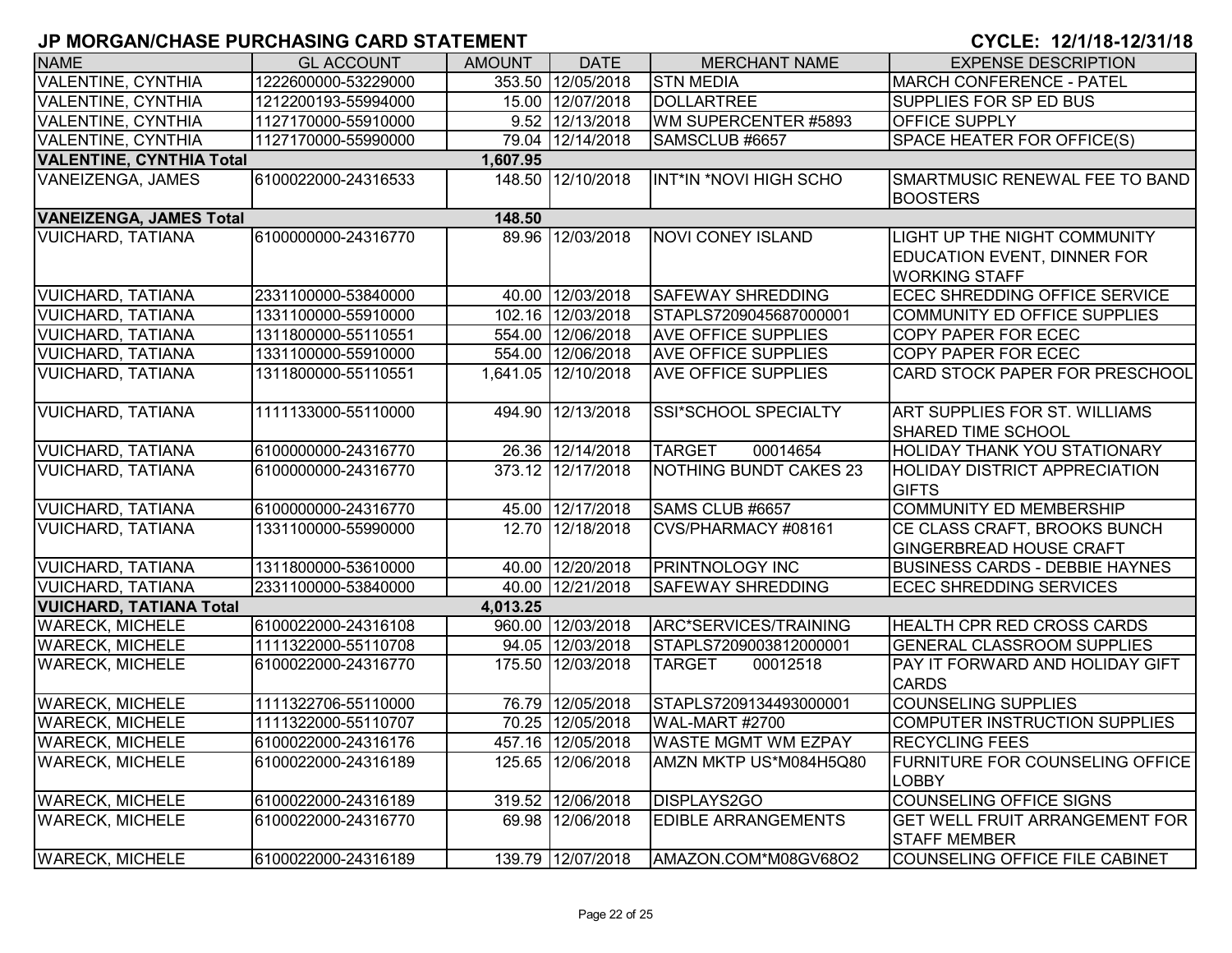| <b>NAME</b>            | <b>GL ACCOUNT</b>   | <b>AMOUNT</b> | <b>DATE</b>          | <b>MERCHANT NAME</b>              | <b>EXPENSE DESCRIPTION</b>             |
|------------------------|---------------------|---------------|----------------------|-----------------------------------|----------------------------------------|
| <b>WARECK, MICHELE</b> | 6100022000-24316189 |               | 125.51 12/07/2018    | AMZN MKTP US*M07AR8SG1            | COUNSELING OFFICE LOBBY                |
|                        |                     |               |                      |                                   | <b>FURNITURE</b>                       |
| <b>WARECK, MICHELE</b> | 1111322000-55110702 |               | 1,468.24 12/07/2018  | <b>GREAT LAKES CLAY &amp; SUP</b> | <b>CLAY FOR ART CLASS</b>              |
| <b>WARECK, MICHELE</b> | 1111322000-55110716 |               | 477.12 12/07/2018    | SQU*SQ *ALLIED LEISURE            | <b>DRAFTING CLASSROOM SUPPLIES</b>     |
| <b>WARECK, MICHELE</b> | 6100022000-24316174 |               | 32.97 12/10/2018     | PANERA BREAD #608009              | <b>BREAKFAST TREATS FOR PSAT</b>       |
|                        |                     |               |                      |                                   | <b>PROCTORS</b>                        |
| <b>WARECK, MICHELE</b> | 6100022000-24316111 |               | 808.12 12/11/2018    | <b>SUPERIOR TEXT LLC</b>          | <b>ENGLISH CLASSROOM NOVELS</b>        |
| <b>WARECK, MICHELE</b> | 6100022000-24316189 |               | 22.98 12/12/2018     | AMZN MKTP US*M00MG6YD1            | <b>DISPLAY STAND FOR COUNSELING</b>    |
|                        |                     |               |                      |                                   | <b>OFFICE</b>                          |
| <b>WARECK, MICHELE</b> | 6100022000-24316135 |               | 255.18 12/12/2018    | <b>CUSTOMINK LLC</b>              | <b>T-SHIRTS FOR GSA CLUB</b>           |
| <b>WARECK, MICHELE</b> | 6100022000-24316137 |               | 69.92 12/13/2018     | SAMS CLUB #6657                   | <b>CELEBRATION CAKE FOR BRIAN</b>      |
|                        |                     |               |                      |                                   | <b>GORDON</b>                          |
| <b>WARECK, MICHELE</b> | 6100022000-24316135 |               | $(15.24)$ 12/14/2018 | <b>CUSTOMINK LLC</b>              | <b>CREDIT FOR GSA SHIRTS, SENT</b>     |
|                        |                     |               |                      |                                   | <b>WRONG SHIRT</b>                     |
| <b>WARECK, MICHELE</b> | 1111322706-55110000 |               | 76.76 12/14/2018     | STAPLS7209740370000001            | <b>SUPPLIES FOR HIGH SCHOOL SOCIAL</b> |
|                        |                     |               |                      |                                   | <b>WORKER</b>                          |
| <b>WARECK, MICHELE</b> | 6100022000-24316122 |               | 1,469.20 12/19/2018  | <b>CORPORATE TRAVEL SERVI</b>     | CHOIR CHICAGO TRIP DEPOSIT             |
| <b>WARECK, MICHELE</b> | 6100022000-24316224 |               | 125.00 12/20/2018    | <b>CITY OF NOVI PARKSREC</b>      | <b>SENIOR PICNIC FACILITY RENTAL</b>   |
| <b>WARECK, MICHELE</b> | 6100022000-24316180 |               | 340.00 12/20/2018    | E A GRAPHICS                      | QUIZ BOWL T-SHIRTS                     |
| <b>WARECK, MICHELE</b> | 6100022000-24316275 |               | 97.47 12/20/2018     | KROGER #632                       | STAFF HOLIDAY GRAZEFEST GOODIES        |
|                        |                     |               |                      |                                   |                                        |
| <b>WARECK, MICHELE</b> | 6100022000-24316275 |               | 18.79 12/20/2018     | KROGER #675                       | <b>STAFF HOLIDAY GRAZEFEST CANDIES</b> |
|                        |                     |               |                      |                                   |                                        |
| <b>WARECK, MICHELE</b> | 6100022000-24316770 |               | 353.57 12/20/2018    | SAMS CLUB #6657                   | <b>STAFF HOLIDAY GRAZEFEST</b>         |
|                        |                     |               |                      |                                   | <b>SUPPLIES</b>                        |
| <b>WARECK, MICHELE</b> | 6100022000-24316123 |               | 15.76 12/20/2018     | <b>WAL-MART #2618</b>             | <b>SUPPLIES FOR SPECIAL NEEDS</b>      |
|                        |                     |               |                      |                                   | <b>CRAFTS</b>                          |
| <b>WARECK, MICHELE</b> | 6100022000-24316275 |               | 81.74 12/20/2018     | <b>WAL-MART #5893</b>             | <b>STAFF HOLIDAY GRAZEFEST</b>         |
|                        |                     |               |                      |                                   | <b>SUPPLIES</b>                        |
| <b>WARECK, MICHELE</b> | 6100022000-24316108 |               | 100.00 12/21/2018    | ARC*SERVICES/TRAINING             | <b>ADDITIONAL CPR CARDS</b>            |
| <b>WARECK, MICHELE</b> | 6100022000-24316770 |               | 733.75 12/21/2018    | <b>MARIA S ITALIAN BAKERY</b>     | <b>STAFF HOLIDAY GRAZEFEST</b>         |
|                        |                     |               |                      |                                   | <b>LUNCHEON</b>                        |
| <b>WARECK, MICHELE</b> | 6100022000-24316176 |               | 60.00 12/21/2018     | <b>SAFEWAY SHREDDING</b>          | MONTHLY SHREDDING FEE FOR HIGH         |
|                        |                     |               |                      |                                   | <b>SCHOOL</b>                          |
| <b>WARECK, MICHELE</b> | 6100022000-24316186 |               | 1,850.00 12/24/2018  | <b>MASSP</b>                      | <b>STUDENT COUNCIL LEADERSHIP</b>      |
|                        |                     |               |                      |                                   | CONFERENCE FEES                        |
| <b>WARECK, MICHELE</b> | 6100022000-24316746 |               | 427.93 12/24/2018    | PLAYITAGAINSP #11362              | <b>BOARDER CROSS CLUB WAX</b>          |
|                        |                     |               |                      |                                   | <b>SUPPLIES</b>                        |
| <b>WARECK, MICHELE</b> | 6100022000-24316137 |               | 165.00 12/24/2018    | <b>TEAM SPORTS</b>                | <b>SCHOOL GEAR FOR DISTRICT</b>        |
|                        |                     |               |                      |                                   | <b>EMPLOYEE</b>                        |
| <b>WARECK, MICHELE</b> | 6100022000-24316182 |               | 1,064.00 12/24/2018  | <b>TWSHIRTS</b>                   | SCIENCE - PHYSICS T-SHIRTS             |
| <b>WARECK, MICHELE</b> | 6100022000-24316137 |               | 50.00 12/31/2018     | USPS PO 2597500329                | THIS WAS CHARGED IN ERROR              |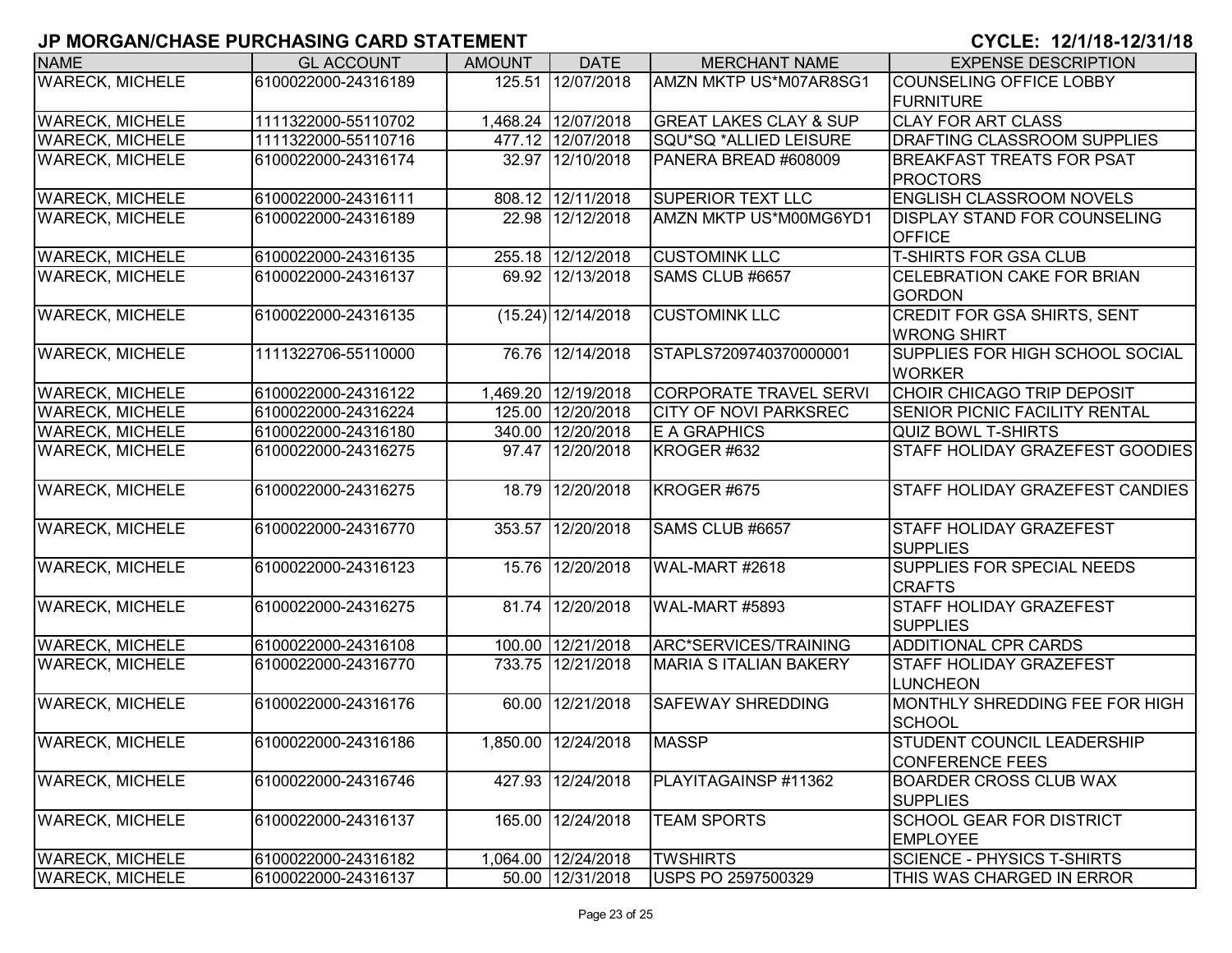| <b>NAME</b>                   | <b>GL ACCOUNT</b>   | <b>AMOUNT</b> | <b>DATE</b>          | <b>MERCHANT NAME</b>                           | <b>EXPENSE DESCRIPTION</b>                                                           |
|-------------------------------|---------------------|---------------|----------------------|------------------------------------------------|--------------------------------------------------------------------------------------|
| <b>WARECK, MICHELE</b>        | 6100022000-24316175 |               | 50.00 12/31/2018     | <b>USPS PO 2597500329</b>                      | STAMPS FOR HIGH SCHOOL MAILINGS                                                      |
| <b>WARECK, MICHELE</b>        | 6100022000-24316137 |               | $(50.00)$ 12/31/2018 | <b>USPS PO 2597500329</b>                      | CREDIT FOR ACCOUNT CHARGED IN<br><b>ERROR</b>                                        |
| <b>WARECK, MICHELE Total</b>  |                     | 12,762.46     |                      |                                                |                                                                                      |
| <b>WATSON, MICHAELA</b>       | 6100041000-24316355 |               | 7.96 12/03/2018      | <b>TARGET</b><br>00021055                      | <b>CLASSROOM SUPPLIES</b>                                                            |
| <b>WATSON, MICHAELA</b>       | 6100041000-24316355 |               | 118.77 12/07/2018    | <b>SCHOLASTIC BOOK FAIRS</b>                   | <b>CLASSROOM SUPPLIES</b>                                                            |
| <b>WATSON, MICHAELA</b>       | 6100041000-24316355 |               | 21.98 12/10/2018     | AMAZON.COM*M02EU77W0                           | <b>CLASSROOM SUPPLIES</b>                                                            |
| <b>WATSON, MICHAELA</b>       | 6100041000-24316355 |               | 89.95 12/10/2018     | MICHAELS STORES 1595                           | <b>CLASSROOM SUPPLIES</b>                                                            |
| <b>WATSON, MICHAELA</b>       | 6100041000-24316355 |               | 2.70 12/10/2018      | WAL-MART #2693                                 | <b>CLASSROOM SUPPLIES</b>                                                            |
| <b>WATSON, MICHAELA</b>       | 6100041000-24316355 |               | $(7.50)$ 12/13/2018  | <b>DSS*ACHIEVMNTPRODUCTS</b>                   | TAX PAYMENT RETURNED TO CARD                                                         |
| <b>WATSON, MICHAELA</b>       | 6100041000-24316355 |               | 11.14 12/17/2018     | HOBBY LOBBY #417                               | <b>CLASSROOM SUPPLIES</b>                                                            |
| <b>WATSON, MICHAELA</b>       | 6100041000-24316355 |               | 6.00 12/19/2018      | <b>DOLLAR TREE</b>                             | <b>CLASSROOM SUPPLIES</b>                                                            |
| <b>WATSON, MICHAELA</b>       | 6100041000-24316355 |               | 14.08 12/21/2018     | WAL-MART #2693                                 | <b>CLASSROOM SUPPLIES</b>                                                            |
| <b>WATSON, MICHAELA Total</b> |                     | 265.08        |                      |                                                |                                                                                      |
| <b>WEBBER, RONALD</b>         | 1711322000-53450611 |               | 101.63 12/05/2018    | <b>CRICUT</b>                                  | <b>HS - CRICUT ACCESS ANNUAL</b><br>SUBSCRIPTION (THE INCUBATOR<br>CLASS)            |
| <b>WEBBER, RONALD</b>         | 1722100000-53450000 |               | 4.99 12/20/2018      | <b>GOPRO PLUS</b>                              | MONTHLY GO PRO PLUS<br>SUBSCRIPTION (DR. RJ WEBBER)                                  |
| <b>WEBBER, RONALD</b>         | 6100084000-24316697 |               | 160.84 12/24/2018    | <b>CRICUT</b>                                  | <b>HS - CRICUT EQUIPMENT/SUPPLIES</b><br>(THE INCUBATOR CLASS)                       |
| <b>WEBBER, RONALD Total</b>   |                     | 267.46        |                      |                                                |                                                                                      |
| <b>WESNER, KIMBERLY</b>       | 6100020000-24316262 |               | 139.72 12/03/2018    | <b>IKEA CANTON</b>                             | <b>FRAMES FROM IKEA FOR</b><br>#TEACHERSREADTOO POSTERS                              |
| <b>WESNER, KIMBERLY</b>       | 6100020000-24316262 |               | 12.98 12/04/2018     | SAMS CLUB #6657                                | <b>VELCRO TABS TO HANG</b><br>#TEACHERSREADTOO POSTERS                               |
| <b>WESNER, KIMBERLY</b>       | 1122220000-55310000 |               | 242.54 12/06/2018    | AMAZON.COM*M02X93BA2                           | BATTLE OF THE BOOKS BOOKS AND<br><b>VARIOUS BOOKS FOR THE MEDIA</b><br><b>CENTER</b> |
| <b>WESNER, KIMBERLY</b>       | 1122220000-55310000 |               | 13.00 12/07/2018     | AMAZON.COM*M07R756W0                           | <b>BOOKS FOR MEDIA CENTER</b>                                                        |
| <b>WESNER, KIMBERLY</b>       | 1122220000-55990000 |               | 24.97 12/07/2018     | AMAZON.COM*M07R756W0                           | <b>FILAMENT FOR 3D PRINTER</b>                                                       |
| <b>WESNER, KIMBERLY</b>       | 1122220000-55310000 |               | 10.62 12/10/2018     | AMZN MKTP US*M086W39Q1                         | STUDENT REQUESTED BOOK                                                               |
| <b>WESNER, KIMBERLY</b>       | 1122220000-55310000 |               | 11.95 12/11/2018     | AMZN MKTP US*M074V2SX2                         | REPLACEMENT BIOGRAPHY BOOK                                                           |
| <b>WESNER, KIMBERLY</b>       | 6100020000-24316262 |               | 12.98 12/12/2018     | SAMS CLUB #6657                                | <b>VELCRO TO HANG</b><br>#TEACHERSREADTOO POSTERS                                    |
| <b>WESNER, KIMBERLY</b>       | 1122220000-55310000 |               | 6.65 12/19/2018      | AMZN MKTP US*M22GL10I0                         | STUDENT REQUESTED BOOK FOR<br><b>MEDIA CENTER</b>                                    |
| <b>WESNER, KIMBERLY</b>       | 1122220000-55990000 |               | 62.76 12/20/2018     | AMAZON.COM*M24V225L1                           | <b>WASTE INK CARTRIDGE REFILL FOR</b><br><b>POSTER PRINTER</b>                       |
| <b>WESNER, KIMBERLY Total</b> |                     | 538.17        |                      |                                                |                                                                                      |
| <b>WILLIAMS, LAKEISA</b>      | 1124111000-55990000 |               | 115.20 12/04/2018    | PROMOTE MARKETING CONC BLUE RIBBON CELEBRATION |                                                                                      |